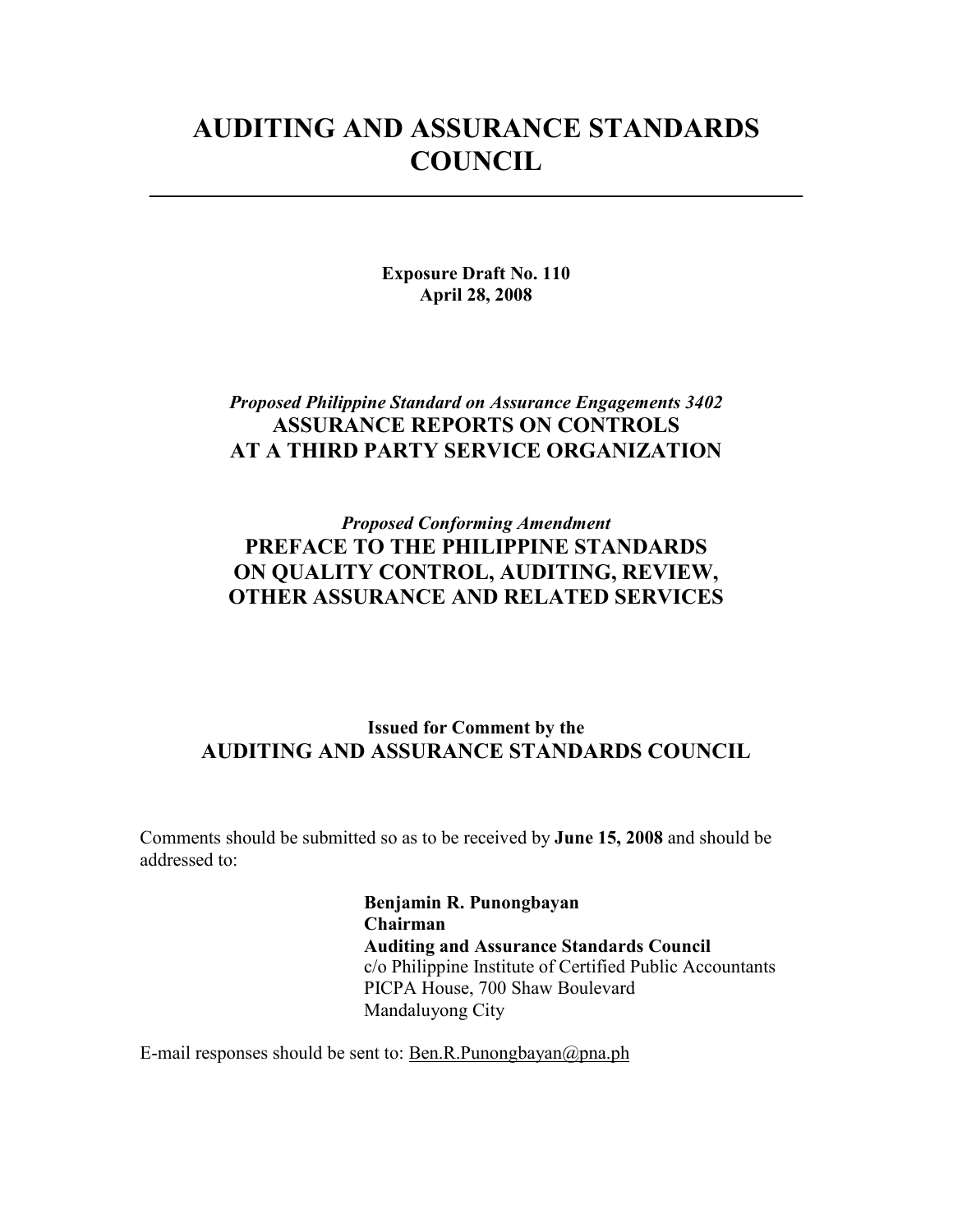# **CONTENTS**

| <b>Exposure Draft</b>         |                                                                                                                           |    |
|-------------------------------|---------------------------------------------------------------------------------------------------------------------------|----|
|                               | Proposed International <i>Philippine</i> Standard on Assurance<br>Engagements (ISAE) 3402, "Assurance Reports on Controls |    |
| Proposed Conforming Amendment |                                                                                                                           |    |
|                               | Preface to the International <i>Philippine</i> Standards on Quality Control,                                              | 56 |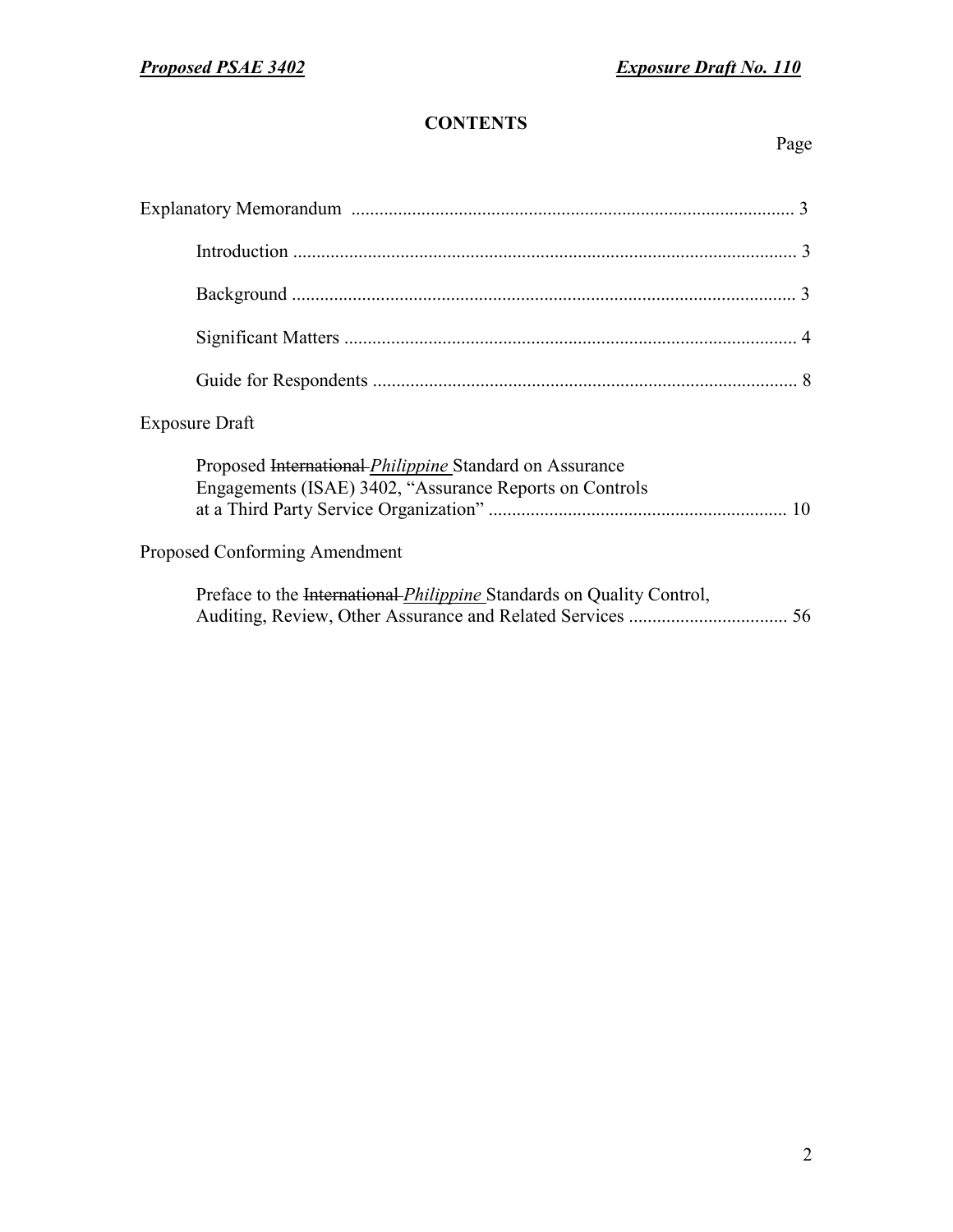# EXPLANATORY MEMORANDUM

(Note: The attached Explanatory Memorandum is the exact version of what is included in the Exposure Draft prepared by the International Auditing and Assurance Board (IAASB) and has been retained in its entirety to provide readers with the necessary background in the issuance of the proposed standard.)

# Introduction

This memorandum provides background to, and an explanation of, the proposed International Standard on Assurance Engagements (ISAE) 3402, "Assurance Reports on Controls at a Third Party Service Organization." The International Auditing and Assurance Standards Board (IAASB) approved the proposed ISAE in December 2007 for exposure.

# Background

The IAASB commenced this project in 2006 concurrently with a project to revise extant ISA 402.<sup>1</sup> The IAASB recognized the growing use of service organizations by user entities and the need for a service organization to be able to provide user entities and their auditors with a service auditor's assurance report on its controls. This proposed ISAE will provide the standards for such assurance reports. It is intended to complement proposed ISA 402 (Revised and Redrafted), $^2$  in that reports prepared in accordance with proposed ISAE 3402 will be capable of providing appropriate evidence under proposed ISA 402 (Revised and Redrafted).

The IAASB believes that the proposed ISAE will enhance the consistency of auditor performance in relation to assurance reports on controls at third party service organizations, particularly in those jurisdictions that have adopted IAASB standards and have not, to date, had a specific standard on this topic. It is expected that proposed ISAE 3402, in conjunction with proposed ISA 402 (Revised and Redrafted), will enhance the consistency of auditor performance in relation to the audit of the financial statements of user entities.

The proposed ISAE is drafted on the assumption that a service organization has many customers (user entities) and each user entity and its financial statement auditor receive a copy of the description of the system and the service auditor's assurance report. For this reason, the proposed ISAE assumes a direct relationship between user entities and user auditors, and between service organizations and service auditors, but does not assume any direct relationship between the service auditor and either user entities or user auditors.

 1 ISA 402, "Audit Considerations Relating to Entities Using Service Organizations."

<sup>&</sup>lt;sup>2</sup> Proposed ISA 402 (Revised and Redrafted), "Audit Considerations Relating to an Entity Using a Third Party Service Organization," approved for exposure by the IAASB in December 2007.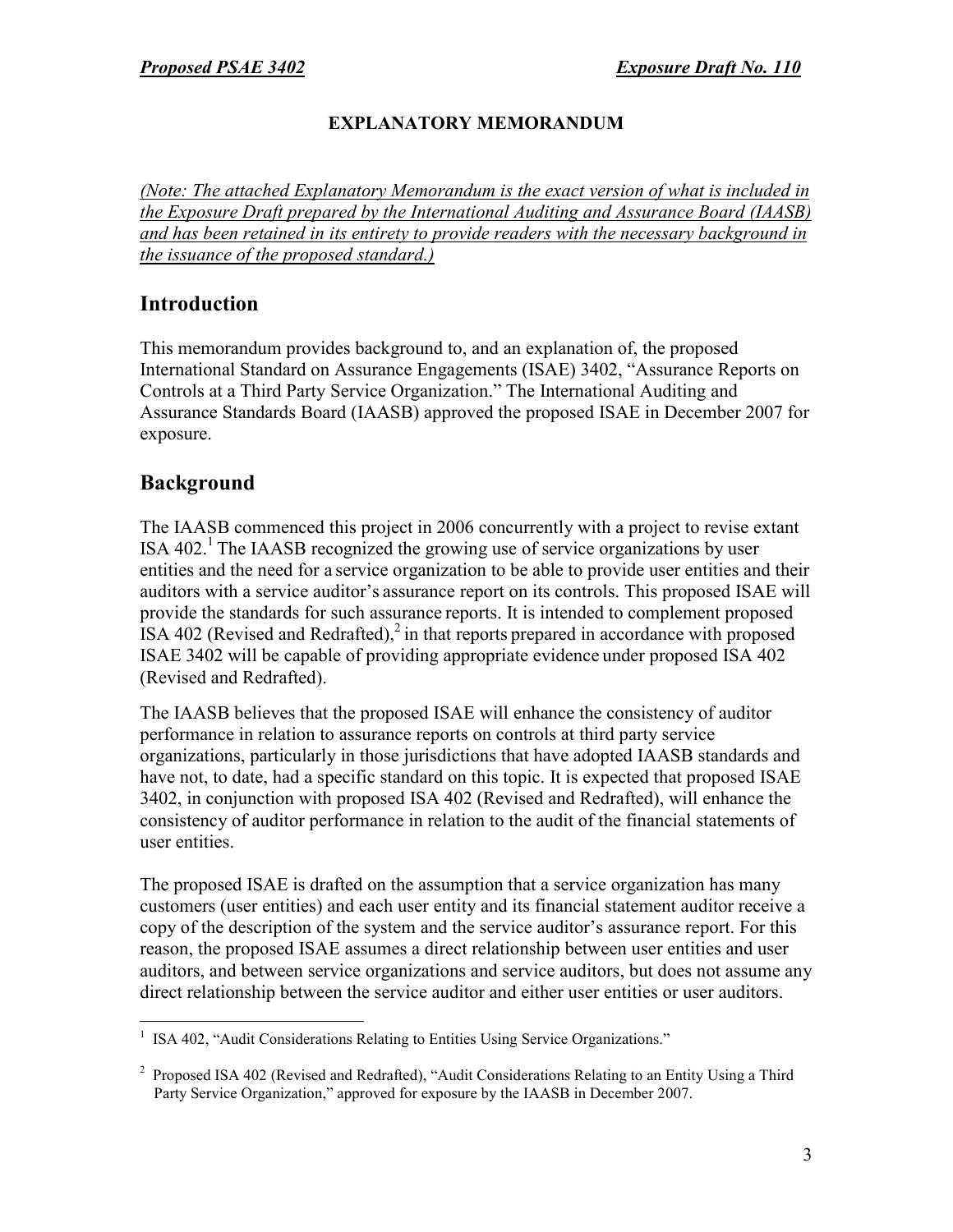The proposed ISAE can also be applied, however, to other situations, where a direct relationship between the service auditor and the user entity or user auditor may exist. Party Service Organization," approved for exposure by the IAASB in December 2007.

# Significant Matters

# Form of the Standard

The standard has been drafted using the conventions developed for International Standards on Auditing by the IAASB ('the clarity drafting conventions'). These are currently being applied to ISAs in a project whereby all ISAs will be completed or revised in clarity form by the end of 2008. As part of that project, the "Preface to the International Standards on Quality Control, Auditing, Review, Other Assurance and Related Services" (Preface) has been revised to describe the authority of the revised standards, which will all become effective together in  $2010<sup>3</sup>$ 

The IAASB has not yet applied the clarity drafting conventions to ISAEs – of which there are at present only two: ISAE  $3000<sup>4</sup>$  and ISAE 3400.<sup>5</sup> Proposed ISAE 3402, which has been drafted under the clarity drafting conventions, requires the service auditor to comply with ISAE 3000 and well as the proposed standard. The IAASB believes it is appropriate to use the clarity drafting conventions in drafting ISAEs, as it represents IAASB's view of the clearest way of presenting standards so as to distinguish requirements from guidance and promote consistent interpretation and performance by auditors.

The IAASB has no immediate plans to redraft ISAE 3000 in the clarity form, or to revise that standard, though it acknowledges that this will be necessary at some stage when resources become available. In the meantime, the IAASB believes that because ISAE 3000 is a more general standard establishing the basic principles for the conduct of assurance engagements it is unlikely that practitioners will have difficulty in applying both ISAE 3000 and proposed ISAE 3402 notwithstanding their different forms. An appropriate conforming amendment is proposed to the Preface as a result of this distinction (see page 49).

# Type of Report

The proposed ISAE allows for two types of reasonable assurance reports: Type A, which is confined to opinions on the fairness of the description of the service organization's controls and on whether those controls were suitably designed for their purpose; and Type B, which additionally includes an opinion, based on tests of the controls, on the

<sup>&</sup>lt;sup>3</sup> The amended Preface can be accessed at <u>http://web.ifac.org/download/IAASB\_Preface.pdf</u>.

<sup>&</sup>lt;sup>4</sup> ISAE 3000, "Assurance Engagements."

<sup>&</sup>lt;sup>5</sup> ISAE 3400, "The Examination of Prospective Financial Information."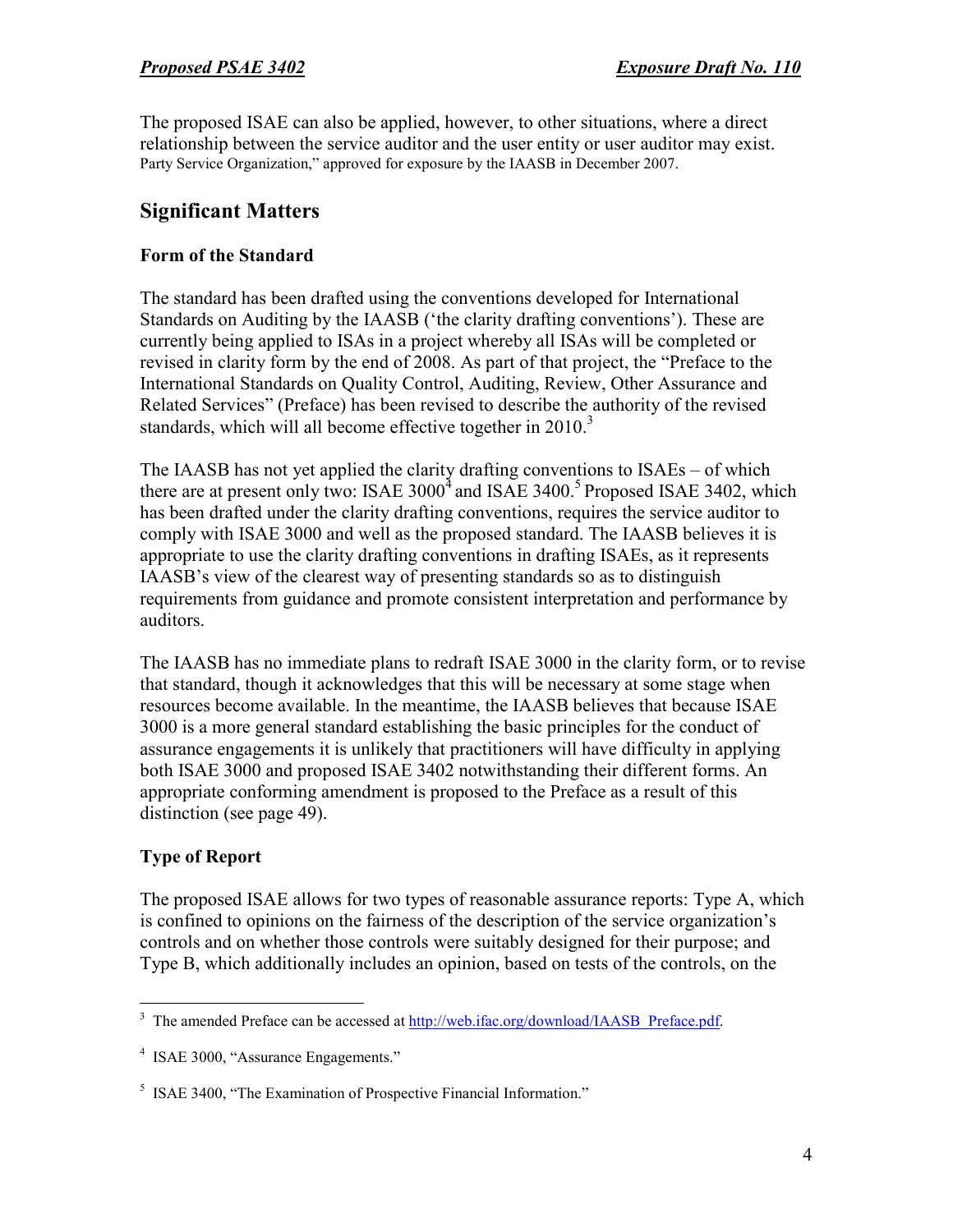operating effectiveness of the controls tested (which may not be all controls described). The proposed ISAE requires that Type B reports should cover a reasonable period, while Type A reports are required to be at a point in time.

There are a number of reasons for the distinction in the time period covered. First, Type A reports are likely to be more common in the initial stages of the operation of a service organization when it is unlikely that there have been significant changes in controls over the period to the date of the report or, where there have been such changes, the more important consideration will be what controls are now in place. A Type A report may also be appropriate when a service organization does not have a sufficient track record with a stable system to make a Type B report feasible, which is the usual circumstance in which a Type A report currently is sought in practice. Secondly, since no tests of controls are undertaken for the purposes of a Type A report, there is no basis upon which a user auditor may choose to rely on the controls at the service organization without further work; there is therefore no clear need for a report that covers a period of time. Thirdly, the provision of a Type A report that covers a period may imply, or may be read as implying, that there is some basis for reliance and may therefore be misleading. Consequently, the IAASB considers that there will be neither demand for nor benefit in a Type A report that covers a period of time.

# Assertion-based Engagements

The proposed ISAE has been written for application to assertion-based engagements,  $6\overline{6}$ where management of the service organization confirms, in a statement made available to intended users that accompanies the description of the system, the matters noted in paragraph  $9(i)(ii)$  of the proposed ISAE for a Type B engagement, and paragraph  $9(i)(ii)$ for a Type A engagement.

The IAASB is of the view that an assertion-based engagement is more appropriate than the alternative (a direct reporting engagement, under which all relevant information is included in the service auditor's assurance report and there is no public assertion<sup>7</sup>) because it includes an explicit acknowledgement, by management of the service organization to the user entities, of its responsibility for the fair presentation of the description of the system, the suitable design of controls and, in the case of a Type B report, the operating effectiveness of controls. Assertion-based engagements are prevalent in some jurisdictions; in others, direct reporting engagements are more common. It should be noted that the nature, timing and extent of the service auditor's

<sup>&</sup>lt;u>.</u> 6 Assertion-based engagements are contrasted with direct reporting engagements in paragraph 10 of the "International Framework for Assurance Engagements."

 $<sup>7</sup>$  In a direct reporting engagement to report on controls at a service organization, the service auditor would</sup> ordinarily obtain a representation from the service organization regarding the matters noted in paragraph  $9(i)(ii)$  of the proposed ISAE for a Type B engagement, and paragraph  $9(i)(ii)$  for a Type A engagement, but that representation would not accompany the description of the system or otherwise be made available to user entities or their auditors.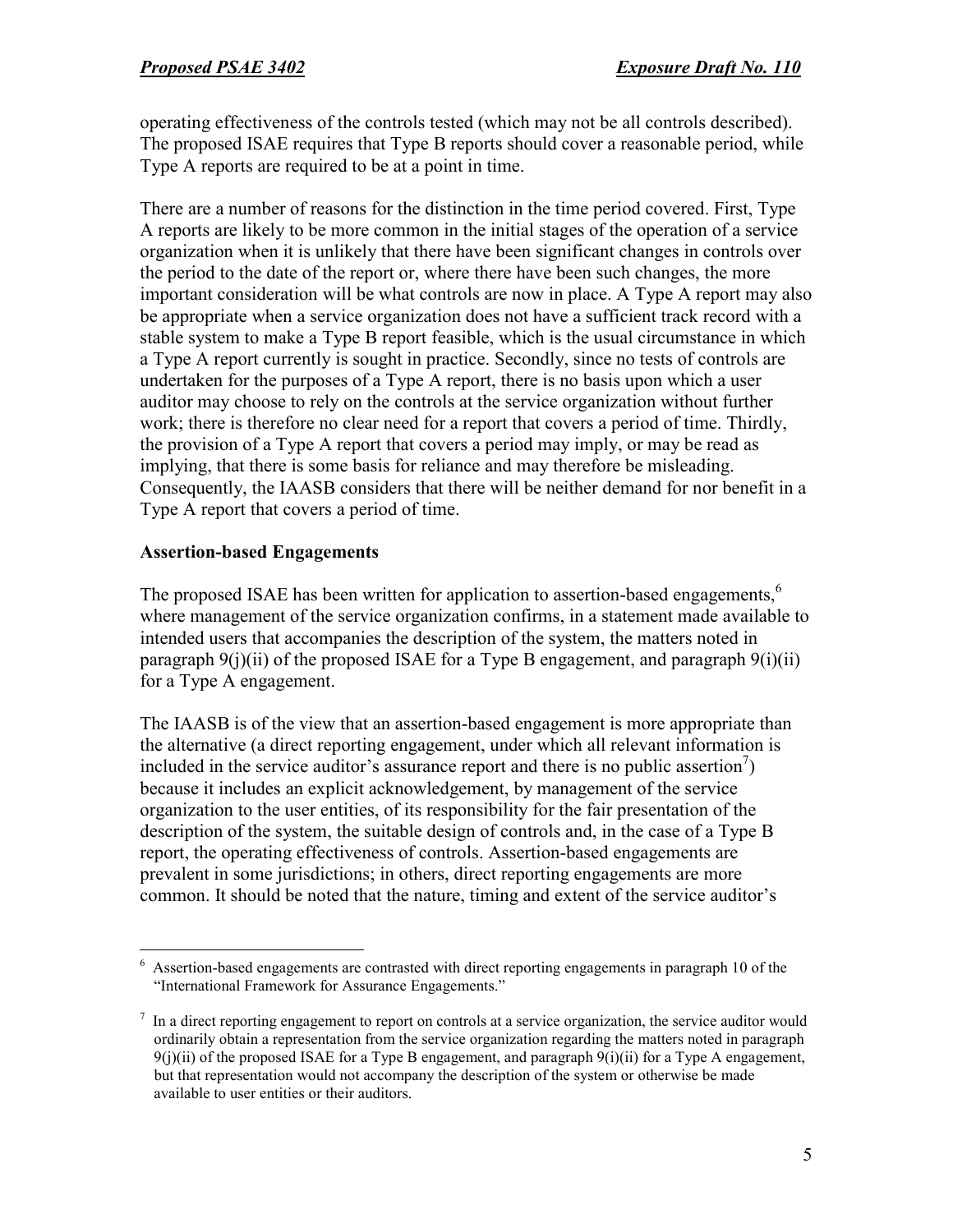procedures would ordinarily be the same regardless of whether the engagement to report on controls at a service organization is an assertion-based or direct reporting engagement.

Further, in the case of a direct reporting engagement, a service auditor obtains representations from the management of the service organization that contain confirmations equivalent to the assertions proposed in ISAE 3402. (See Question 1 on page 9.)

# Link with International Standards on Auditing (ISAs)

The IAASB is of the view that because the engagement seeks to provide reasonable assurance, and therefore is comparable to a financial statement audit, it would be desirable for the proposed ISAE, taken with ISAE 3000, to cover similar matters and at a similar level of detail to the ISAs to the extent practicable and relevant. Alternative ways to achieve this in the proposed ISAE include replicating or adapting relevant requirements from the ISAs when they are appropriate to the scope of the ISAE; or requiring that all ISAs be applied, adapted as necessary in the circumstances of the engagement.

The IAASB is of the view that it is not appropriate to adopt the approach of requiring all ISAs to be applied, adapted as necessary in the circumstances of the engagement, because to do so would not result in sufficient clarity as to which requirements of the ISAs should be applied or how they ought to be adapted. Therefore, in preparing the proposed ISAE, the IAASB has included a number of requirements based on proposed ISAs dealing with matters such as using the work of the internal audit function, sampling, documentation, and using the work of a service auditor's expert. To the extent comments on these proposed ISAs result in changes to the requirements and application and other explanatory material in those standards, the parallel requirements in this ISAE would be conformed.

Further alternatives to this approach might be to amend ISAE 3000, or to draft further ISAEs dealing with such general matters as are likely to be relevant in all assurance engagements.

# Auditor's External Experts

With respect to using the work of a service auditor's expert, the Explanatory Memorandum to proposed ISA 620 noted that proposed ISQC 1 (Redrafted) includes a revised definition of engagement team that "specifically excludes 'an auditor's external expert' from the engagement team."<sup>8</sup> If a similar definition of engagement team were to be adopted in the International Federation of Accountants' Code of Ethics for

 $\frac{1}{8}$  Proposed ISA 620 (Revised and Redrafted), "Using the Work of an Auditor's Expert;" and proposed International Standard on Quality Control (ISQC) 1 (Redrafted), "Quality Control for Firms that Perform Audits and Reviews of Financial Statements, and Other Assurance and Related Services Engagements," approved for exposure by the IAASB in July 2007.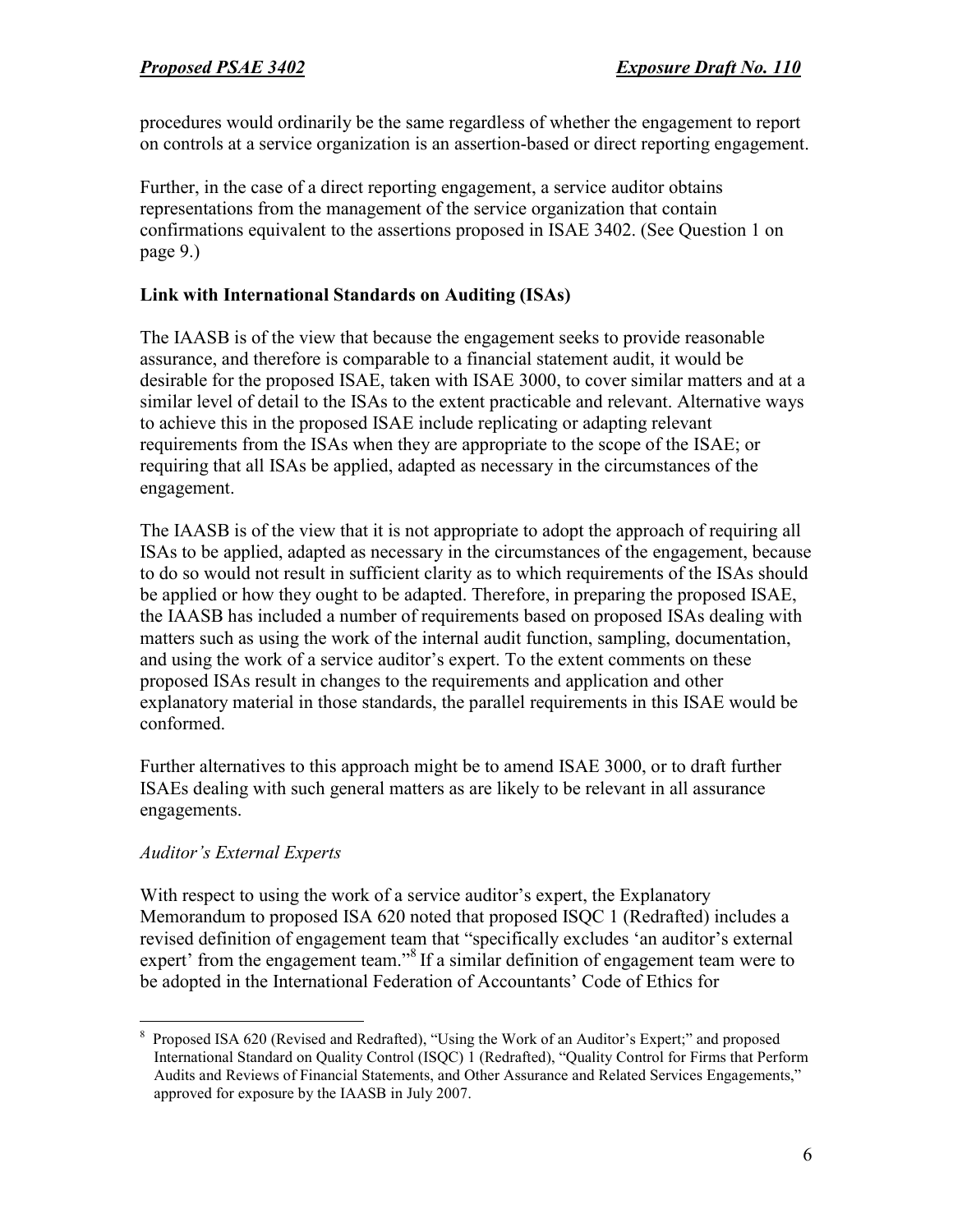Professional Accountants (the Code), external auditors' experts, i.e., those who are engaged, not employed, by the auditor, would not be subject to the Code, including its independence requirements. In recognition of this, paragraph 26 of proposed ISAE 3402 includes the following requirements: "the service auditor shall evaluate whether the service auditor's expert whose work is to be used has the necessary … objectivity for the purposes of the engagement. In the case of a service auditor's external expert, the evaluation of objectivity shall include inquiry regarding interests and relationships that may create a threat to that expert's objectivity."<sup>9</sup> If the proposed definition of engagement team is ultimately adopted in proposed ISQC 1 (Redrafted) and the Code, it will affect all ISAEs, including ISAE 3000. Therefore, if and when that definition is adopted, the IAASB will consider whether ISAE 3000 should include requirements similar to those in paragraph 26 of the proposed ISAE 3402.

# Suitable Criteria

The existence of suitable criteria is a prerequisite for any assurance engagement. For an assurance engagement to report on controls at a service organization, suitable criteria are required for evaluating whether the description of the system is fairly presented, whether the controls are suitably designed and, in the case of a Type B report, whether the controls have operated effectively. To ensure an appropriate level of consistency in the application of the proposed ISAE in relation to the suitability of criteria, the IAASB has specified the minimum elements of suitable criteria.<sup>10</sup> The minimum elements of suitable criteria, for evaluating whether the description of the system is fairly presented, have primarily been adapted from ISA 315 (Redrafted).<sup>11</sup>

# Control Objectives

The IAASB discussed whether to include specimen control objectives in an appendix to the proposed ISAE. It recognized that some may find these helpful. On the other hand, any such objectives would not be comprehensive, and would need to be supplemented (or supplanted) by objectives specific to the services provided by the service organization. The IAASB took the view that any benefit of providing specimen objectives would be outweighed by the risk that they may be inappropriately used on a specific engagement. Those with the necessary skill and experience required to undertake these engagements are expected to have the expertise to identify appropriate control objectives and to assess the completeness of those identified by a service organization.

Proposed ISAE 3402, paragraph 26.

<sup>&</sup>lt;sup>10</sup> Proposed ISAE 3402, paragraphs 15-17.

<sup>&</sup>lt;sup>11</sup> ISA 315 (Redrafted), "Identifying and Assessing the Risks of Material Misstatement Through Understanding the Entity and Its Environment," paragraph 14(a).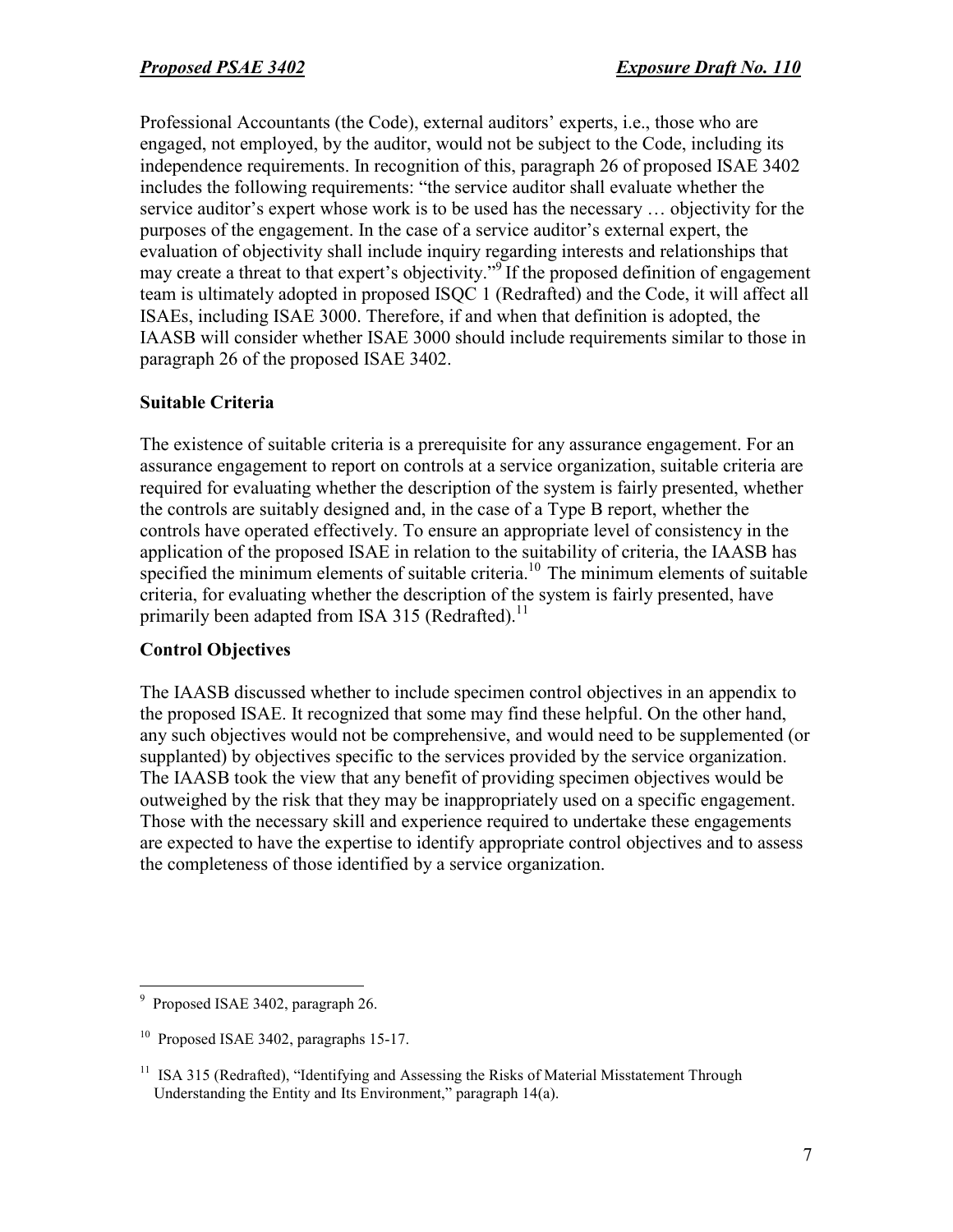# Description of Tests of Controls

In a Type B report, the service auditor expresses an opinion on the operating effectiveness of controls. That opinion is based on tests of controls. The proposed standard will require that the report include a description of those tests.

The IAASB debated whether to require such disclosure when an opinion is also being given. On the one hand, receipt of a satisfactory opinion might be thought to be all that the user auditor requires. On the other hand, the tests of controls have been conducted on controls that in effect form part of the information systems of the user entity, and therefore of those information systems that form a basis for the financial statements that are subject to audit by the user entity's auditor. Since the report will be used by many user entity auditors who do not in general have the opportunity to instruct the service auditor as to the work to be done, the IAASB considers that it is important for the user auditor both to know that the service auditor is satisfied with the operating effectiveness of controls and to obtain an understanding of the work that has been undertaken to reach that conclusion. This is because the user auditor must form a view as to whether that work is sufficient in the context of the user entity under audit, and how that work relates to the procedures undertaken by the user auditor.

# Disclosure of Sample Sizes

The description of tests of controls required to be included in a Type B report does not include the disclosure of sample sizes used by the service auditor unless a deviation from controls is found.<sup>12</sup> This is consistent with current practice in most jurisdictions

The IAASB concluded that disclosure of sample sizes may not provide, on its own, sufficient information to the intended users to understand the judgments made by the service auditor in their determination; therefore, there might be a risk that intended users may misinterpret the significance of different sample sizes as they relate to user entities. The IAASB concluded, on the other hand, that disclosure of sample size when a deviation from controls is found provides intended users with relevant information as to the rate of deviation encountered in the sample. This information assists user auditors in the performance of their risk assessments.

# Guide for Respondents

The IAASB welcomes comments on all matters addressed in the exposure draft. Comments are most helpful when they refer to specific paragraphs, include the reasons for the comments, and, where appropriate, make specific suggestions for any proposed changes to wording. When a respondent agrees with proposals in this exposure draft

<sup>-</sup><sup>12</sup> Proposed ISAE 3402, paragraphs 57.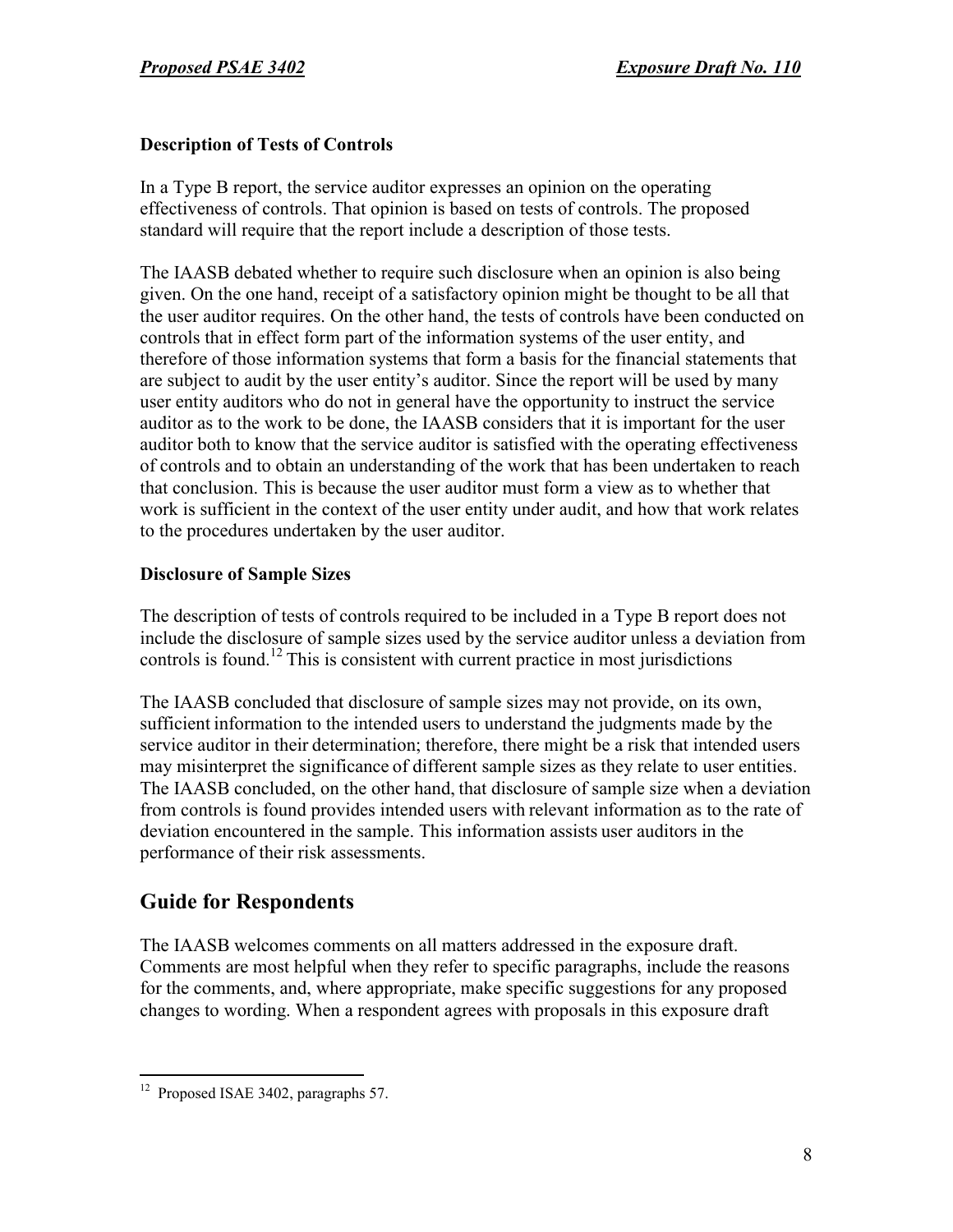(especially those calling for change in current practice), it will be helpful for the IAASB to be made aware of this view.

# Request for Specific Comments

The IAASB would welcome views on the following:

- 1. The proposal that the ISAE be written for application to assertion-based engagements. In particular, the IAASB would welcome any views on whether there are situations in which it would not be possible or practicable for management of the service organization to provide an assertion.
- 2. The inclusion in the proposed ISAE of a number of requirements based on ISAs dealing with matters such as using the work of the internal audit function, sampling, documentation, and using the work of a service auditor's expert. In particular, has the IAASB identified all such matters as are relevant? And should these matters be dealt with in proposed ISAE 3402 or in ISAE 3000?
- 3. Whether ISAE 3000 should be amended with respect to auditor's external experts as outlined above.
- 4. The proposed requirements regarding the minimum elements of suitable criteria.
- 5. Whether the description of tests of controls included in a Type B report should include the disclosure of sample sizes determined by the service auditor only when a deviation from controls is found.

# Comments on Other Matters

The IAASB is also interested in comments on matters set out below.

- Special Considerations in the Audit of Public Sector Entities—Respondents are asked to comment whether, in their opinion, special considerations with respect to public sector entities have been dealt with appropriately in the proposed ISAE.
- *Developing Nations*—Recognizing that many developing nations have adopted or are in the process of adopting the International Standards, the IAASB invites respondents from these nations to comment, in particular, on any foreseeable difficulties in applying the proposed ISAE in a developing nation environment.
- *Translations*—Recognizing that many respondents may intend to translate the final ISAE for adoption in their own environments, the IAASB welcomes comment on potential translation issues noted in reviewing the proposed ISAE.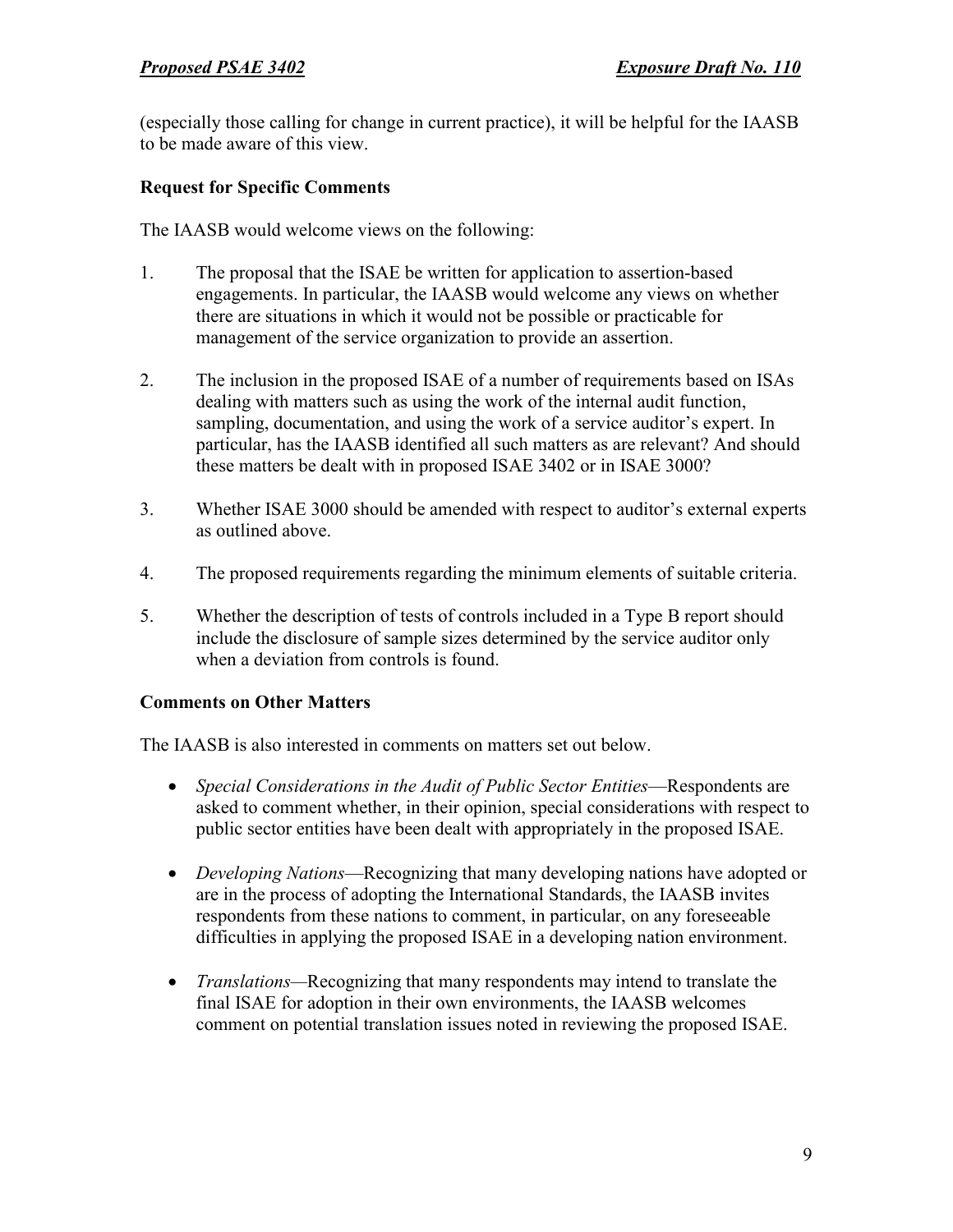# PROPOSED INTERNATIONAL PHILIPPINE STANDARD ON ASSURANCE ENGAGEMENTS 3402

# ASSURANCE REPORTS ON CONTROLS AT A THIRD PARTY SERVICE ORGANIZATION

(Effective for service auditor's assurance reports covering periods beginning on or after [date])

|                     | Paragraph |
|---------------------|-----------|
| <b>Introduction</b> |           |
|                     | $1 - 6$   |
|                     | 7         |
|                     | 8         |
|                     | 9         |
| <b>Requirements</b> |           |
|                     | 10        |
|                     | 11        |
|                     | $12 - 13$ |
|                     | $14 - 17$ |
|                     | .18       |
|                     | 19-25     |
|                     | $26 - 31$ |
|                     | 32        |
|                     | 33-34     |
|                     | 35        |
|                     | 36-41     |
|                     | 42-44     |
|                     | 45-46     |
|                     | 47-48     |
|                     | 49-55     |
|                     | 56-58     |
|                     | 59        |

#### **CONTENTS**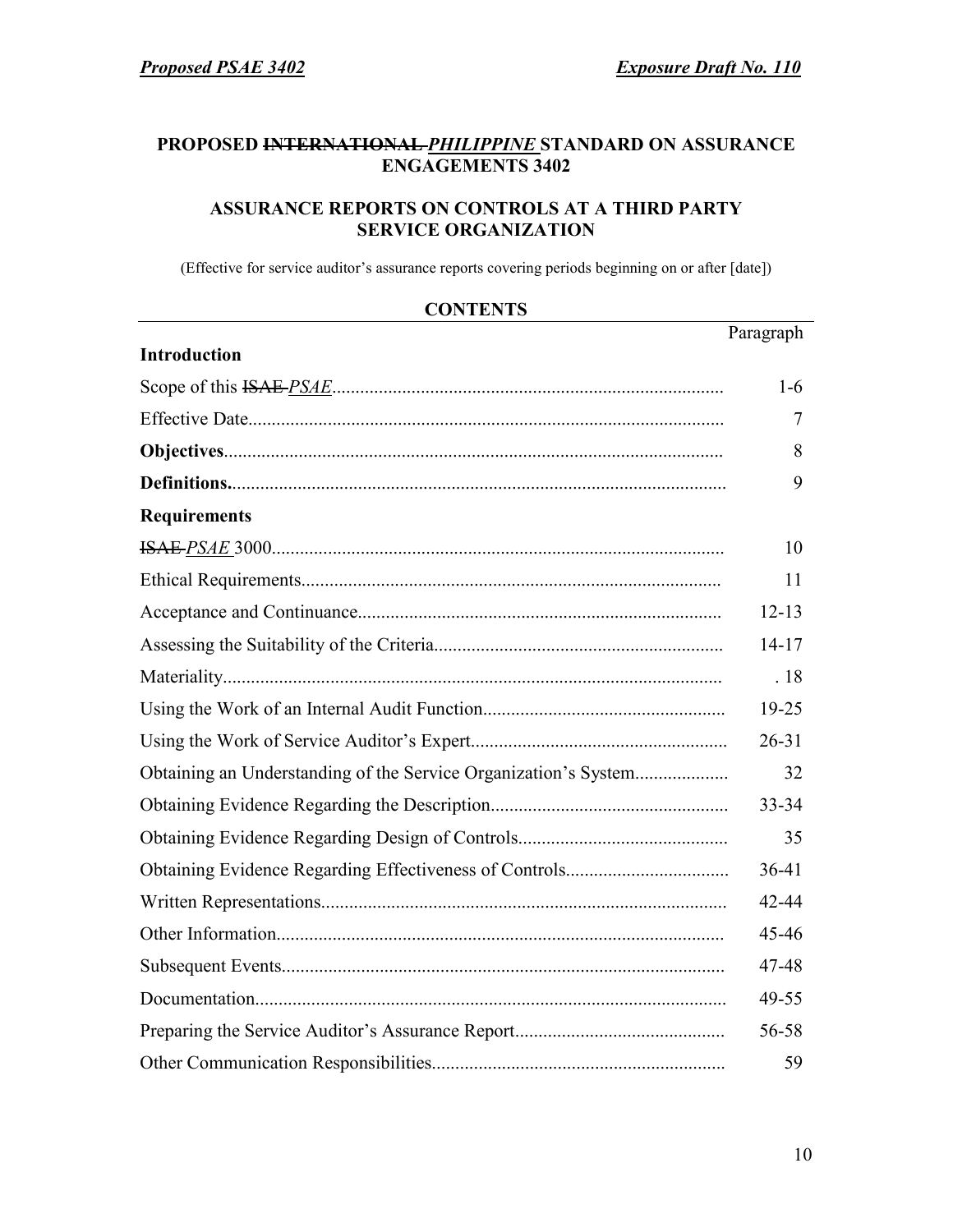# Application and Other Explanatory Material

|                                                                  | A <sub>1</sub> |  |  |
|------------------------------------------------------------------|----------------|--|--|
|                                                                  | A <sub>2</sub> |  |  |
|                                                                  |                |  |  |
|                                                                  |                |  |  |
|                                                                  |                |  |  |
|                                                                  | $A7-A8$        |  |  |
| Obtaining an Understanding of the Service Organization's System  | $A9 - A10$     |  |  |
|                                                                  | $A11-A14$      |  |  |
|                                                                  |                |  |  |
|                                                                  | $A18-A24$      |  |  |
|                                                                  |                |  |  |
|                                                                  | $A27-A30$      |  |  |
|                                                                  | A31            |  |  |
| Appendix 1: Example Management Assertions                        |                |  |  |
| Appendix 2: Example Service Auditor's Assurance Reports          |                |  |  |
| Appendix 3: Example Modified Service Auditor's Assurance Reports |                |  |  |

# Acknowledgment

[Proposed] International-*Philippine* Standard on Assurance Engagements (ISAEPSAE) 3402, "Assurance Reports on Controls at a Third Party Service Organization," should be read in conjunction with the "Preface to the International Philippine Standards on Quality Control, Auditing, Review, Other Assurance and Related Services."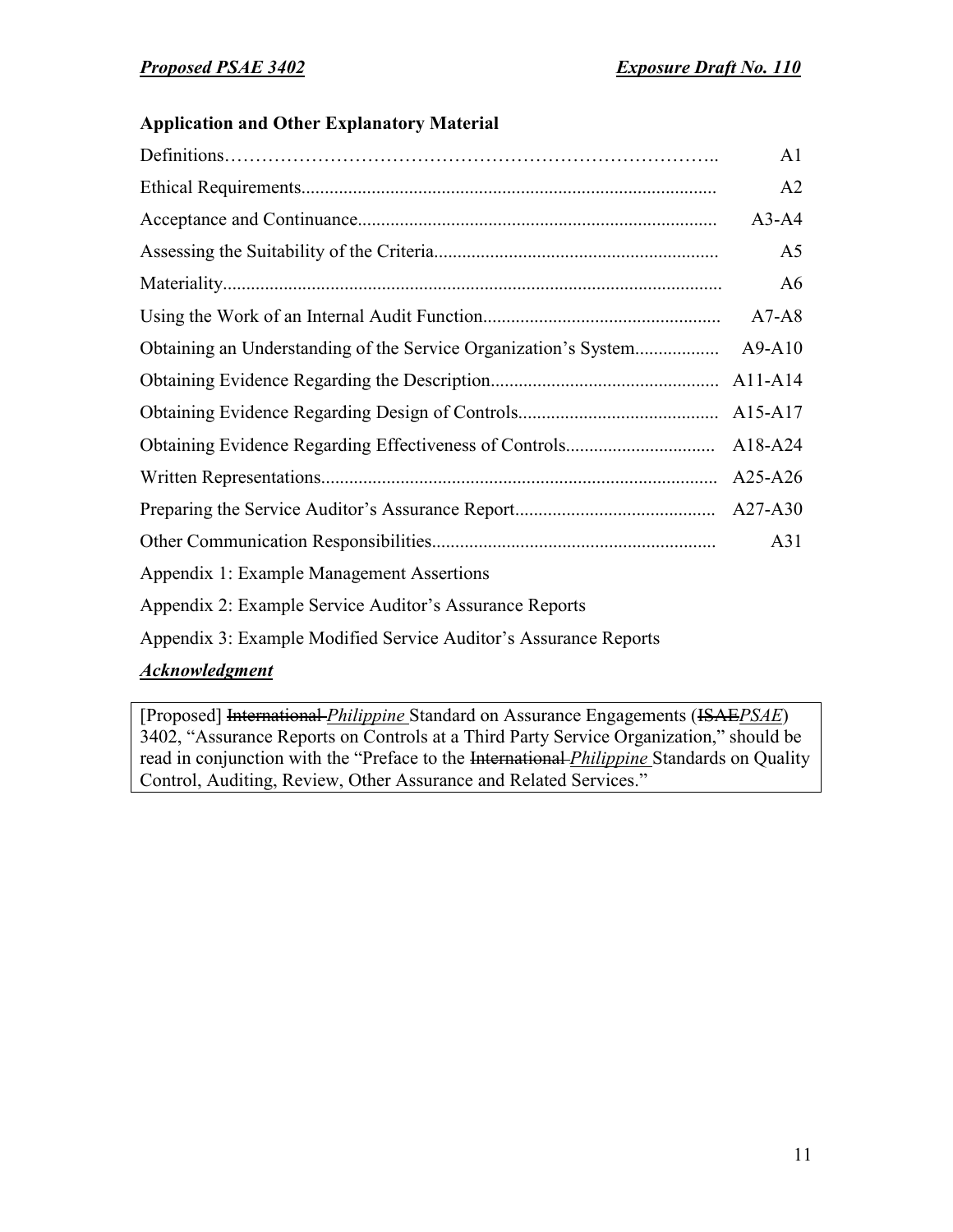# Introduction

# Scope of this ISAEPSAE

- 1. This International *Philippine* Standard on Assurance Engagements (ISAEPSAE) deals with reasonable assurance engagements undertaken by a professional accountant<sup>1</sup> to report on the controls at a third party organization that provides a service to user entities when those controls are likely to be part of user entities' information systems relevant to financial reporting. It complements [proposed]  $15A$  PSA 402 (Revised and Redrafted),<sup>2</sup> in that reports prepared in accordance with this ISAE *PSAE* are capable of providing appropriate evidence under [proposed] ISA-PSA 402 (Revised and Redrafted).
- 2. The focus of this  $\frac{ISAE\text{-}PSAE}{SAE}$  is on controls at third party service organizations relevant to financial reporting by user entities. It may also be applied, adapted as necessary in the circumstances of the engagement, for engagements to report on:
	- (a) Controls at a service organization other than those that are likely to be part of user entities' information systems relevant to financial reporting (for example, controls that affect user entities' regulatory compliance, production or quality control).
	- (b) Controls at a shared service center, which provides services to a group of related entities.
- 3. In addition to issuing an assurance report on controls, a service auditor may also be engaged to provide the following reports, which are not dealt with in this ISAEPSAE:
	- (a) A report on a user entity's transactions or balances maintained by a service organization; or
	- (b) An agreed-upon procedures report on controls at a service organization.
- 4. The "International-*Philippine* Framework for Assurance Engagements" (the Assurance Framework) notes that an assurance engagement may be either an

<sup>&</sup>lt;u>.</u> 1 A professional accountant is defined in the International Federation of Accountants' (IFAC) Code of Ethics for Professional Accountants in the Philippines as an individual who is a member of an IFAC member body a person who holds a valid certificate issued by the Board of Accountancy (i.e., Certified Public Accountant), whether he/she be in public practice (including a sole proprietorship or partnership), industry, commerce, the public sector or education.

<sup>&</sup>lt;sup>2</sup> [Proposed] ISA-PSA 402 (Revised and Redrafted), "Audit Considerations Relating to an Entity Using a Third Party Service Organization."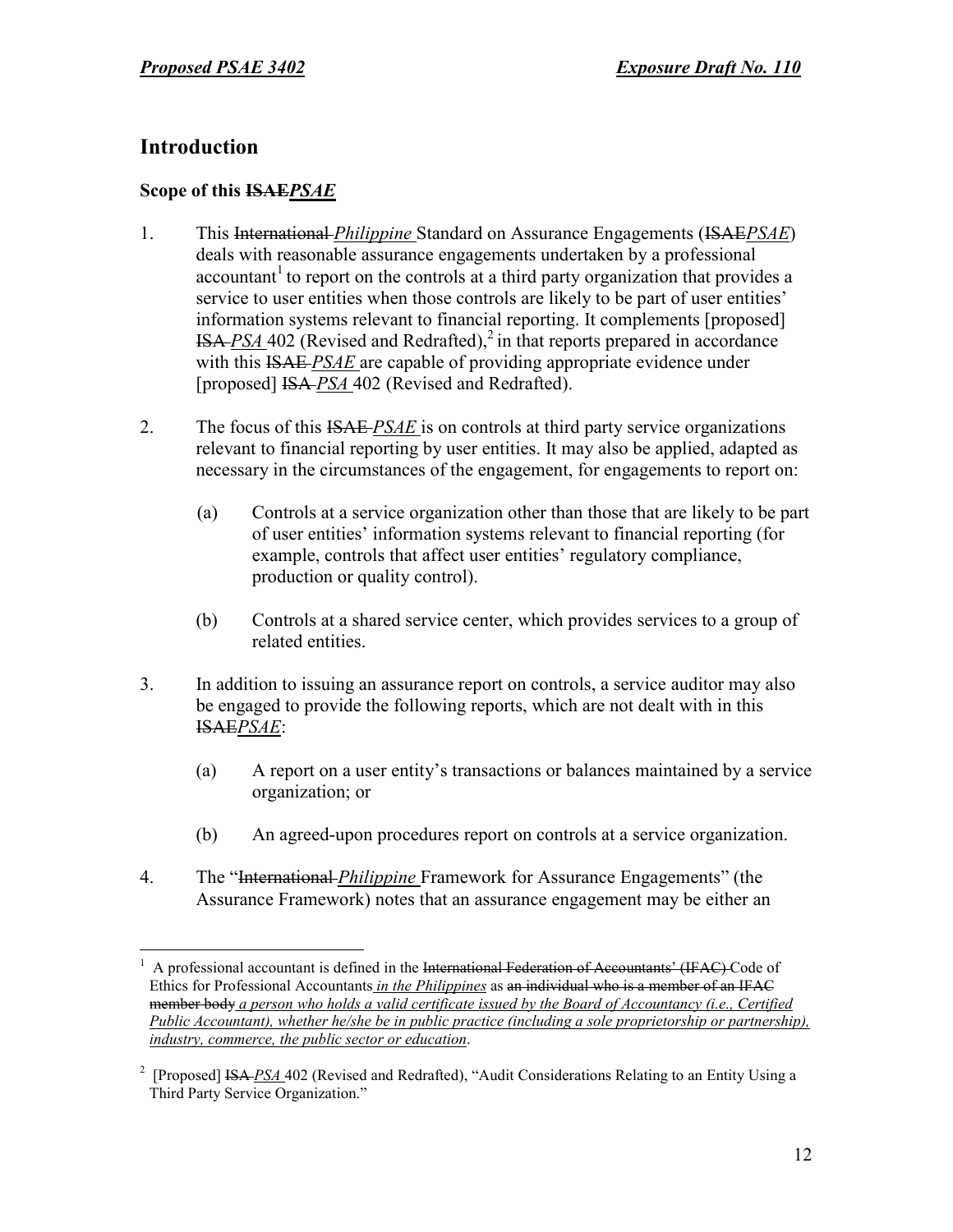"assertion-based" engagement or a "direct reporting" engagement. This ISAE PSAE applies to assertion-based engagements.

# Relationship with Other Professional Pronouncements

- 5. The service auditor is required by paragraph 10 of this ISAE *PSAE* to comply with ISAE  $PSAE$  3000<sup>3</sup> in addition to this ISAE *PSAE*. The Assurance Framework, which defines and describes the elements and objectives of an assurance engagement, provides the context for understanding this ISAE *PSAE* and ISAE PSAE 3000.
- 6. Compliance with  $\frac{ISAE\text{ }PSAE}{SAE}$  3000 requires, among other things, that the service auditor comply with the International Federation of Accountants' Code of Ethics for Professional Accountants in the Philippines, and implement quality control procedures that are applicable to the individual engagement.<sup>4</sup>

# Effective Date

7. This ISAE *PSAE* is effective for service auditor's assurance reports covering periods beginning on or after [date].

# **Objectives**

- 8. The objectives of the service auditor are to:
	- (a) Obtain reasonable assurance about whether, in all material respects, based on suitable criteria:
		- (i) Management's description of the system is fairly presented;
		- (ii) The controls are suitably designed;
		- (iii) When included in the scope of the engagement, the controls operated effectively.
	- (b) Report in accordance with the service auditor's findings.

**EXAMEM 1988**<br><sup>3</sup> ISAE-PSAE 3000, "Assurance Engagements Other than Audits or Reviews of Historical Financial Information."

<sup>&</sup>lt;sup>4</sup> ISAE *PSAE* 3000, paragraphs 4 and 6.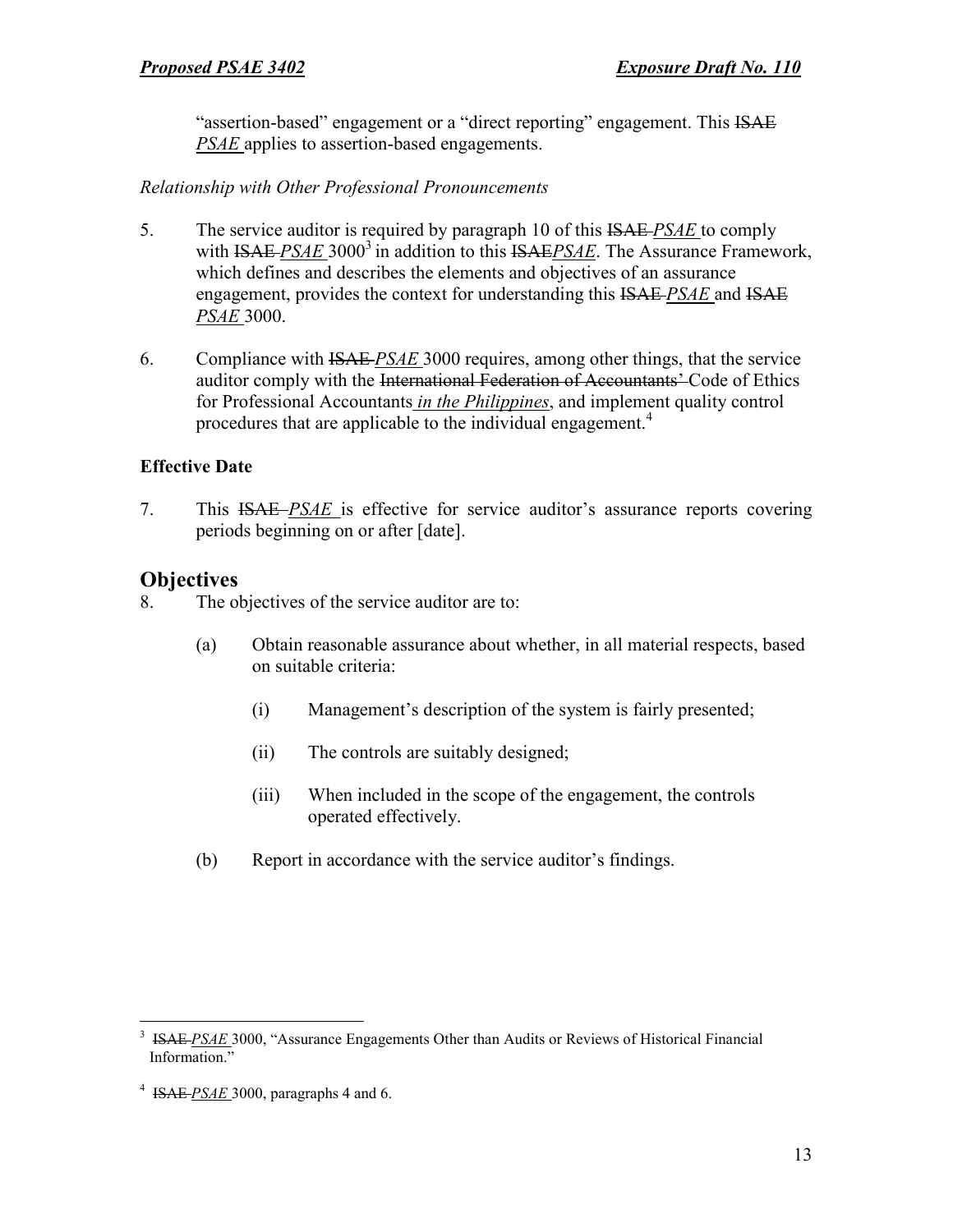# **Definitions**

- 9. For purposes of this ISAEPSAE, the following terms have the meanings attributed below:
	- (a) Carve-out method Method of dealing with the services provided by a subservice organization, whereby the service organization's description of its system includes the nature of the activities performed by a subservice organization, but that subservice organization's relevant control objectives and related controls are excluded from the service organization's description of the system and from the scope of the service auditor's engagement. The service organization's description of the system and the scope of the service auditor's engagement include controls at the service organization to monitor the effectiveness of controls at the subservice organization, which may include the service organization's review of an assurance report on controls at the subservice organization.
	- (b) Complementary user entity controls Controls that the service organization assumes, in the design of its service, will be implemented by user entities, and which, if necessary to achieve control objectives, are identified in the description of the system.
	- (c) Control objectives The aim or purpose of a particular aspect of controls at the service organization. Control objectives ordinarily relate to risks that controls seek to mitigate.
	- (d) Controls at the service organization The process designed, implemented and maintained by the service organization to provide reasonable assurance about the achievement of the control objectives that are relevant to the services covered by the

service auditor's assurance report and that are likely to be relevant to user entities' internal control as it relates to financial reporting. (Ref: Para. A1)

- (e) Controls at a subservice organization The process designed, implemented and maintained by a subservice organization to provide reasonable assurance about the achievement of the control objectives that are relevant to the services covered by the service auditor's assurance report.
- (f) Criteria Benchmarks used to evaluate or measure a subject matter including, where relevant, benchmarks for presentation and disclosure. Suitable criteria are required for reasonably consistent evaluation or measurement of a subject matter within the context of professional judgment. Criteria need to be available to the intended users to allow them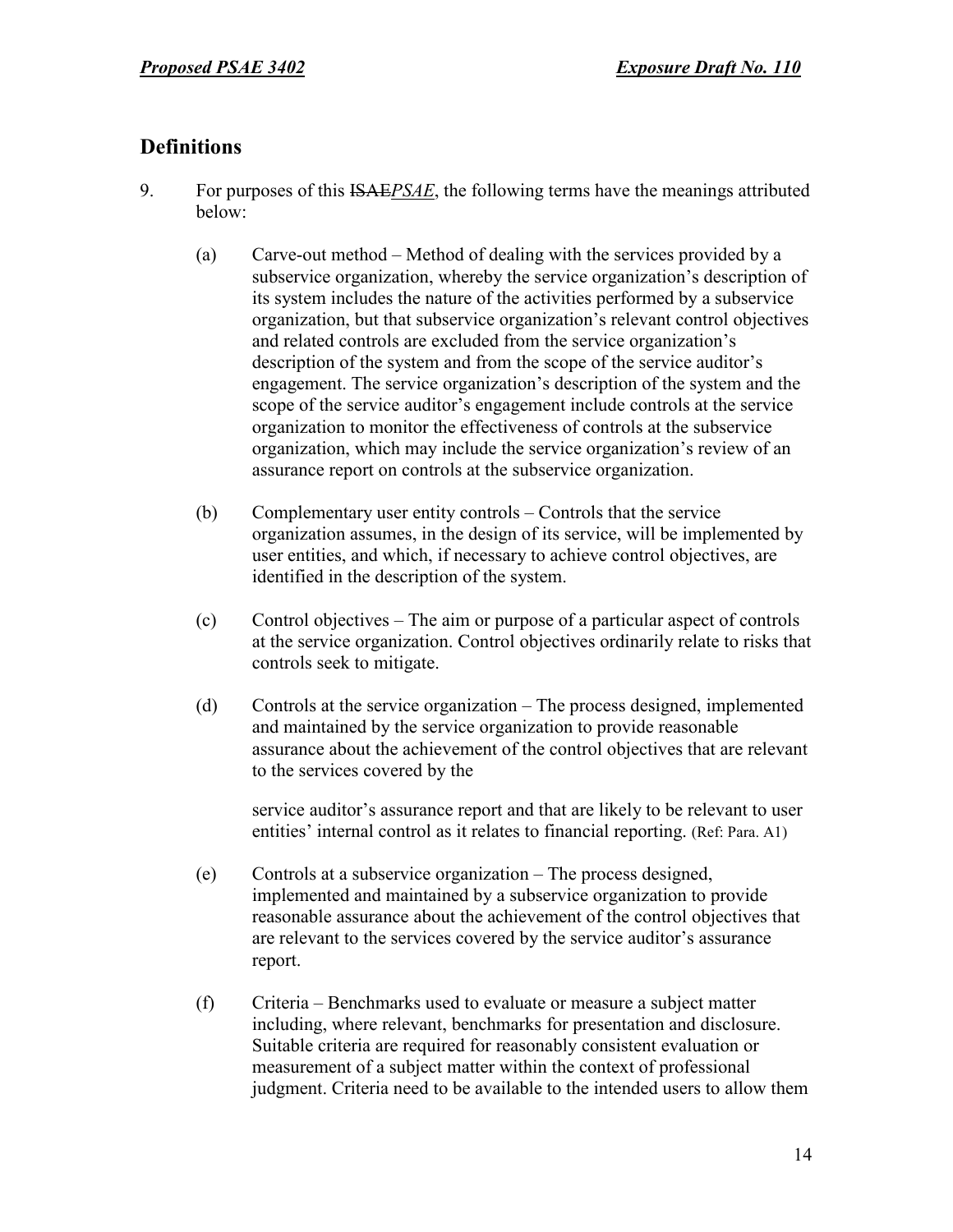to understand how the subject matter has been evaluated or measured. See paragraphs 15-17 for minimum elements encompassed by criteria that are suitable for engagements to report on controls at the service organization.

- (g) Inclusive method Method of dealing with the services provided by a subservice organization, whereby the service organization's description of its system includes the nature of the services performed by a subservice organization, and that subservice organization's relevant control objectives and related controls are included in the service organization's description of the system and in the scope of the service auditor's engagement.
- (h) Internal audit function The service organization's internal auditors and others (for example, a compliance or risk department) who perform similar activities to internal auditors.
- (i) Report on the description and design of controls at a service organization (referred to in this  $\frac{ISAE\text{-}PSAE}{SAE}$  as a "Type A report") – A report that comprises:
	- (i) A description of the service organization's system prepared by management of the service organization;
	- (ii) A written assertion by the service organization's management that, in all material respects, and based on suitable criteria:
		- a. The description fairly presents the service organization's system that had been designed and implemented as at the specified date;
		- b. The controls related to the control objectives stated in the description were suitably designed as at the specified date; and
	- (iii) A service auditor's assurance report that conveys reasonable assurance about the matters in (ii)a.-b. above.
- (j) Report on the description, design and operating effectiveness of controls at a service organization (referred to in this ISAE PSAE as a "Type B report") – A report that comprises:
	- (i) A description of the service organization's system prepared by management of the service organization;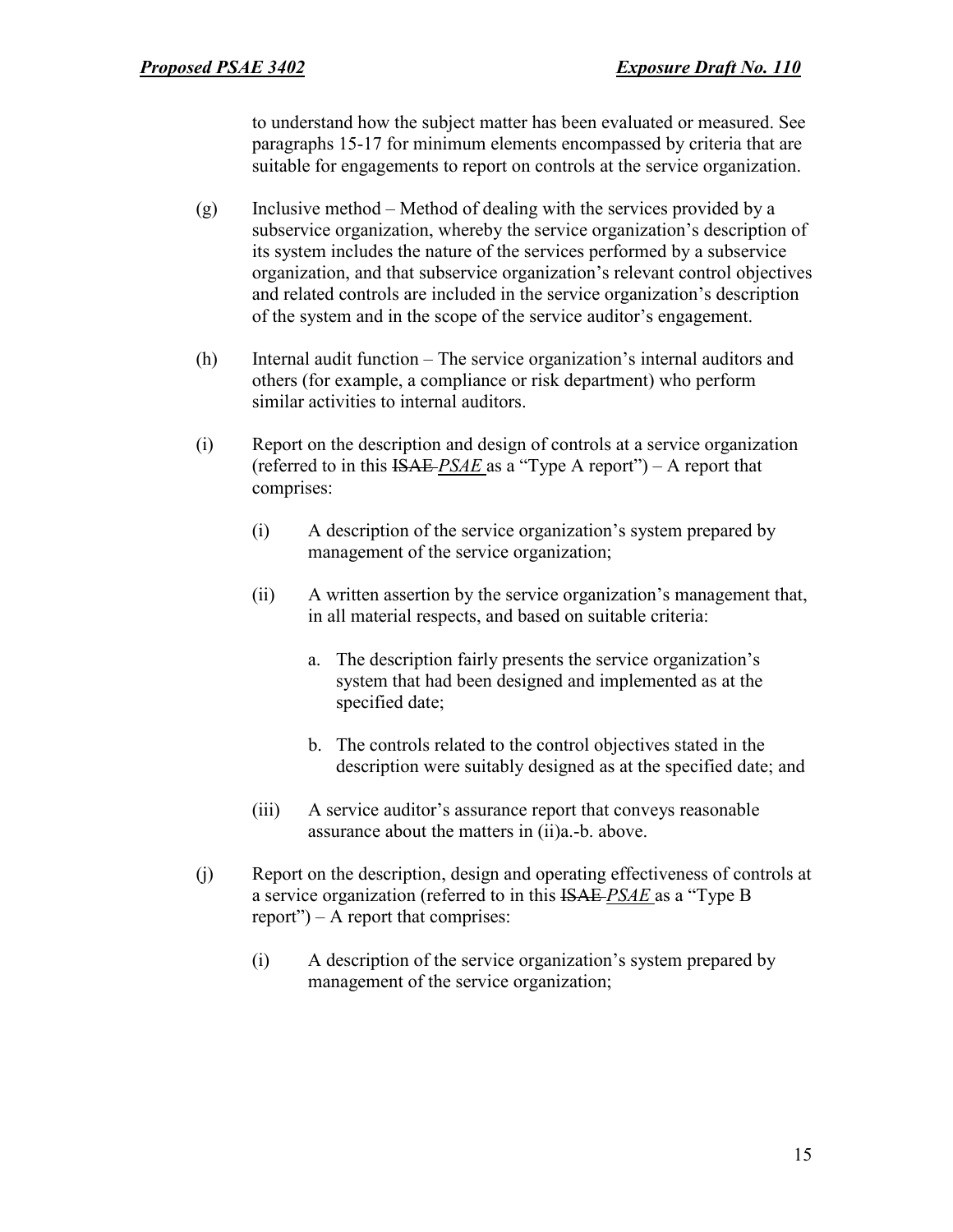- (ii) A written assertion by the service organization's management that, in all material respects, and based on suitable criteria:
	- a. The description fairly presents the service organization's system that had been designed and implemented throughout the specified period;
	- b. The controls related to the control objectives stated in the description were suitably designed throughout the specified period; and
	- c. The controls related to the control objectives stated in the description operated effectively throughout the specified period;
- (iii) A service auditor's assurance report that:
	- a. Conveys reasonable assurance about the matters in (ii)a.-c. above; and
	- b. Includes a description of the service auditor's tests of controls and the results thereof.
- $(k)$  Service auditor An auditor who provides an assurance report on the controls of a service organization.
- (l) Service organization A third party organization (or segment of a third party organization) that provides services to user entities that are part of those entities' information system relevant to financial reporting.
- (m) Service organization's system –The policies and procedures designed, implemented and maintained by the service organization to provide user entities with the services covered by the service auditor's assurance report. The description of the system prepared by management of the service organization includes identification the services covered, the period to which the description relates, control objectives and related controls.
- (n) Subservice organization A service organization used by another service organization to perform some of the services provided to user entities that are part of those user entities' information systems relevant to financial reporting.
- (o) Test of controls A procedure designed to evaluate the operating effectiveness of controls in preventing, or detecting and correcting, errors that could result in the non-achievement of specified control objectives.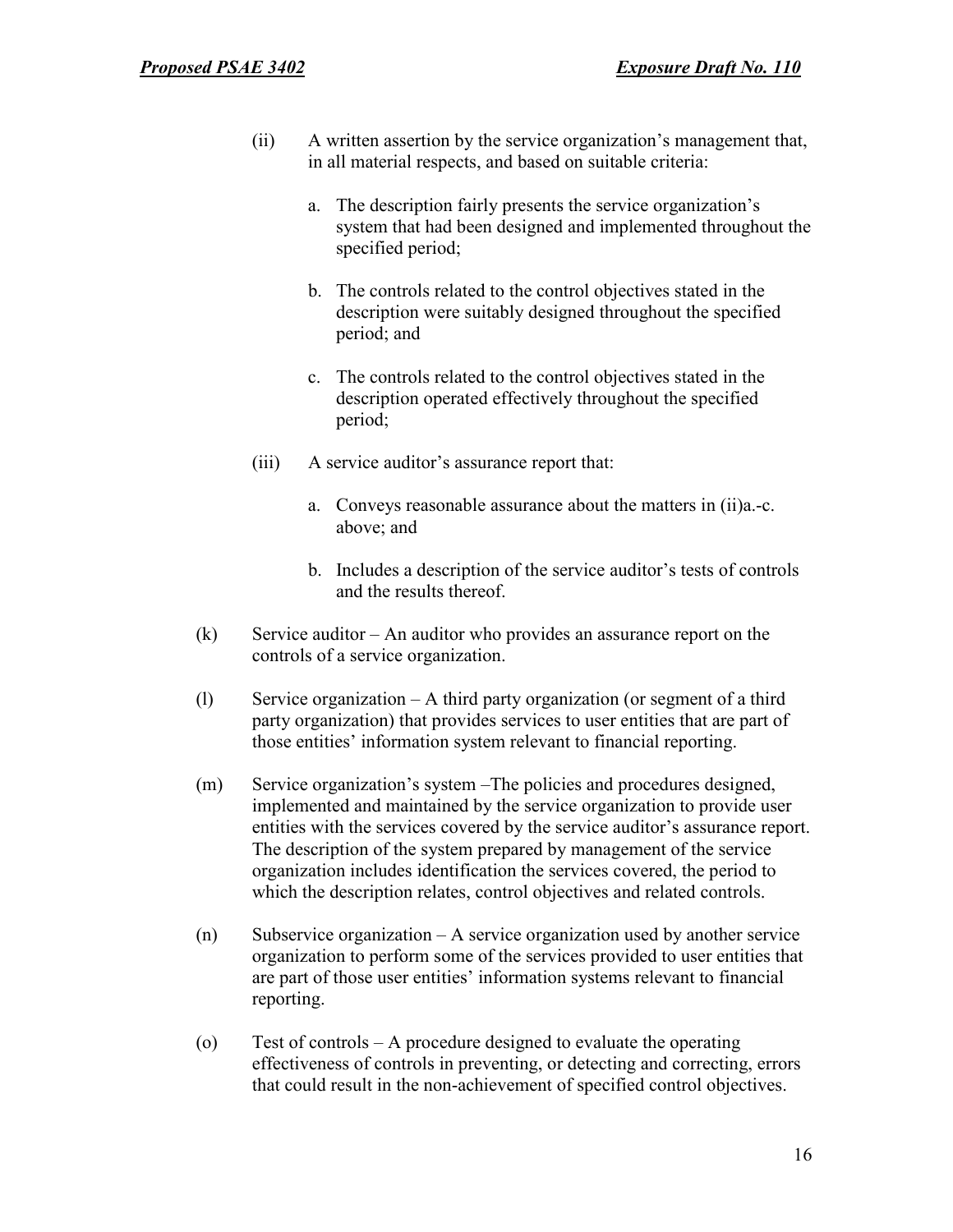- (p) User auditor An auditor who audits and reports on the financial statements of a user entity.
- (q) User entity An entity that uses a service organization.

# **Requirements**

#### ISAE PSAE 3000

10. In addition to this  $\frac{1}{8A}EPSAE$ , the service auditor shall comply with  $\frac{1}{8A}EPSAE$ 3000.

# Ethical Requirements

11. The service auditor shall comply with relevant ethical requirements, including those pertaining to independence, relating to assurance engagements. (Ref: Para. A2)

# Acceptance and Continuance

- 12. The service auditor shall continue (or accept where applicable) an engagement only if: (Ref: Para. A3)
	- (a) The service auditor's (preliminary) knowledge of the engagement circumstances indicates that:
		- (i) The criteria to be used will be suitable and available to the intended users;
		- (ii) The service auditor will have access to sufficient appropriate evidence to the extent necessary; and
		- (iii) The description of the system included in the scope of the engagement will not be so limited that it is unlikely that the engagement has a rational purpose.
	- (b) In agreeing the terms of the engagement, management of the service organization acknowledges and understands its responsibility for:
		- (i) Preparing and presenting the description of the system and accompanying assertion, including the completeness, accuracy and method of presentation of the description and assertion;
		- (ii) Stating in the assertion the criteria used;
		- (iii) Stating the control objectives (where not specified by law or regulation, or another party, for example a user group or a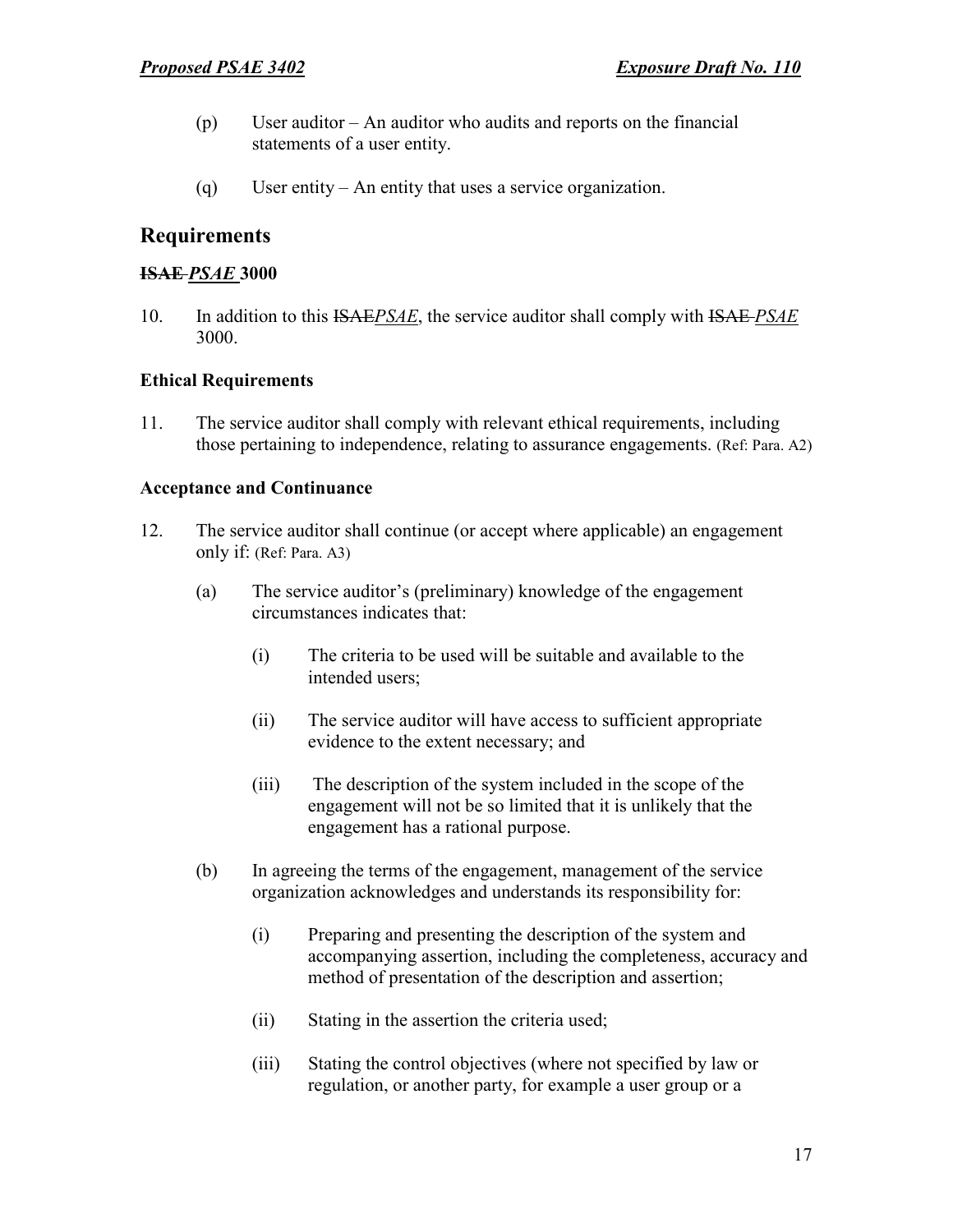professional body), and identifying the risks that threaten their achievement;

- (iv) Designing, implementing and maintaining controls to provide reasonable assurance that the stated control objectives will be achieved; and
- (v) Providing the service auditor with:
	- a. All information, such as records and documentation, and other matters that are relevant to the preparation and presentation of the description of the system and accompanying assertion;
	- b. Any additional information that the service auditor may request; and
	- c. Unrestricted access to those within the service organization from whom the service auditor determines it necessary to obtain evidence.
- 13. If management requests a change in the scope of the engagement before the completion of the engagement, the auditor shall be satisfied that there is a reasonable justification for the change. (Ref: Para. A4)

# Assessing the Suitability of the Criteria

- 14. As required by ISAE *PSAE* 3000, the service auditor shall assess whether the service organization has used suitable criteria in preparing and presenting the description of the system, in evaluating whether controls are suitably designed, and, in the case of a Type B report, in evaluating whether controls are operating effectively. $5$
- 15. Suitable criteria for evaluating whether the description of the system is fairly presented shall encompass at a minimum whether the description:
	- (a) Presents how the service organization's system made available to user entities has been designed and implemented to process relevant transactions, including, as appropriate:
		- (i) The classes of transactions processed;
		- (ii) The procedures, within both information technology and manual systems, by which transactions are initiated, recorded, processed,

<sup>&</sup>lt;sup>5</sup> I<del>SAE *PSAE*</del> 3000, paragraph 19.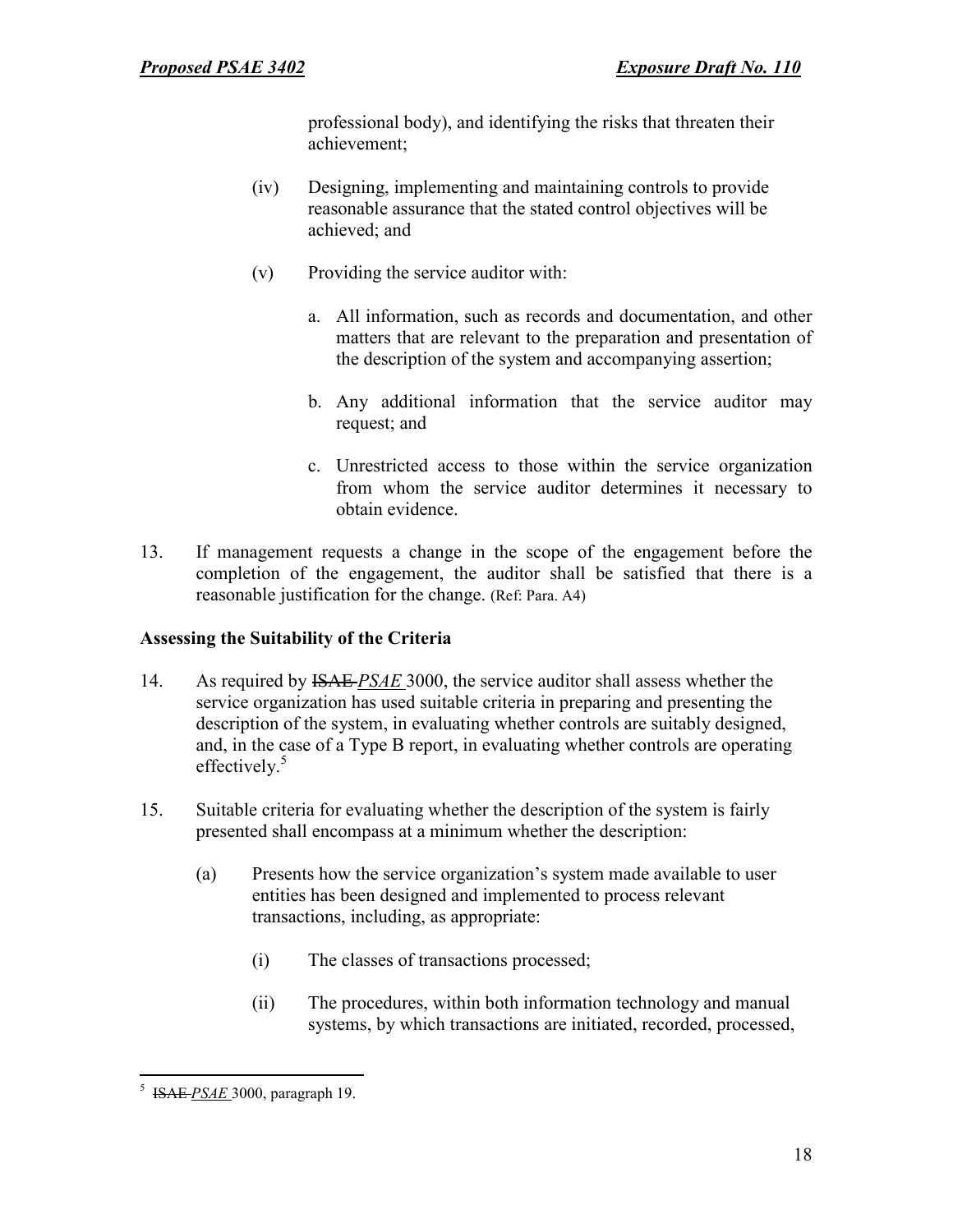corrected as necessary, and transferred to the reports presented to user entities;

- (iii) The related accounting records, supporting information and specific accounts that are used to initiate, record, process and report transactions; this includes the correction of incorrect information and how information is transferred to the reports presented to user entities;
- (iv) How the service organization's system captures significant events and conditions, other than transactions;
- (v) The process used to prepare reports presented to user entities;
- (vi) The stated control objectives and controls designed to achieve those objectives; and
- (vii) Other aspects of the service organization's control environment, risk assessment process, information system (including the related business processes) and communication, control activities and monitoring controls that are relevant to the services provided.
- (b) Does not omit or distort information relevant to the scope of the service organization's system being described, while acknowledging that the description is presented to meet the common needs of a broad range of user entities and their auditors and may not, therefore, include every aspect of the service organization's system that each individual user entity and its auditor may consider important in its particular environment.
- 16. Suitable criteria for evaluating whether controls are suitably designed to provide reasonable assurance that the stated control objectives will be achieved shall encompass at a minimum whether:
	- (a) The risks that threaten achievement of the control objectives stated in the description have been identified; and
	- (b) The identified controls would, if operated as described, provide reasonable assurance that those risks do not prevent the stated control objectives from being achieved.
- 17. Suitable criteria for evaluating whether controls have operated effectively to provide reasonable assurance that the stated control objectives identified in the description will be achieved shall encompass at a minimum whether the controls were consistently applied as designed. This includes whether manual controls were applied by individuals who have the appropriate competence and authority. (Ref: Para. A5)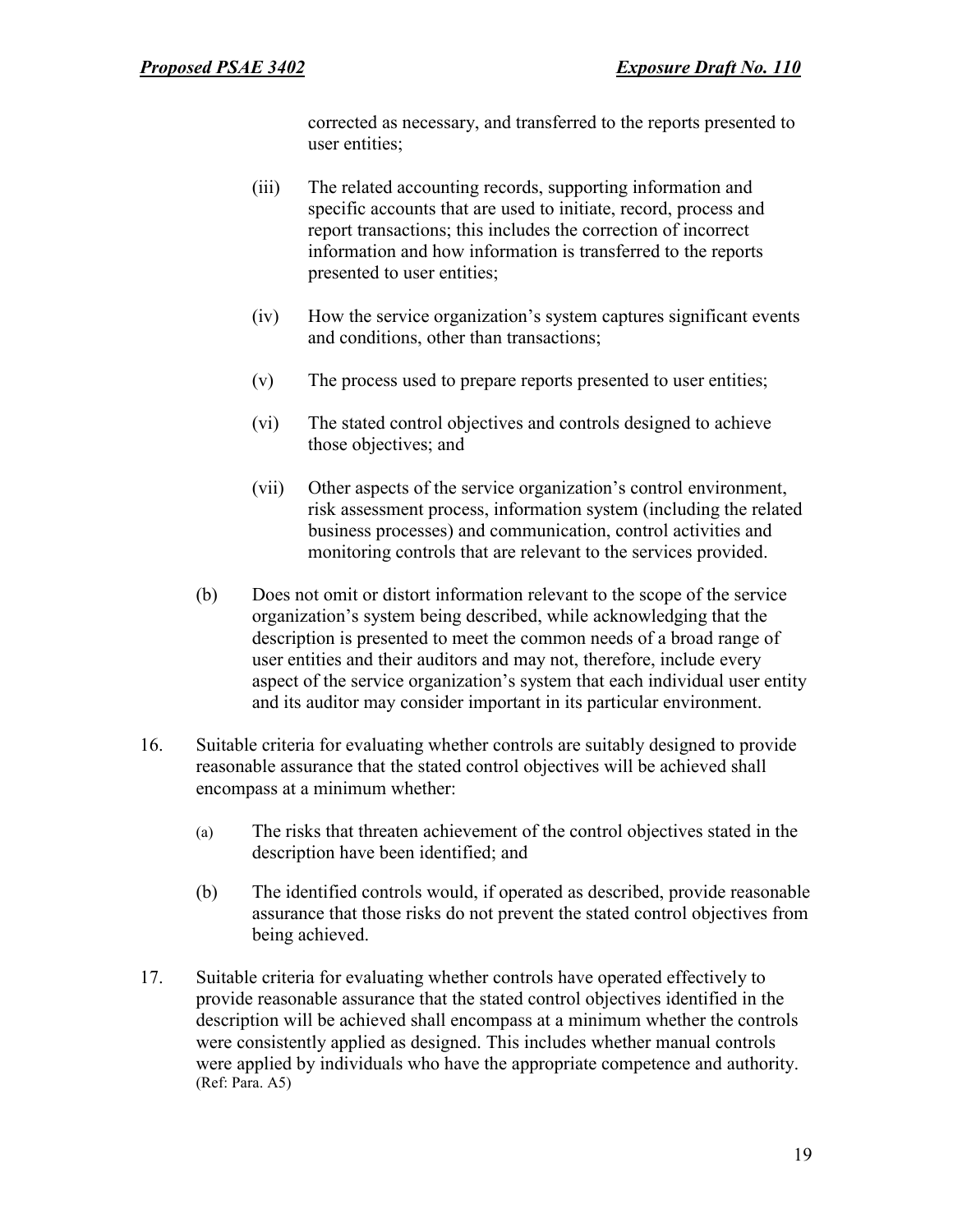# **Materiality**

18. The service auditor shall consider materiality with respect to the fair presentation of the description, the suitability of the design of controls and, in the case of a Type B report, the operating effectiveness of controls when planning and performing the engagement. (Ref: Para.A6)

# Using the Work of an Internal Audit Function

Obtaining an Understanding of the Internal Audit Function

19. The service auditor shall obtain an understanding of the aspects of the internal audit function that are relevant to the engagement. (Ref: Para. A7-A8)

#### Planning to Use the Work of the Internal Audit Function

- 20. When the service auditor intends to use the work of the internal audit function, the service auditor shall evaluate:
	- (a) The objectivity and technical competence of members of the internal audit function;
	- (b) Whether the internal audit function is carried out with due professional care; and
	- (c) The effect of any constraints or restrictions placed on the internal audit function by management or those charged with governance.
- 21. In making judgments about the effect of the internal audit function's work on the service auditor's procedures, the service auditor shall consider:
	- (a) The significance of that work to the service auditor's conclusions; and
	- (b) The degree of subjectivity involved in the evaluation of the evidence gathered in support of those conclusions.

# Using the Work of the Internal Audit Function

22. When the service auditor uses specific work of the internal audit function, the service auditor shall perform procedures to evaluate the adequacy of that work.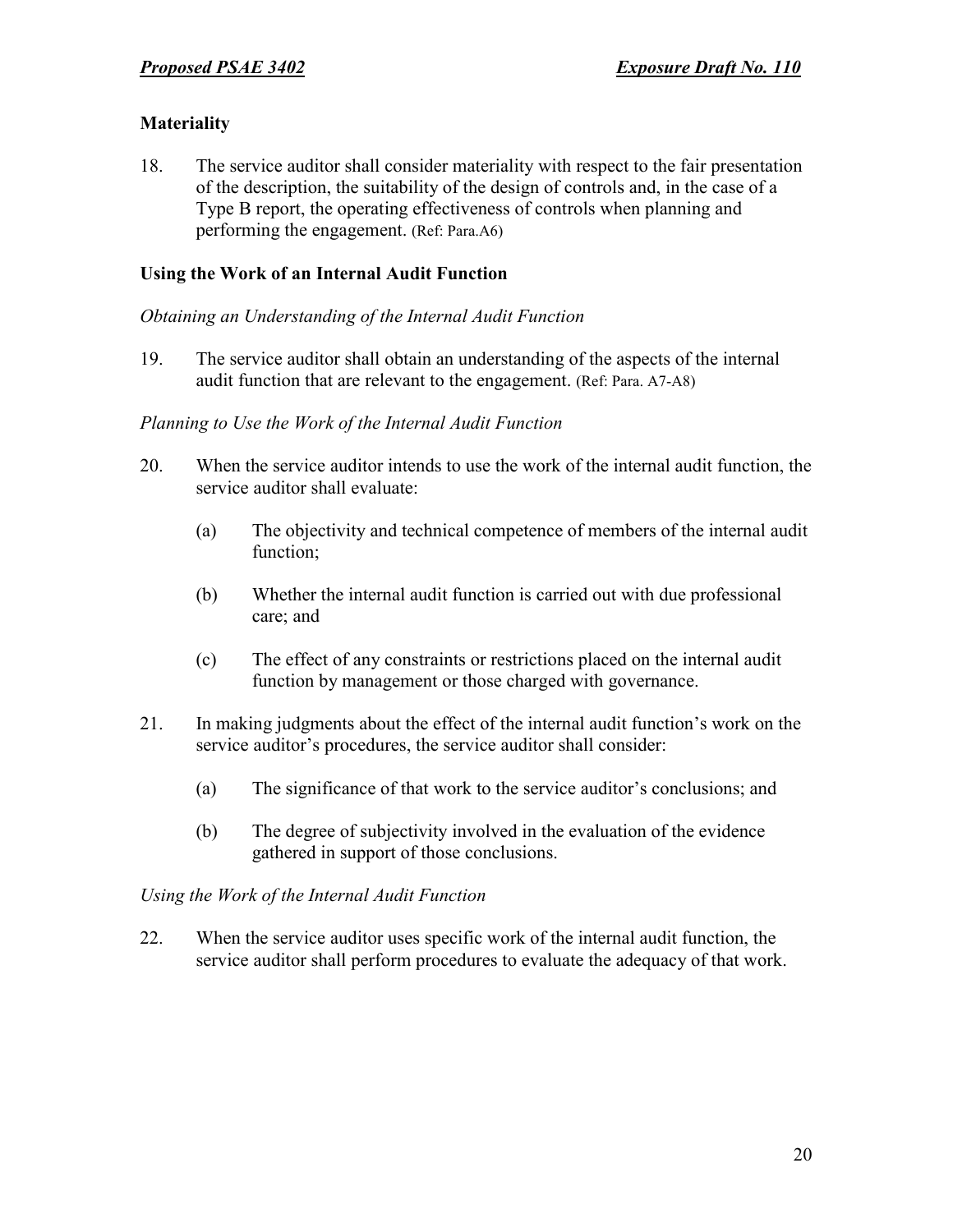- 23. When evaluating specific work performed by the internal audit function, the service auditor shall consider the adequacy of the scope of work and whether the evaluation of the internal audit function remains appropriate. The service auditor shall evaluate whether:
	- (a) The work is performed by persons having appropriate skills and expertise;
	- (b) The work is properly supervised, reviewed and documented;
	- (c) Sufficient appropriate evidence is obtained to be able to draw reasonable conclusions;
	- (d) Conclusions reached are appropriate in the circumstances and any reports prepared are consistent with the results of the work performed; and
	- (e) Any exceptions or unusual matters disclosed by the internal audit function are properly resolved.

# Effect on the Service Auditor's Assurance Report

- 24. If the work of the internal audit function has been used, the service auditor shall make no reference to that work in the section of the service auditor's assurance report that contains the service auditor's opinion. Notwithstanding its degree of autonomy and objectivity, the internal audit function is not independent of the service organization. The service auditor has sole responsibility for the opinion expressed in the service auditor's assurance report and, accordingly, that responsibility is not reduced by the service auditor's use of the work of the internal audit function.
- 25. In the case of a Type B report, if the work of the internal audit function has been used in performing tests of controls, that part of the service auditor's assurance report that describes the service auditor's tests of controls and the results thereof shall include a description of the internal auditor's work and of the service auditor's procedures with respect to that work.

# Using the Work of a Service Auditor's Expert

#### The Capabilities, Competence and Objectivity of the Service Auditor's Expert

26. When the service auditor intends to use the work of a service auditor's expert, the service auditor shall evaluate whether the service auditor's expert whose work is to be used has the necessary capabilities, competence and objectivity for the purposes of the engagement. In the case of a service auditor's external expert, the evaluation of objectivity shall include inquiry regarding interests and relationships that may create a threat to that expert's objectivity.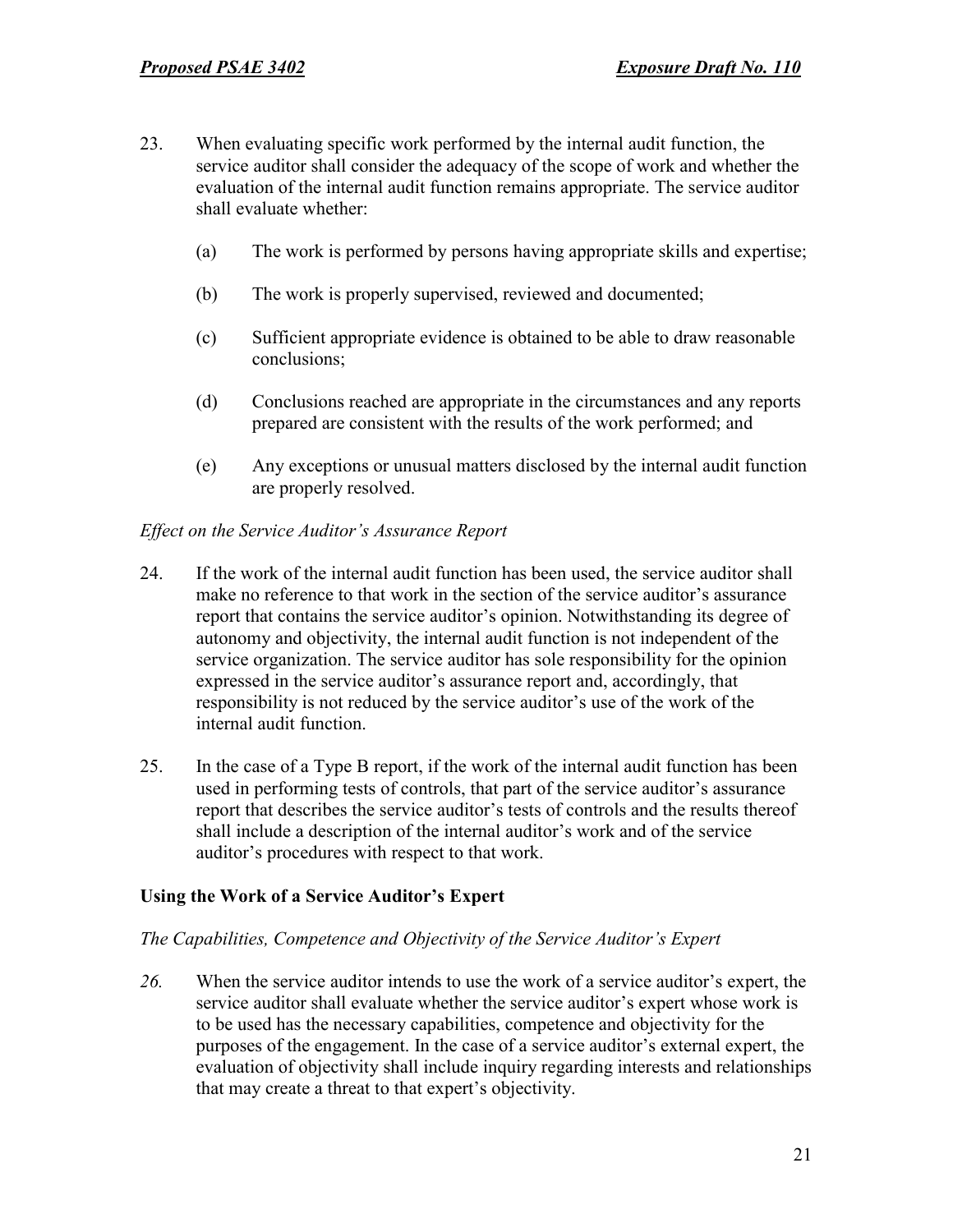Obtaining an Understanding of the Field of Expertise of the Service Auditor's Expert

- 27. The service auditor shall obtain a sufficient understanding of the field of expertise of the service auditor's expert to enable the service auditor to:
	- (a) Determine the nature, scope and objectives of that expert's work for the purposes of the engagement; and
	- (b) Evaluate the adequacy of that work for the purposes of the engagement.

Agreement with the Service Auditor's Expert

- 28. The service auditor shall agree, in writing when appropriate, the following matters with the service auditor's expert:
	- (a) The nature, scope and objectives of that expert's work;
	- (b) The respective roles of the service auditor and that expert; and
	- (c) The nature, timing and extent of communication between the service auditor and that expert, including the form of any report to be provided by that expert.

#### Evaluating the Adequacy of the Service Auditor's Expert's Work

29. The service auditor shall evaluate the adequacy of the service auditor's expert's work for the purposes of the engagement.

#### Effect on the Service Auditor's Assurance Report

- 30. If the work of a service auditor's expert has been used, the service auditor shall make no reference to that work in the section of the service auditor's assurance report that contains the service auditor's opinion. The service auditor has sole responsibility for the opinion expressed in the service auditor's assurance report and, accordingly, that responsibility is not reduced by the service auditor's use of the work of a service auditor's expert.
- 31. In the case of a Type B report, if the work of a service auditor's external expert has been used in performing tests of controls, that section of the service auditor's assurance report that describes the service auditor's tests of controls and the results thereof shall include a description of the service auditor's external expert's work and of the service auditor's procedures with respect to that work.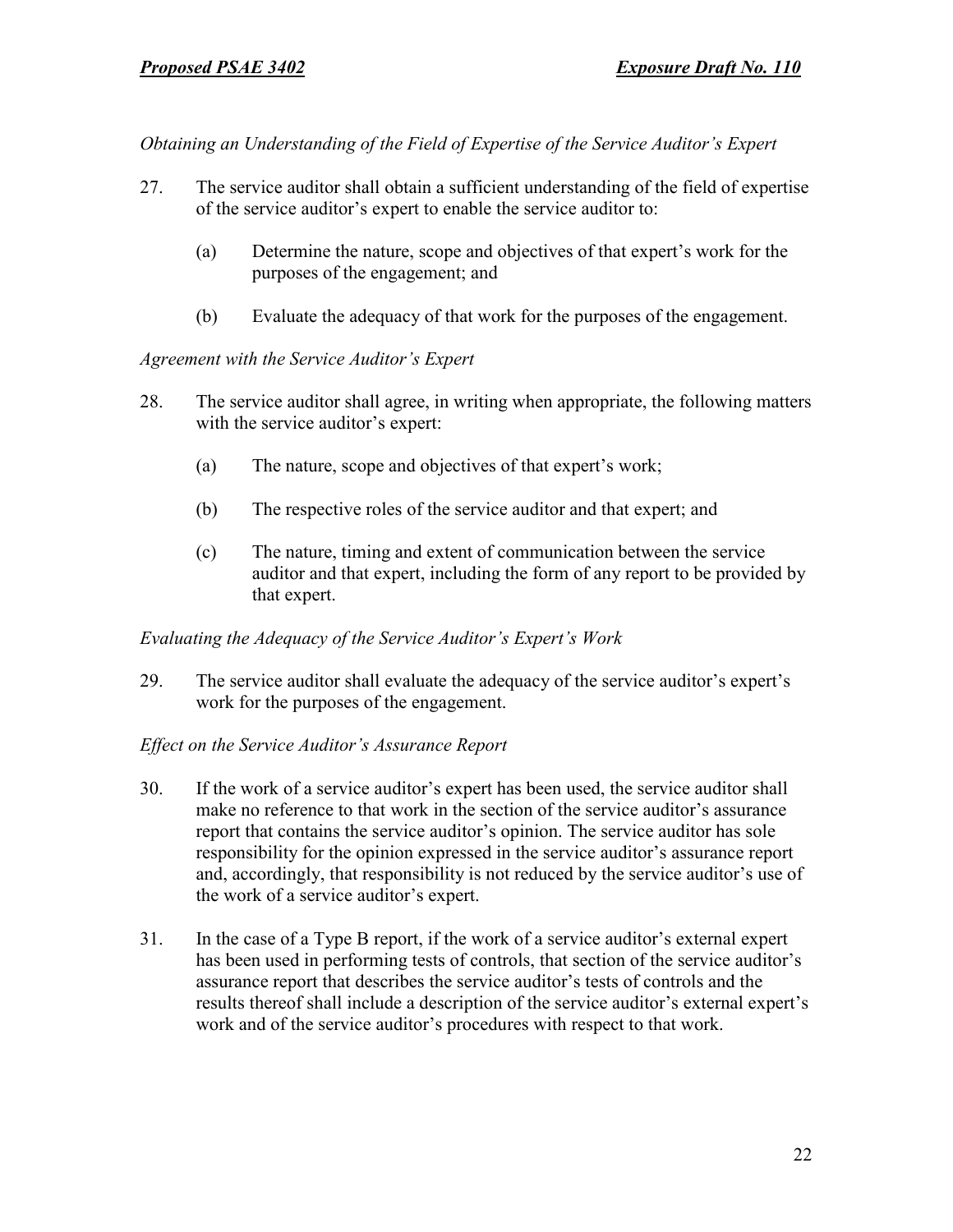# Obtaining an Understanding of the Service Organization's System

32. The service auditor shall obtain an understanding of the service organization's system, including controls, that are included in the scope of the engagement. (Ref: Para. A9-A10)

# Obtaining Evidence Regarding the Description

- 33. The service auditor shall obtain and read the service organization's description of the system, and shall evaluate whether those aspects of the description included in the scope of the engagement are presented fairly, including whether: (Ref: Para. A11-A12)
	- (a) Stated control objectives are reasonable in the circumstances; (Ref: Para. A13)
	- (b) Controls identified in the description were implemented;
	- (c) Complementary user entity controls, if any, are adequately described; and
	- (d) Services performed by a subservice organization, if any, are adequately described, including whether the inclusive method or the carve-out method has been used in relation to them. (Ref: Para. A14)
- 34. The service auditor shall confirm the implementation of the service organization's system through other procedures in combination with inquiries of management and other service organization personnel. Those other procedures shall include observation, and inspection of records and other documentation, of the manner in which transactions are processed through the system and controls are applied.

# Obtaining Evidence Regarding Design of Controls

- 35. The service auditor shall determine which of the controls at the service organization are necessary to achieve the stated control objectives included in the scope of the engagement, and shall assess whether those controls were suitably designed. This shall include: (Ref: Para. A15-A17)
	- (a) Identifying the risks that threaten the achievement of the stated control objectives included in the scope of the engagement; and
	- (b) Evaluating the linkage of controls identified in the description with those risks.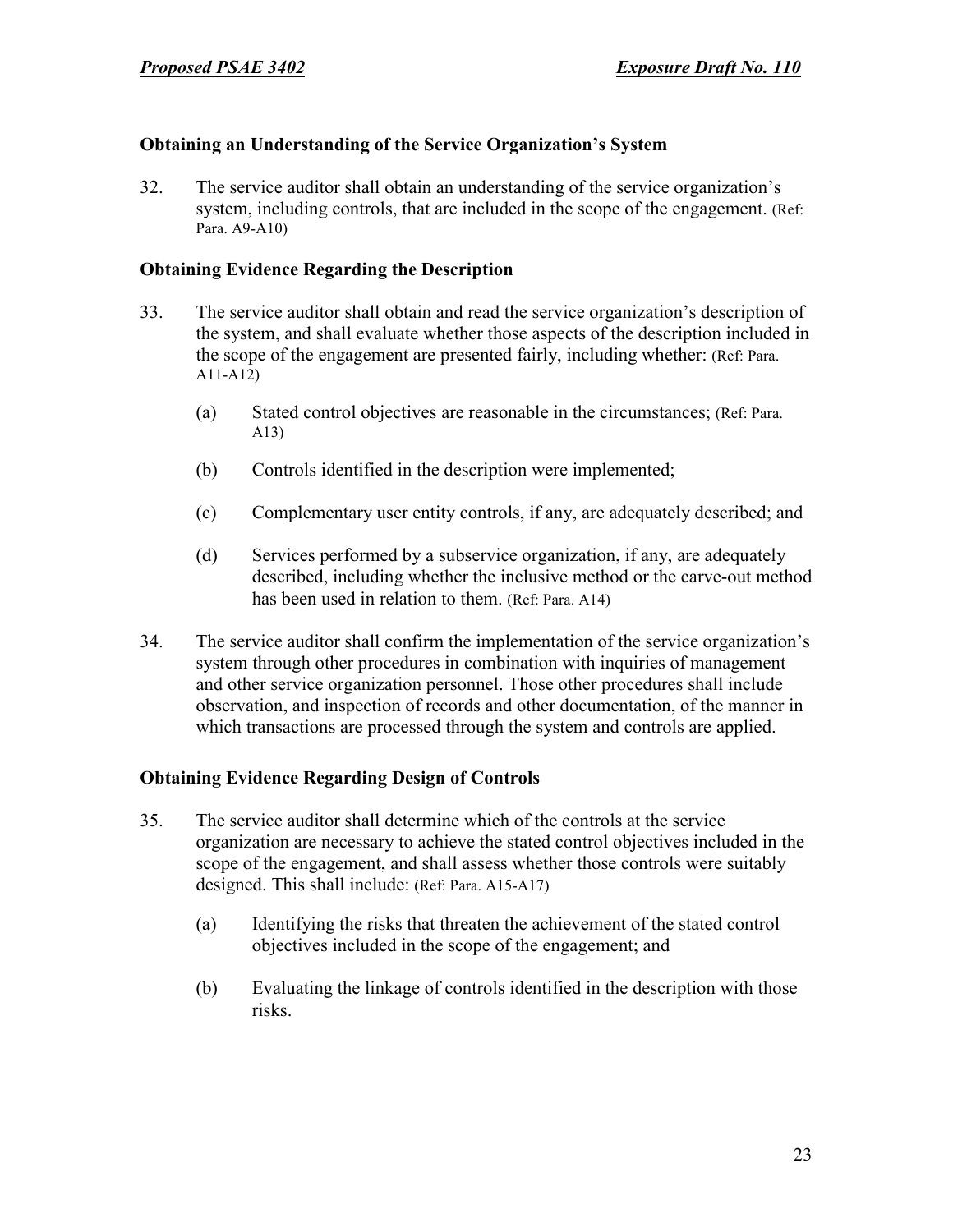# Obtaining Evidence Regarding Effectiveness of Controls

- 36. If providing a Type B report, the service auditor shall test those controls that the service auditor has determined are necessary to achieve the stated control objectives included in the scope of the engagement, and assess their operating effectiveness throughout the period. (Ref: Para. A18-A22)
- 37. When designing and performing tests of controls, the service auditor shall:
	- (a) Perform other procedures in combination with inquiry to obtain evidence about:
		- (i) How the control was applied;
		- (ii) The consistency with which the control was applied; and
		- (iii) By who or by what means the control was applied;
	- (b) Determine whether controls to be tested depend upon other controls (indirect controls), and if so, whether it is necessary to obtain evidence supporting the operating effectiveness of those indirect controls; and
	- (c) Determine means of selecting items for testing that are effective in meeting the objectives of the procedure. (Ref: Para. A23-A24)
- 38. When determining the extent of tests of controls, the service auditor shall consider the characteristics of the population to be tested, including the nature of controls, the frequency of their application (for example, monthly, daily, a number of times per day), and the expected rate of deviation.

# Attribute Sampling

- 39. When the service auditor uses attribute sampling, the service auditor shall: (Ref: Para. A23-A24)
	- (a) Determine a sample size sufficient to conclude with an appropriately low level of sampling risk that the total rate of deviation does not exceed the tolerable rate of deviation;
	- (b) Select items for the sample in such a way that all sampling units in the population have a chance of selection;
	- (c) If a designed procedure is not applicable to a selected item, perform the procedure on a replacement item; and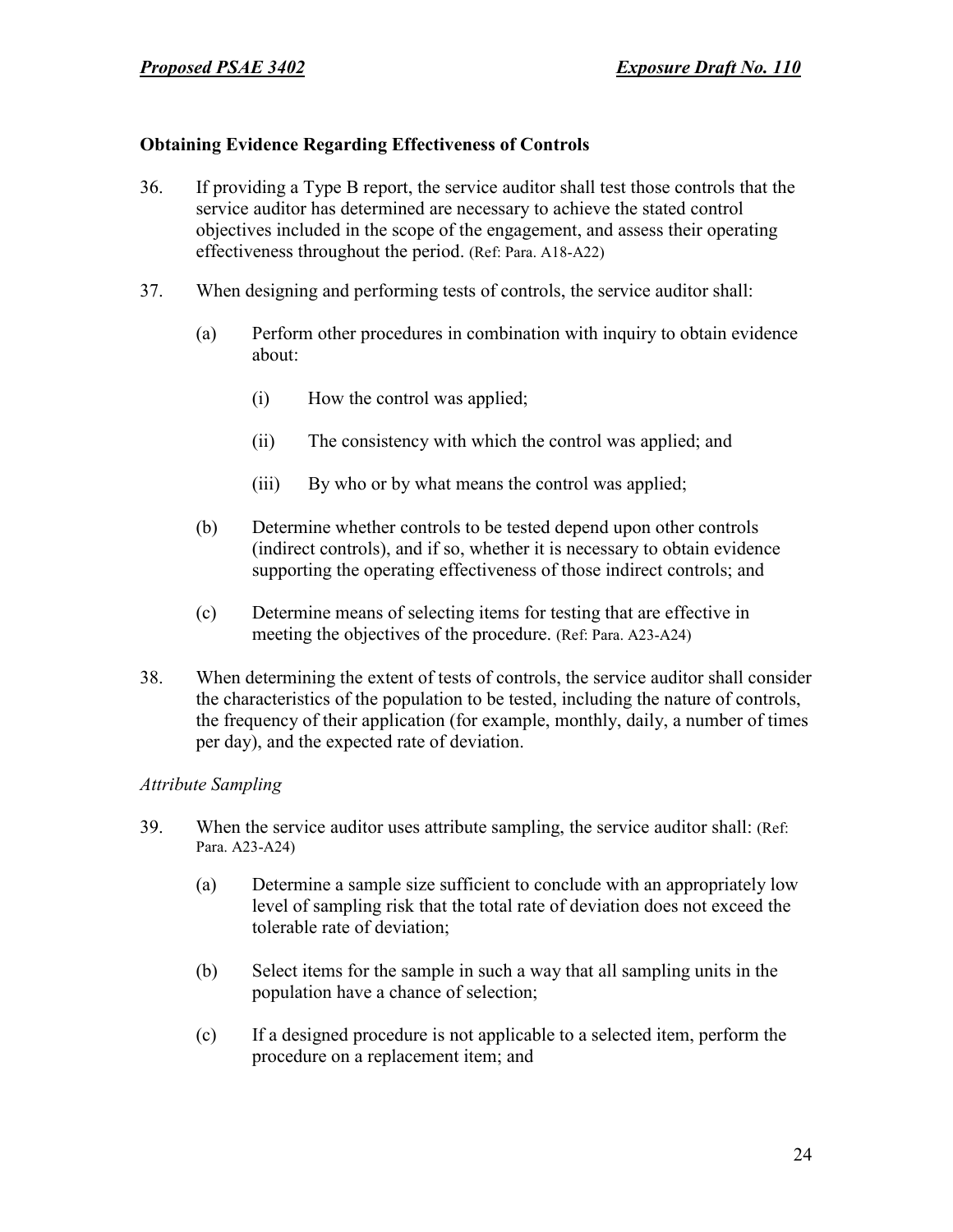(d) If unable to apply the designed procedures, or suitable alternative procedures, to a selected item, treat that item as a deviation.

# Nature and Cause of Deviations

- 40. The service auditor shall investigate the nature and cause of any deviations identified and shall determine whether:
	- (a) Identified deviations are within the expected rate of deviation and are acceptable; therefore, the testing that has been performed provides an appropriate basis for concluding that the control is operating effectively throughout the specified period;
	- (b) Additional testing of the control or of compensating controls is necessary to reach a conclusion on whether the controls relative to the stated control objective are operating effectively throughout the specified period; or
	- (c) The testing that has been performed provides an appropriate basis for concluding that the control did not operate effectively throughout the specified period.
- 41. In the extremely rare circumstances when the service auditor considers a deviation discovered in a sample to be an anomaly and no compensating controls have been identified, the service auditor shall obtain a high degree of certainty that such deviation is not representative of the population. The service auditor shall obtain this degree of certainty by performing additional procedures to obtain sufficient appropriate evidence that such deviations do not exist in the remainder of the population.

# Written Representations

- 42. The service auditor shall request management or those charged with governance to provide written representations based on their knowledge and belief, having made appropriate inquiries for them to be able to provide such representations: (Ref: Para. A25-A26)
	- (a) That reaffirm the assertion accompanying the description of the system;
	- (b) Whether all records, documentation, unusual matters of which they are aware, and other information relevant to the assurance engagement have been made available to the service auditor; and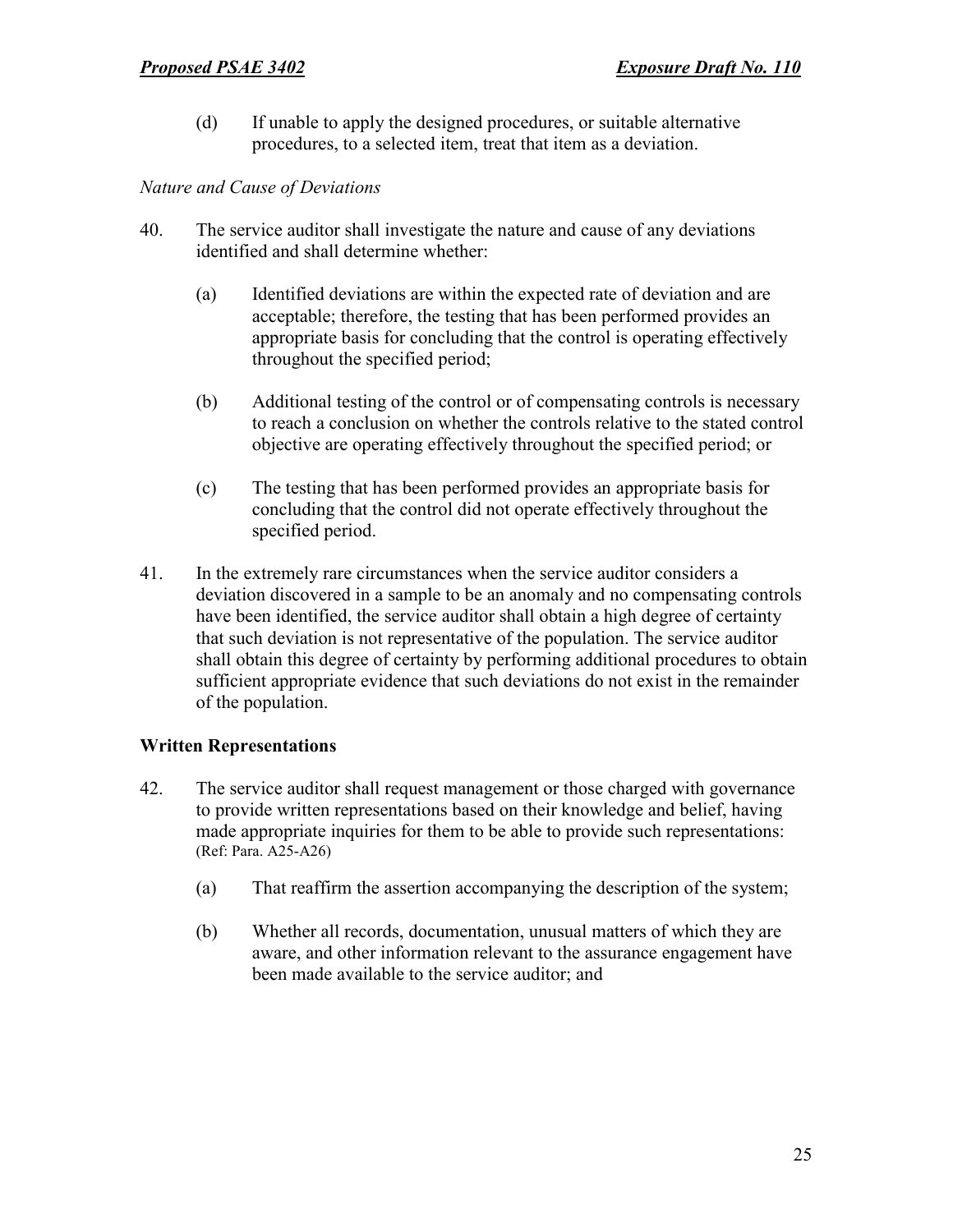- (c) That they have disclosed to the service auditor any of the following of which they are aware:
	- (i) Non-compliance with laws and regulations, or uncorrected errors attributable to the service organization's management or employees that may affect one or more user entities;
	- (ii) Design deficiencies in controls, including those for which management believes the cost of corrective action may exceed the benefits;
	- (iii) Instances where controls have not operated as described; and
	- (iv) Subsequent events regarding the services covered by the engagement that could have a significant effect on user entities.
- 43. These written representations shall be in the form of a representation letter addressed to the service auditor, and shall be as of the same date as the service auditor's assurance report.
- 44. If management does not provide one or more of the written representations requested by the service auditor, the auditor shall:
	- (a) Discuss the matter with management;
	- (b) Reconsider the assessment of the integrity of management; and
	- (c) Take appropriate actions, including determining the possible effect on the opinion in the service auditor's assurance report.

# Other Information

- 45. The service auditor shall read the other information, if any, included in a document containing the description of the system and the service auditor's assurance report, to identify material inconsistencies, if any, with that description. While reading the other information for the purpose of identifying material inconsistencies, the service auditor may become aware of an apparent misstatement of fact in that other information.
- 46. If the service auditor becomes aware of a material inconsistency or an apparent misstatement of fact in the other information, the service auditor shall discuss the matter with management. If the service auditor concludes that there is a material inconsistency or a misstatement of fact in the other information that management refuses to correct, the service auditor shall take further appropriate action.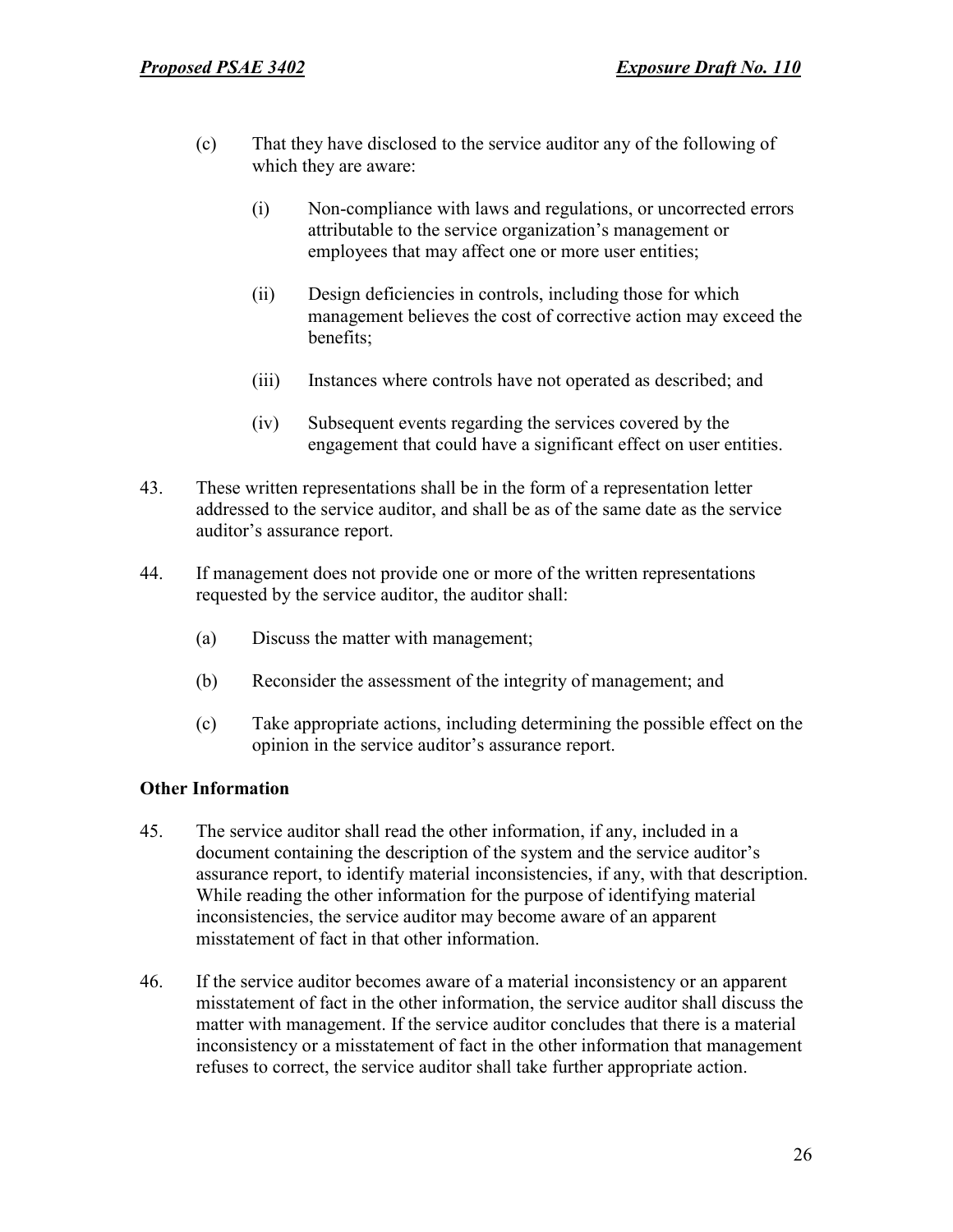#### Subsequent Events

- 47. The service auditor shall inquire whether management is aware of any events subsequent to the period covered by the description of the system up to the date of the service auditor's assurance report that could have a significant effect on the service auditor's assurance report. If the service auditor is aware of a subsequent event that could have a significant effect on the service auditor's assurance report, and information about that event is not disclosed by the service organization, the service auditor shall disclose it in the service auditor's assurance report.
- 48. The service auditor has no obligation to perform any procedures regarding the description of the system, or the suitability of design or operating effectiveness of controls after the date of the service auditor's assurance report.

#### **Documentation**

- 49. The service auditor shall prepare documentation so as to enable an experienced service auditor, having no previous connection with the engagement, to understand:
	- (a) The nature, timing, and extent of the procedures performed to comply with this ISAE PSAE and applicable legal and regulatory requirements;
	- (b) The results of the procedures and the evidence obtained; and
	- (c) Significant matters arising during the engagement, and the conclusions reached thereon and significant professional judgments made in reaching those conclusions.
- 50. In documenting the nature, timing and extent of procedures performed, the service auditor shall record:
	- (a) The identifying characteristics of the specific items or matters being tested;
	- (b) Who performed the procedures and the date such procedures were completed; and
	- (c) Who reviewed the work performed and the date and extent of such review.
- 51. The service auditor shall document discussions of significant matters with the service organization and others including when and with whom the discussions took place.
- 52. If the service auditor has identified information that is inconsistent with the service auditor's final conclusion regarding a significant matter, the service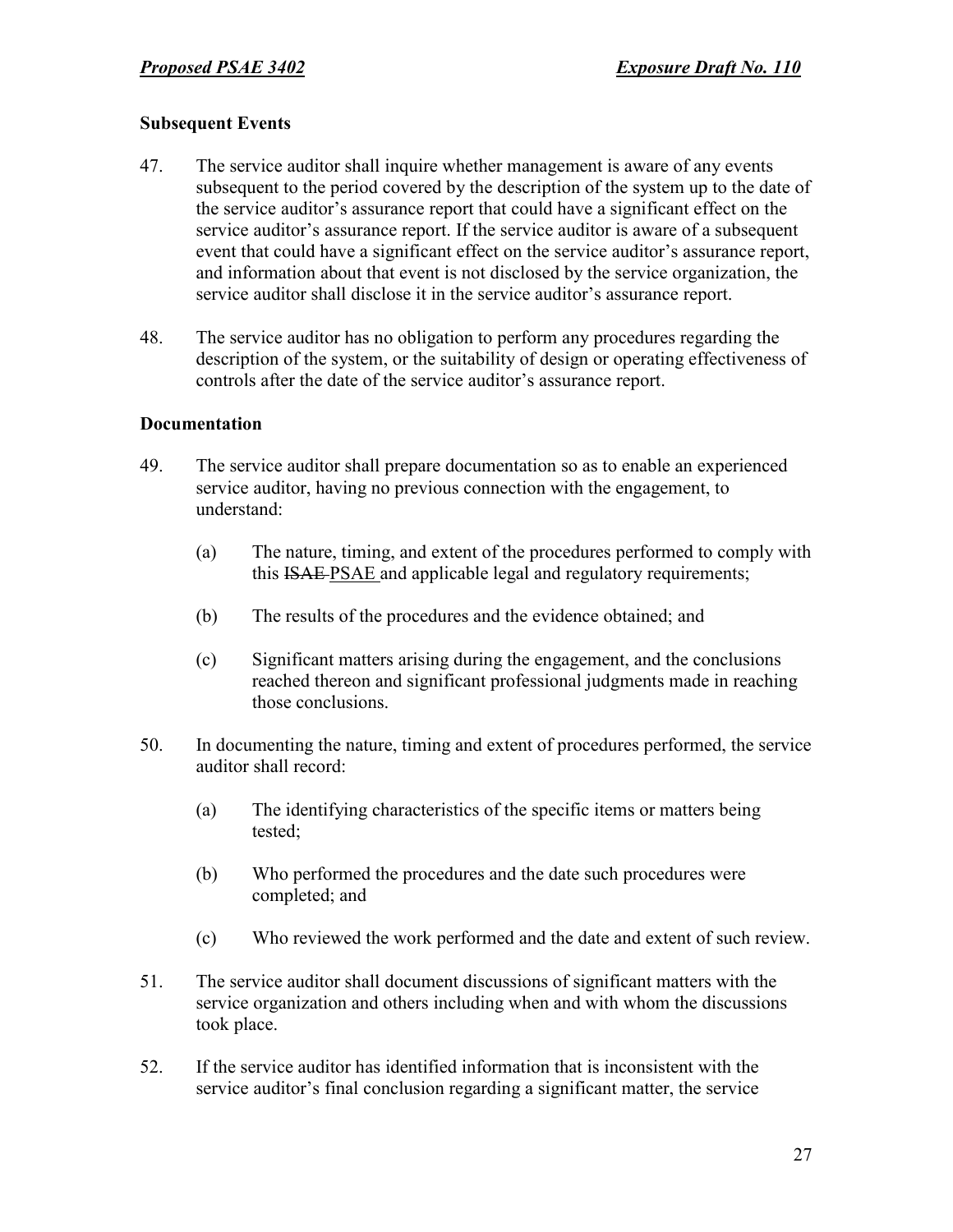auditor shall document how the service auditor addressed the inconsistency in forming the final conclusion.

- 53. The service auditor shall complete the assembly of the final engagement file on a timely basis after the date of the service auditor's assurance report.
- 54. After the assembly of the final engagement file has been completed, the service auditor shall not delete or discard documentation before the end of its retention period.
- 55. If the service auditor finds it necessary to modify existing engagement documentation or add new documentation after the assembly of the final engagement file has been completed, the service auditor shall, regardless of the nature of the modifications or additions, document:
	- (a) When and by whom they were made, and (where applicable) reviewed;
	- (b) The specific reasons for making them; and
	- (c) Their effect, if any, on the service auditor's conclusions.

# Preparing the Service Auditor's Assurance Report

Content of the Service Auditor's Assurance Report

- 56. The service auditor's assurance report shall include the following basic elements: (Ref: Para. A27)
	- (a) A title that clearly indicates the report is an independent service auditor's assurance report.
	- (b) An addressee.
	- (c) Identification of:
		- (i) The description of the system, and management's assertion, which includes the matters described in paragraph  $9(i)(ii)$  for a Type B report, or paragraph 9(i)(ii) for a Type A report.
		- (ii) If parts of the description of the system are not covered by the service auditor's opinion, an identification of those parts.
		- (iii) If the description refers to the need for complementary user entity controls, a statement that the service auditor has not evaluated the suitability of design or operating effectiveness of complementary user entity controls, and that the stated control objectives can be achieved only if complementary user entity controls are suitably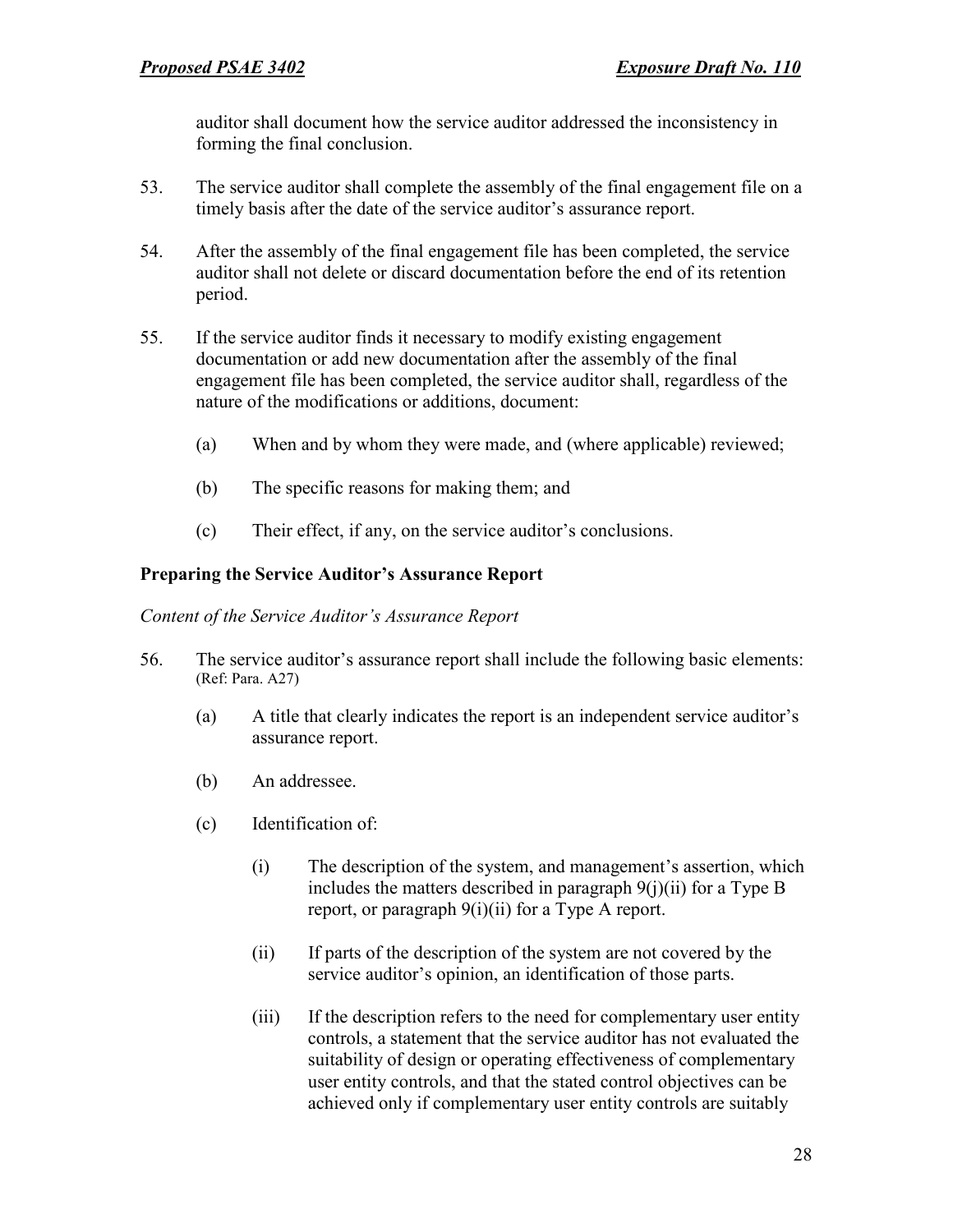designed or operating effectively, along with the controls at the service organization.

- (iv) If services are performed by a subservice organization, those services and whether the inclusive method or the carve-out method has been used in relation to them. Where the carve-out method has been used, a statement that the description of the system excludes the control objectives and related controls at relevant subservice organizations, and that the service auditor's procedures do not extend to the subservice organization. Where the inclusive method has been used, a statement that the description of the system includes the stated control objectives and related controls at the subservice organization, and that the service auditor's procedures included the subservice organization.
- (d) Identification of the criteria, and the party specifying the control objectives.
- (e) A statement of the limitations of controls and, in the case of a Type B report, of the risk of projecting to future periods any evaluation of the effectiveness of controls.
- (f) Identification of the purpose(s) and intended users of the service auditor's assurance report. (Ref: Para. A28)
- (g) A description of the service organization's and the service auditor's responsibilities, including a statement that the service organization is responsible for:
	- (i) Preparing and presenting the description of the system, and accompanying assertion, including the completeness, accuracy and method of presentation of the description and assertion;
	- (ii) Providing the services covered by the description of the system;
	- (iii) Stating the control objectives (where not identified by law or regulation, or another party, for example a user group or a professional body), and the risks that threaten their achievement; and
	- (iv) Designing, implementing and maintaining controls to achieve the stated control objectives.
- (h) A statement that the engagement was performed in accordance with ISAE PSAE 3402, "Assurance Reports on Controls at a Third Party Service Organization."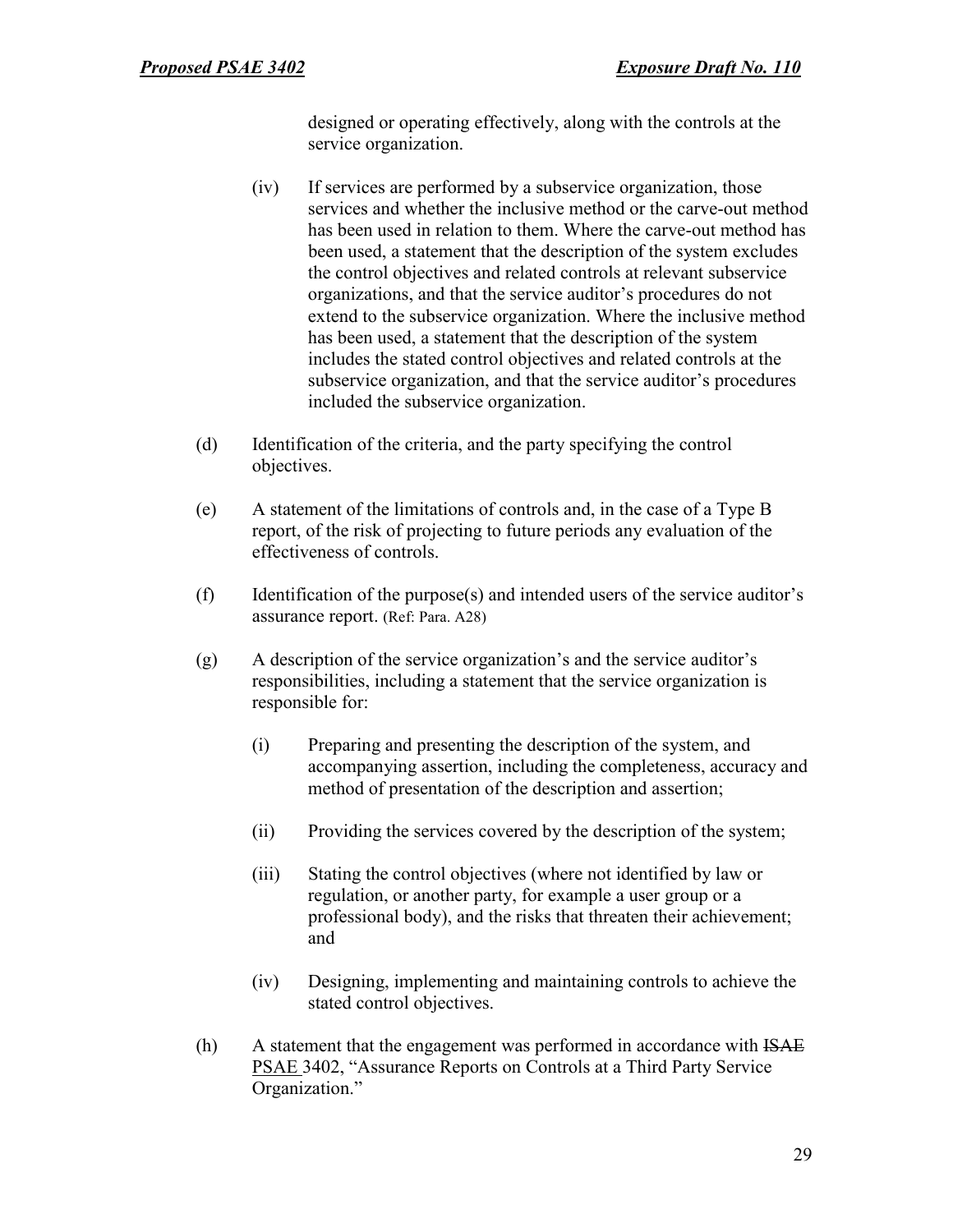- (i) A summary of the service auditor's procedures to obtain reasonable assurance and, in the case of a Type A report, a statement that the service auditor has not performed any procedures regarding the operating effectiveness of controls and therefore no opinion is expressed thereon.
- (j) The service auditor's opinion, expressed in the positive form, on whether, in all material respects, based on suitable criteria:
- (i) In the case of a Type B report:
	- a. The description fairly presents the service organization's system that had been designed and implemented throughout the specified period;
	- b. The controls related to the control objectives stated in the description were suitably designed throughout the specified period; and
	- c. The controls the service auditor tested operated effectively throughout the specified period.
- (j) In the case of a Type A report:
	- a. The description fairly presents the service organization's system that had been designed and implemented as at the specified date; and
	- b. The controls related to the control objectives stated in the description were suitably designed as at the specified date.
- (k) The date of the service auditor's assurance report.
- (l) The name of the service auditor, and the city where the service auditor maintains the office that has responsibility for the engagement.
- 57. In the case of a Type B report, the service auditor's assurance report shall include a separate section after the opinion, or an attachment, that describes the service auditor's tests of controls and the results thereof. In describing the tests of controls, the auditor shall clearly state which controls have been tested and the period during which they were tested, identify whether the items tested represent all or a selection of the items in the population, and indicate the nature of the tests in sufficient detail to enable user auditors to determine the effect of such tests on their risk assessments. If deviations have been identified, the service auditor shall include the extent of testing performed by the service auditor that led to identification of the deviations, and the number of deviations noted. The service auditor shall report deviations even if, on the basis of tests performed, the service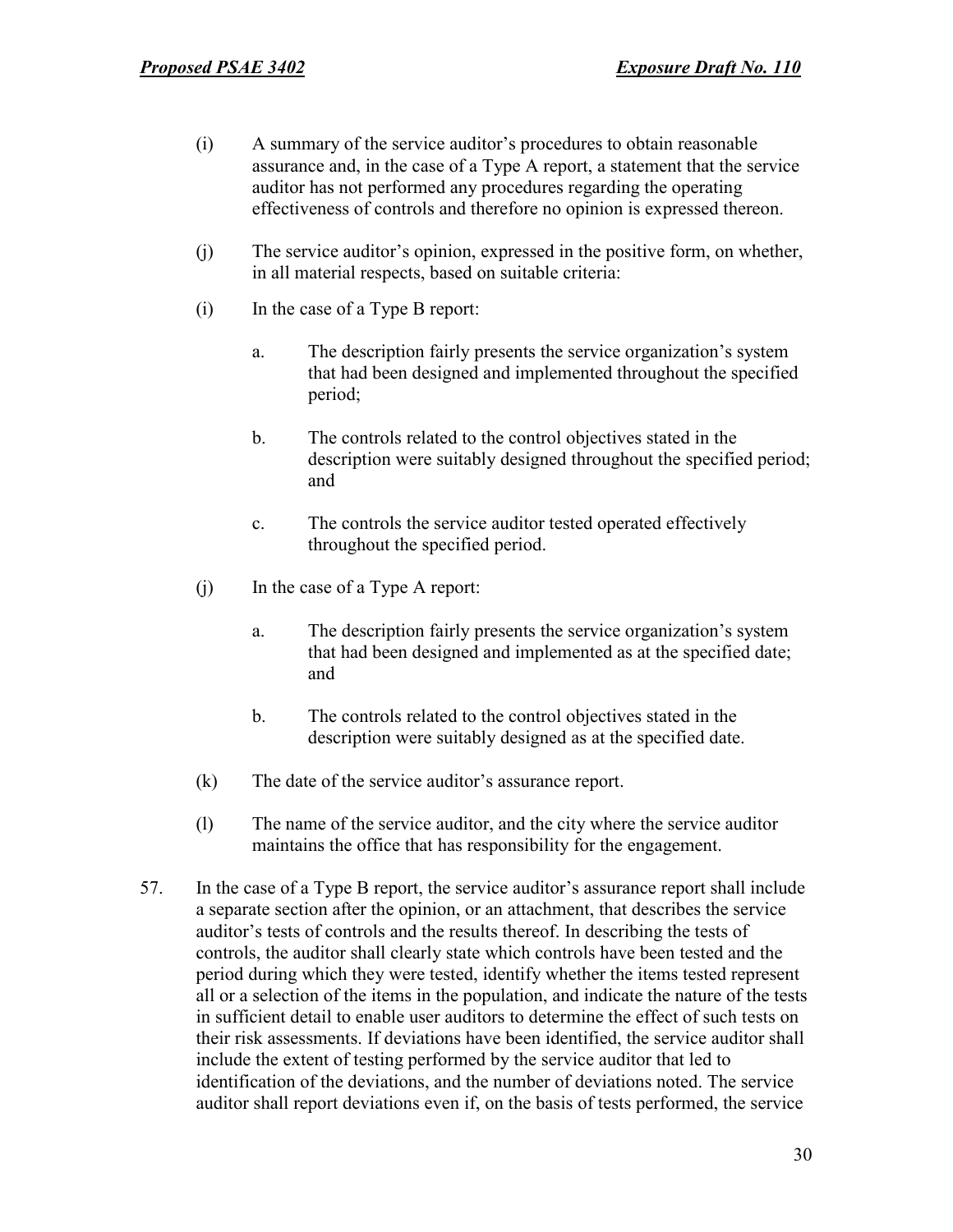auditor has concluded that the related control objective has been achieved. (Ref: Para. A29)

# Modified Opinions

- 58. If the service auditor concludes that: (Ref: Para. A30)
	- (a) management's description of the system is not presented fairly in all material respects;
	- (b) the controls are not suitably designed to provide reasonable assurance that the stated control objectives will be achieved if the controls operate effectively;
	- (c) in the case of a Type B report, the controls did not operate effectively throughout the specified period; or
	- (d) the service auditor is unable to obtain sufficient appropriate evidence, the service auditor's opinion shall be modified, and the service auditor's assurance report shall contain a clear description of all the reasons for the modification.

# Other Communication Responsibilities

59. If the service auditor becomes aware of non-compliance with laws and regulations, or uncorrected errors attributable to the service organization that are not clearly trivial and may affect one or more user entities, the service auditor shall determine whether this information has been communicated appropriately to affected user entities. If the information has not been so communicated and management of the service organization is unwilling to do so, the service auditor shall take appropriate action. (Ref: Para. A31)

\*\*\*

# Application and Other Explanatory Material

# Definitions (Ref: Para. 9(d))

A1. The process referred to in the definition of "controls at the service organization" at paragraph 9(d) invariably includes aspects of user entities' information systems maintained by the service organization, and may also include aspects of one or more of the other components of internal control. For example, it may include aspects of the service organization's control environment, monitoring, and control activities where they relate to the services provided. It does not, however, include controls at a service organization that are not related to the achievement of the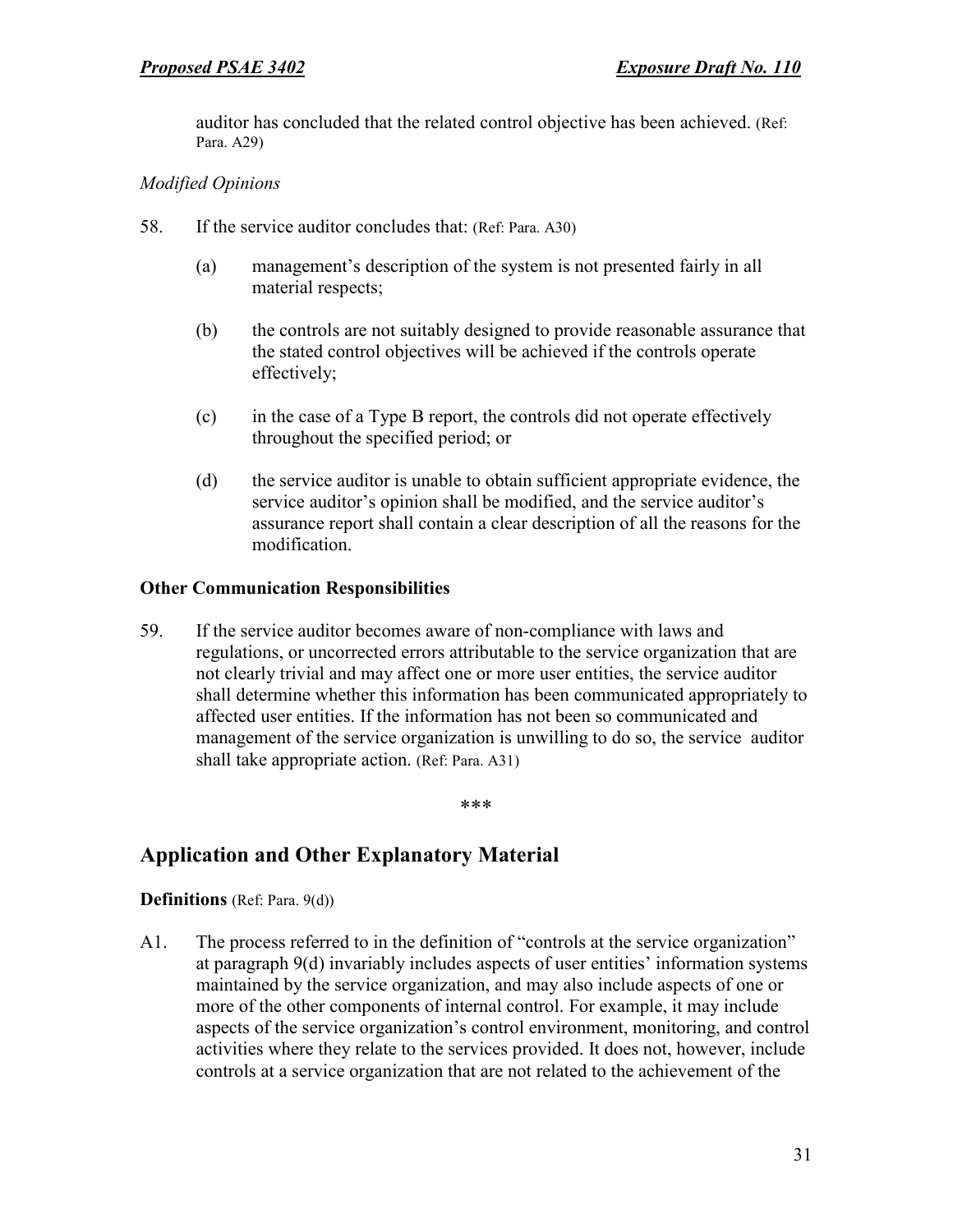control objectives stated in the description of the system, for example controls related to the preparation of the service organization's own financial statements.

# Ethical Requirements (Ref: Para. 11)

A2. The service auditor is subject to independence requirements of the Code. However, in performing an engagement in accordance with this ISAEPSAE, the Code does not require the service auditor to be independent from each user entity.

# Acceptance and Continuance (Ref: Para. 12-13)

- A3. The requirements of paragraph 12 do not preclude a service auditor from using this ISAE-PSAE where required by law or regulation to accept or continue an engagement, for example, in the public sector, if the service auditor's assurance report is modified appropriately and clearly indicates the reason that would otherwise have caused the service auditor to decline the engagement.
- A4. A request to change the scope of the engagement may not have a reasonable justification when, for example, the request is made:
	- To exclude certain aspects of controls at the service organization from the scope of the engagement because of the likelihood that the service auditor's opinion would be modified with respect to those aspects.
	- To change the report from a Type B to a Type A because of the likelihood that the service auditor's opinion would be modified with respect to the operating effectiveness of controls.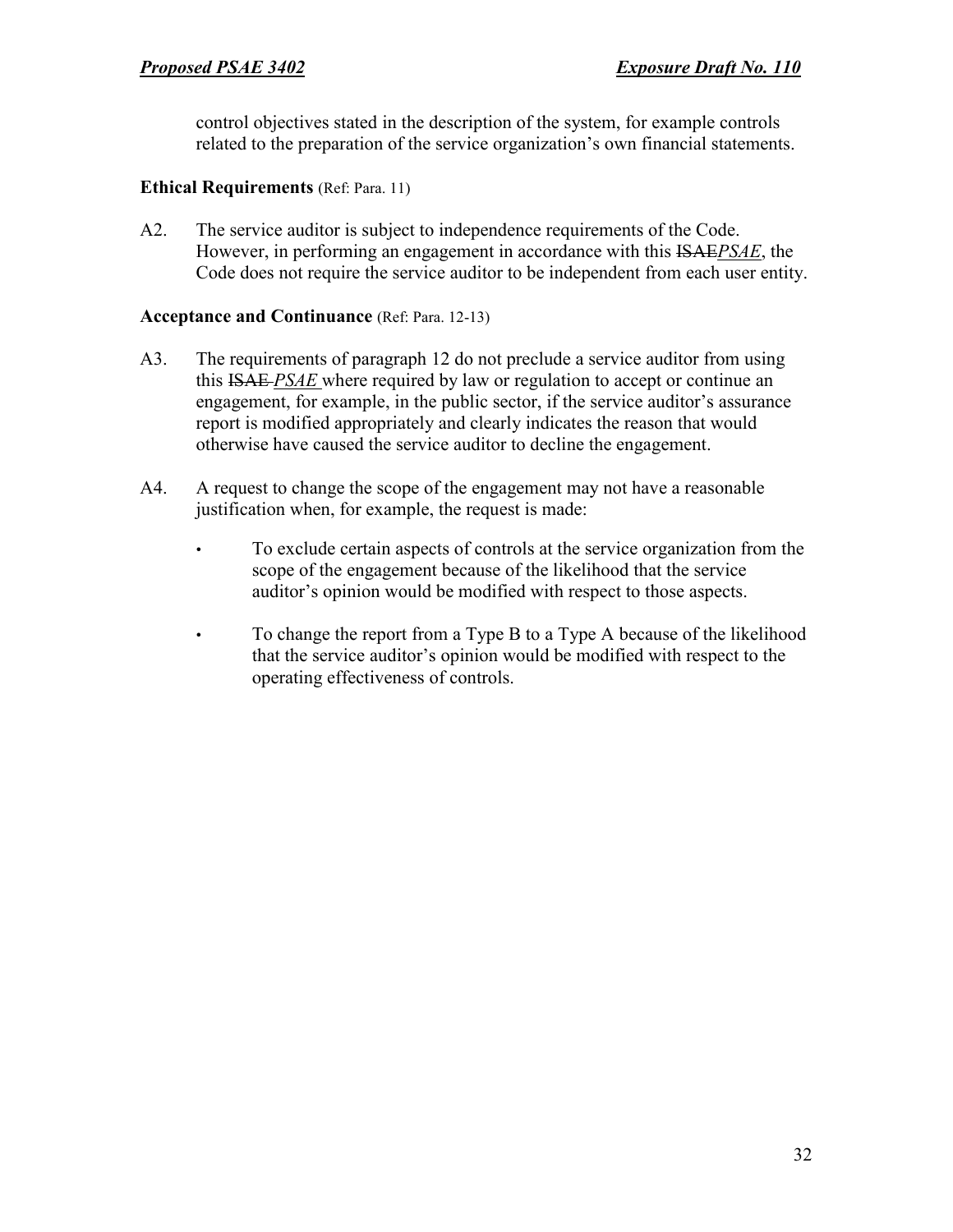#### Assessing the Suitability of the Criteria (Ref: Para. 14-17)

A5. **ISAE-PSAE 3000** requires the service auditor, amongst other things, to assess the suitability of criteria, and the appropriateness of the subject matter.<sup>6</sup> The subject matter is the underlying condition of interest to intended users of an assurance report. The following table identifies the subject matter and minimum criteria for each of the opinions in Type B and Type A reports.

|                                                                                                                                     | <b>Subject</b>                                                                                                                               |                                                                                                                                                                                                                                                                                                                                                                                                                                                                                                                                                                                                                                                                                                                                          |                                                                                                                                                                                                                                                                                                                                                                                                                                                                                                                                                                                                                                                                      |  |
|-------------------------------------------------------------------------------------------------------------------------------------|----------------------------------------------------------------------------------------------------------------------------------------------|------------------------------------------------------------------------------------------------------------------------------------------------------------------------------------------------------------------------------------------------------------------------------------------------------------------------------------------------------------------------------------------------------------------------------------------------------------------------------------------------------------------------------------------------------------------------------------------------------------------------------------------------------------------------------------------------------------------------------------------|----------------------------------------------------------------------------------------------------------------------------------------------------------------------------------------------------------------------------------------------------------------------------------------------------------------------------------------------------------------------------------------------------------------------------------------------------------------------------------------------------------------------------------------------------------------------------------------------------------------------------------------------------------------------|--|
|                                                                                                                                     | matter                                                                                                                                       | <b>Criteria</b>                                                                                                                                                                                                                                                                                                                                                                                                                                                                                                                                                                                                                                                                                                                          | <b>Comment</b>                                                                                                                                                                                                                                                                                                                                                                                                                                                                                                                                                                                                                                                       |  |
| <b>Opinion</b><br>about the<br>fair<br>presentation<br>of the<br>description<br>of the system<br>$Type A$ and<br>Type B<br>reports) | The system<br>that is<br>relevant to<br>services<br>covered by<br>the service<br>auditor's<br>assurance<br>report.                           | The description is fairly presented<br>if it: (a) presents how the service<br>organization's system made<br>available to user entities has been<br>designed and implemented to<br>process relevant transactions<br>including the matters identified in<br>paragraph $15(a)$ ; and (b) does not<br>omit or distort information relevant<br>to the scope of the service<br>organization's system being<br>described, while acknowledging<br>that the description is presented to<br>meet the common needs of a broad<br>range of user entities and may not,<br>therefore, include every aspect of<br>the service organization's system<br>that each individual user entity<br>may consider important in its own<br>particular environment. | The specific wording of the criteria for this<br>opinion may need to be tailored to be<br>consistent with criteria established by, for<br>example, law or regulation, user groups, or a<br>professional body. Examples of criteria for this<br>opinion are provided in the illustrative<br>assertion in Appendix 1. Paragraphs A11-A14<br>offer further guidance on determining whether<br>these criteria are met. (In terms of the<br>requirements of ISAE PSAE 3000, the subject<br>matter information <sup>7</sup> for this opinion is the<br>description of the system and the service<br>organization's assertion that the description is<br>presented fairly.) |  |
| <b>Opinion</b><br>about<br>suitability of<br>design, and<br>operating<br>effectiveness<br>Type B<br>reports)                        | The design<br>and operating<br>effectiveness<br>of those<br>controls that<br>are necessary<br>to achieve the<br>stated control<br>objectives | The controls are suitably designed<br>and operating effectively if: (a) the<br>risks that threaten achievement of<br>the control objectives stated in the<br>description have been identified;<br>(b) the identified controls would, if<br>operated as described, provide<br>reasonable assurance that those<br>risks do not prevent the stated                                                                                                                                                                                                                                                                                                                                                                                          | When the criteria for<br>The control<br>this opinion are met,<br>objectives, which are<br>controls will have<br>stated in the<br>description, are part<br>provided reasonable<br>of the criteria for<br>assurance that the<br>these opinions. The<br>related control<br>objectives were<br>stated control<br>achieved throughout<br>objectives will differ<br>the specified period.<br>from engagement to<br>(In terms of the<br>engagement. If, as<br>requirements of<br>part of forming the<br><b>ISAEPSAE</b><br>opinion on the                                                                                                                                   |  |

<sup>&</sup>lt;u>4</u><br>**6** ISAE-PSAE 3000, paragraphs 18-19.

 $<sup>7</sup>$  The "subject matter information" is the outcome of the evaluation or measurement of the subject matter</sup> that results from applying the criteria to the subject matter.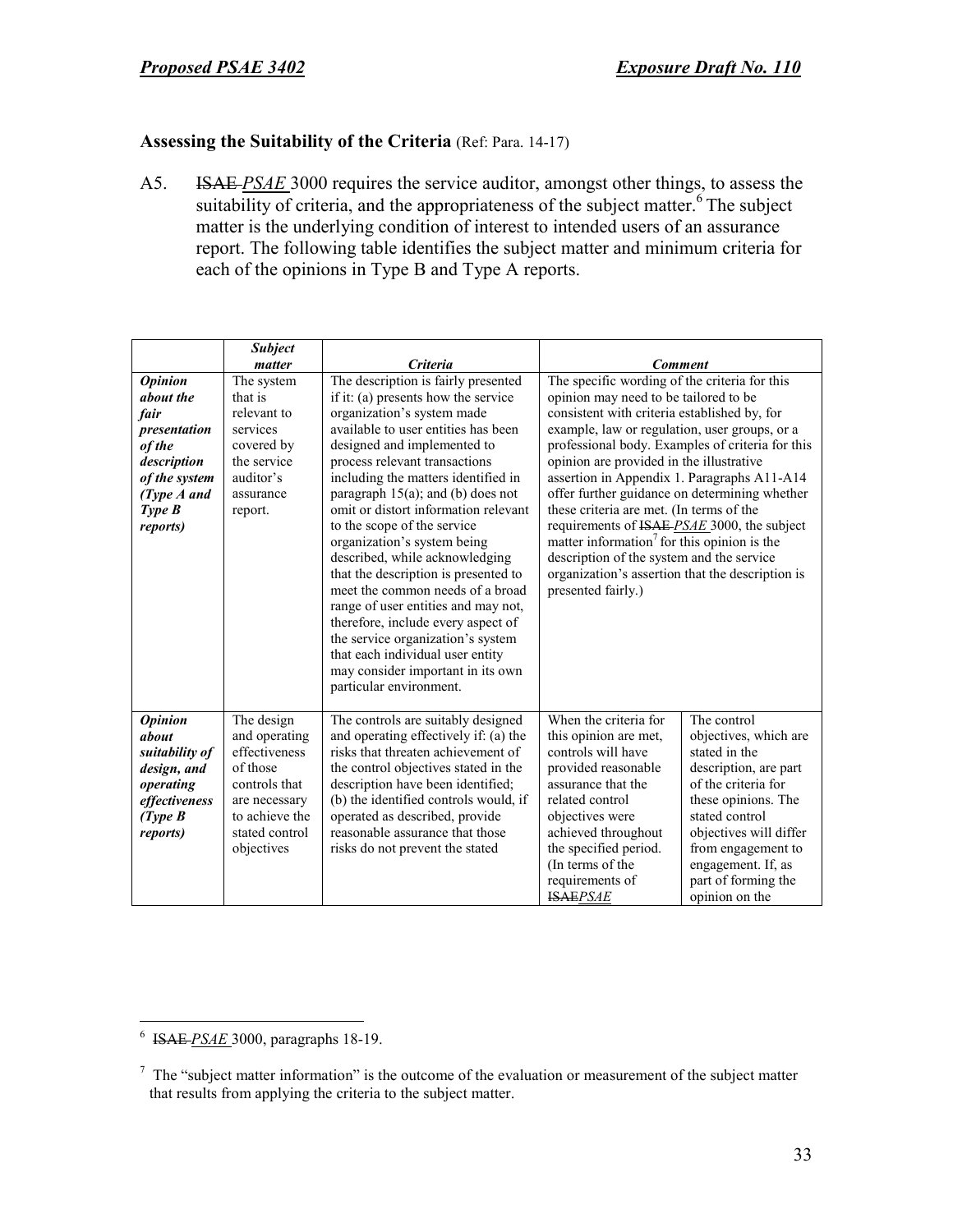|                                                                            | <b>Subject</b><br>matter<br>relevant to<br>services<br>covered by<br>the service<br>auditor's<br>assurance<br>report.                                                                                                                     | <b>Criteria</b><br>control objectives from being<br>achieved; and (c) those controls<br>necessary for achieving the<br>relevant control objectives were<br>consistently applied as designed.<br>This includes whether manual<br>controls were applied by<br>individuals who have the<br>appropriate competence and<br>authority.                                        | 3000, the subject<br>matter information<br>for this opinion is the<br>service<br>organization's<br>assertion that controls<br>are suitably designed<br>and that they are<br>operating<br>effectively.)                                                                                                                                                                                                                                | <b>Comment</b><br>description, the auditor<br>concludes the stated<br>control objectives are<br>not fairly presented<br>then those control<br>objectives would not<br>be suitable as part of<br>the criteria for forming<br>an opinion on either<br>the design or operating<br>effectiveness of<br>controls. |
|----------------------------------------------------------------------------|-------------------------------------------------------------------------------------------------------------------------------------------------------------------------------------------------------------------------------------------|-------------------------------------------------------------------------------------------------------------------------------------------------------------------------------------------------------------------------------------------------------------------------------------------------------------------------------------------------------------------------|---------------------------------------------------------------------------------------------------------------------------------------------------------------------------------------------------------------------------------------------------------------------------------------------------------------------------------------------------------------------------------------------------------------------------------------|--------------------------------------------------------------------------------------------------------------------------------------------------------------------------------------------------------------------------------------------------------------------------------------------------------------|
| <b>Opinion</b><br>about<br>suitability of<br>design<br>(Tvpe<br>A reports) | The<br>suitability of<br>the design<br>of<br>those<br>controls<br>that are<br>necessary to<br>achieve the<br>stated<br>control<br>objectives<br>relevant to<br>services<br>covered by<br>the service<br>auditor's<br>assurance<br>report. | The controls are suitably designed<br>if: (a) the risks that threaten<br>achievement of the control<br>objectives stated in the description<br>have been identified; and (b) the<br>identified controls would, if<br>operated as described, provide<br>reasonable assurance that those<br>risks do not prevent the stated<br>control objectives from being<br>achieved. | Meeting this criterion<br>does not, of itself,<br>provide any<br>assurance that the<br>related control<br>objectives were<br>achieved because no<br>assurance has been<br>obtained about the<br>operation of controls.<br>(In terms of the<br>requirements of ISAE<br>$PSAE$ 3000, the<br>subject matter<br>information for this<br>opinion is the service<br>organization's<br>assertion that controls<br>are suitably<br>designed.) |                                                                                                                                                                                                                                                                                                              |

# **Materiality** (Ref: Para. 18)

A6. In an engagement to report on controls at a service organization, the concept of materiality relates to the information being reported on, not the financial statements of user entities. The service auditor plans and performs procedures to determine whether the service organization's description of the system is fairly stated in all material respects, whether controls at the service organization are suitably designed in all material respects and, in the case of a Type B report, whether controls at the service organization are operating effectively in all material respects. In applying the concept of materiality, the service auditor considers that the service auditor's assurance report provides information about the service organization's system to meet the common information needs of a broad range of user entities and their auditors who have an understanding of the manner in which the system is being used in a particular user entity for financial reporting by that user entity. Materiality with respect to the fair presentation of the description, and with respect to the design of controls, includes primarily the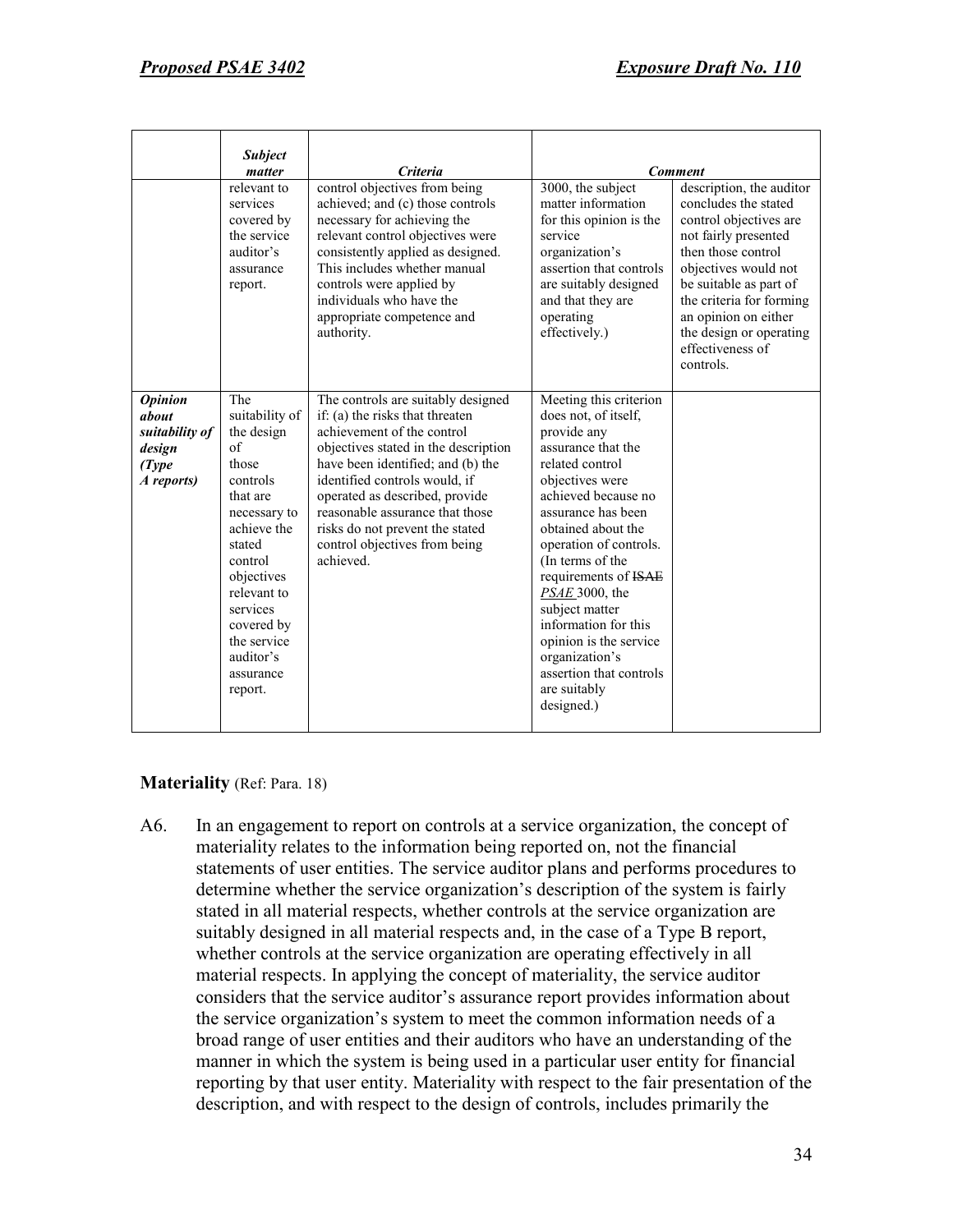consideration of qualitative factors, for example, whether the description includes the significant aspects of processing significant transactions, whether the description omits or distorts relevant information, and the ability of controls, as designed, to provide reasonable assurance that the stated control objectives would be achieved. Materiality with respect to the operating effectiveness of controls includes the consideration of both quantitative and qualitative factors, for example, the tolerable rate and observed rate of deviation (a quantitative matter), and the nature and cause of any observed deviation (a qualitative matter).

# Using the Work of an Internal Audit Function

Obtaining an Understanding of the Internal Audit Function (Ref: Para. 19)

- A7. An internal audit function may be responsible for providing analyses, evaluations, assurances, recommendations, and other information to management and those charged with governance. An internal audit function at a service organization may perform activities related to the service organization's internal control, or activities related to the services and systems, including controls, that the service organization is providing to user entities.
- A8. The scope and objectives of an internal audit function vary widely and depend on the size and structure of the service organization and the requirements of management and those charged with governance. Internal audit function activities may include one or more of the following:
	- Monitoring of the service organization's internal control or the application processing systems, including controls, provided to user entities. The internal audit function may be assigned specific responsibility for reviewing controls, monitoring their operation and recommending improvements thereto.
	- Examination of financial and operating information. The internal audit function may be assigned to review the means used to identify, measure, classify and report financial and operating information, and specific inquiry and other procedures into individual items including detailed testing of transactions, balances and procedures.
	- Evaluation of the economy, efficiency and effectiveness of operating activities including non-financial activities of a service organization.
	- Evaluation of compliance with laws, regulations and other external requirements, and with management policies and directives and other internal requirements.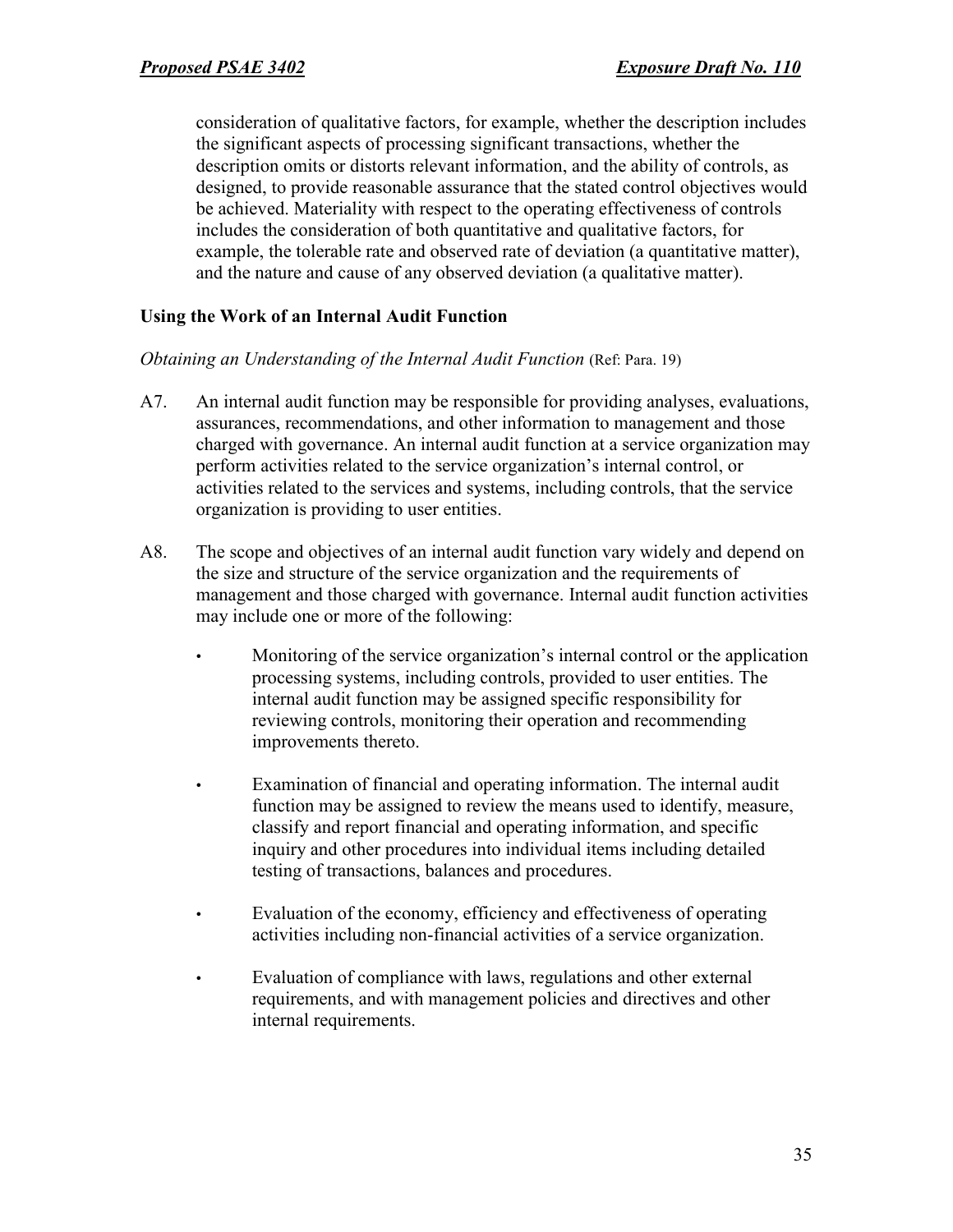#### Obtaining an Understanding of the Service Organization's System (Ref: Para. 32)

- A9. Obtaining an understanding of the service organization's system, including controls, included in the scope of the engagement, assists the service auditor in:
	- Identifying the boundaries of the system, and how it interfaces with other systems.
	- Assessing whether the service organization's description fairly presents the system that has been designed and implemented.
	- Determining which controls are necessary to achieve the stated control objectives included in the scope of the engagement, and whether controls were suitably designed, and, in the case of a Type B report, operating effectively.
- A10. Procedures to obtain this understanding may include:
	- Inquiring of management and of others within the service organization who, in the service auditor's judgment, may have relevant information.
	- Observing operations and inspecting documents, reports, printed and electronic records of transaction processing.
	- Inspecting a selection of agreements between the service organization and user entities to identify their common terms.

#### Obtaining Evidence Regarding the Description (Ref: Para. 33)

- A11. Considering the following questions may assist the service auditor in determining whether those aspects of the description included in the scope of the engagement are fairly stated in all material respects:
	- Does the description address the major aspects of the service provided (within the scope of the engagement) that could reasonably be expected to be relevant to the common needs of a broad range of user auditors in planning their audits of user entities' financial statements?
	- Is the description presented at a level of detail that could reasonably be expected to provide a broad range of user auditors with sufficient information to obtain an understanding of internal control in accordance with ISA- $PSA$  315 (Redrafted)?<sup>8</sup> The description need not address every

<sup>&</sup>lt;sup>8</sup> ISA PSA 315 (Redrafted), "Identifying and Assessing Risks of Material Misstatement Through Understanding the Entity and Its Environment."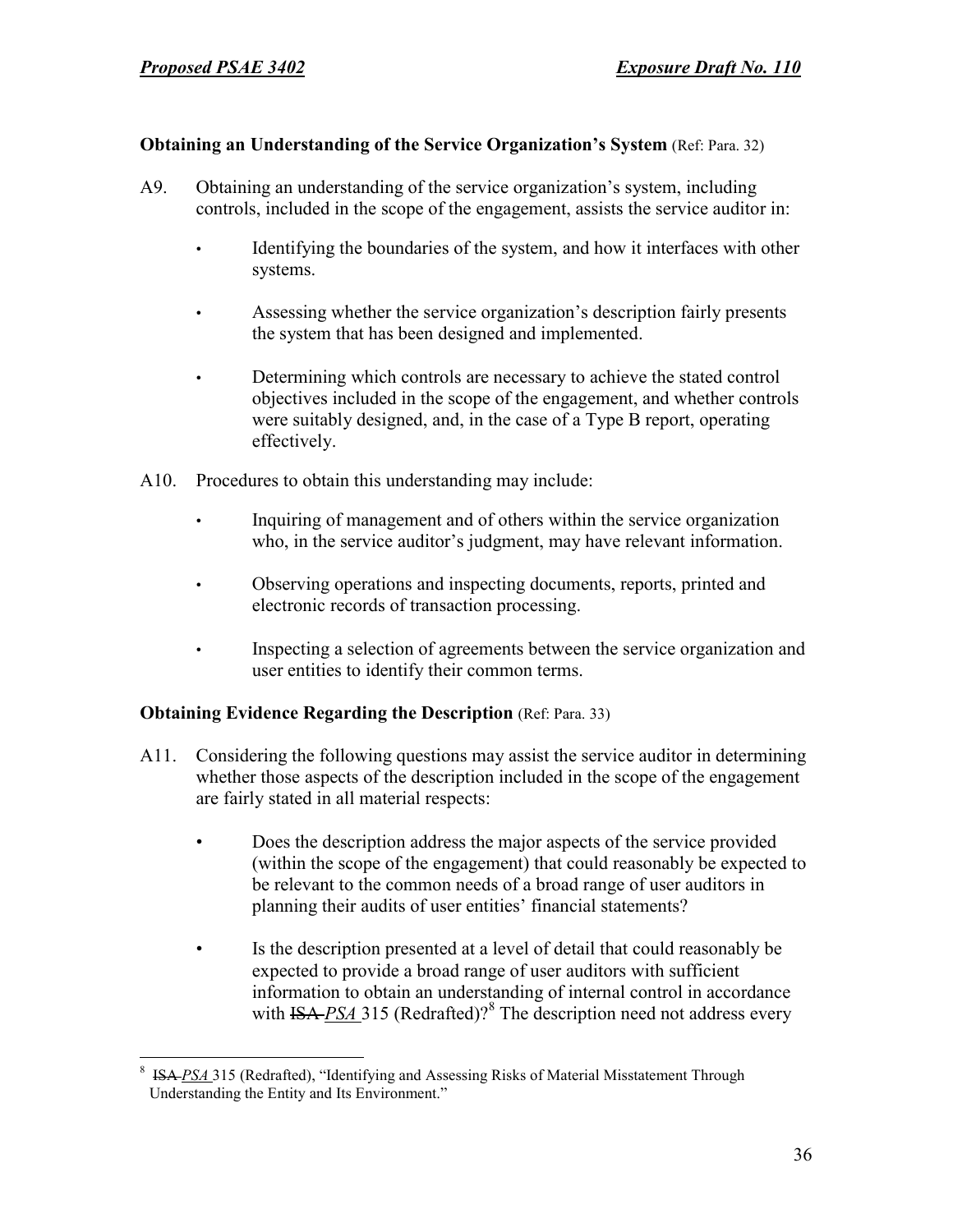aspect of the service organization's processing or the services provided to user entities, and need not be so detailed as to potentially allow a reader to compromise security or other controls at the service organization.

- Is the description prepared and presented in a manner that does not omit or distort information that may affect the common needs of a broad range of user auditors' decisions, for example, does the description contain any significant omissions or inaccuracies in processing of which the service auditor is aware?
- Have the controls identified in the description actually been implemented?
- Are complementary user entity controls, if any, adequately described? In most cases, the description of control objectives is worded such that the control objectives are capable of being achieved through effective operation of controls implemented by the service organization alone. In some cases, however, the control objectives stated in the description cannot be achieved by the service organization alone because their achievement requires particular controls to be implemented by user entities. This may be the case where, for example, the control objectives are specified by a regulatory authority. When the description does include complementary user entity controls, the description separately identifies those controls.
- A12. The service auditor's procedures to evaluate the fair presentation of the description may include:
	- Considering the nature of user entities and how the services provided by the service organization are likely to affect them, for example, the predominant type(s) of user entities, and whether user entities are regulated by government agencies.
	- Reading standard contracts, or standard terms of contracts, (if applicable) with user entities to gain an understanding of the service organization's contractual obligations.
	- Observing procedures performed by service organization personnel.
	- Reviewing the service organization's policy and procedure manuals and other systems documentation, for example, flowcharts and narratives.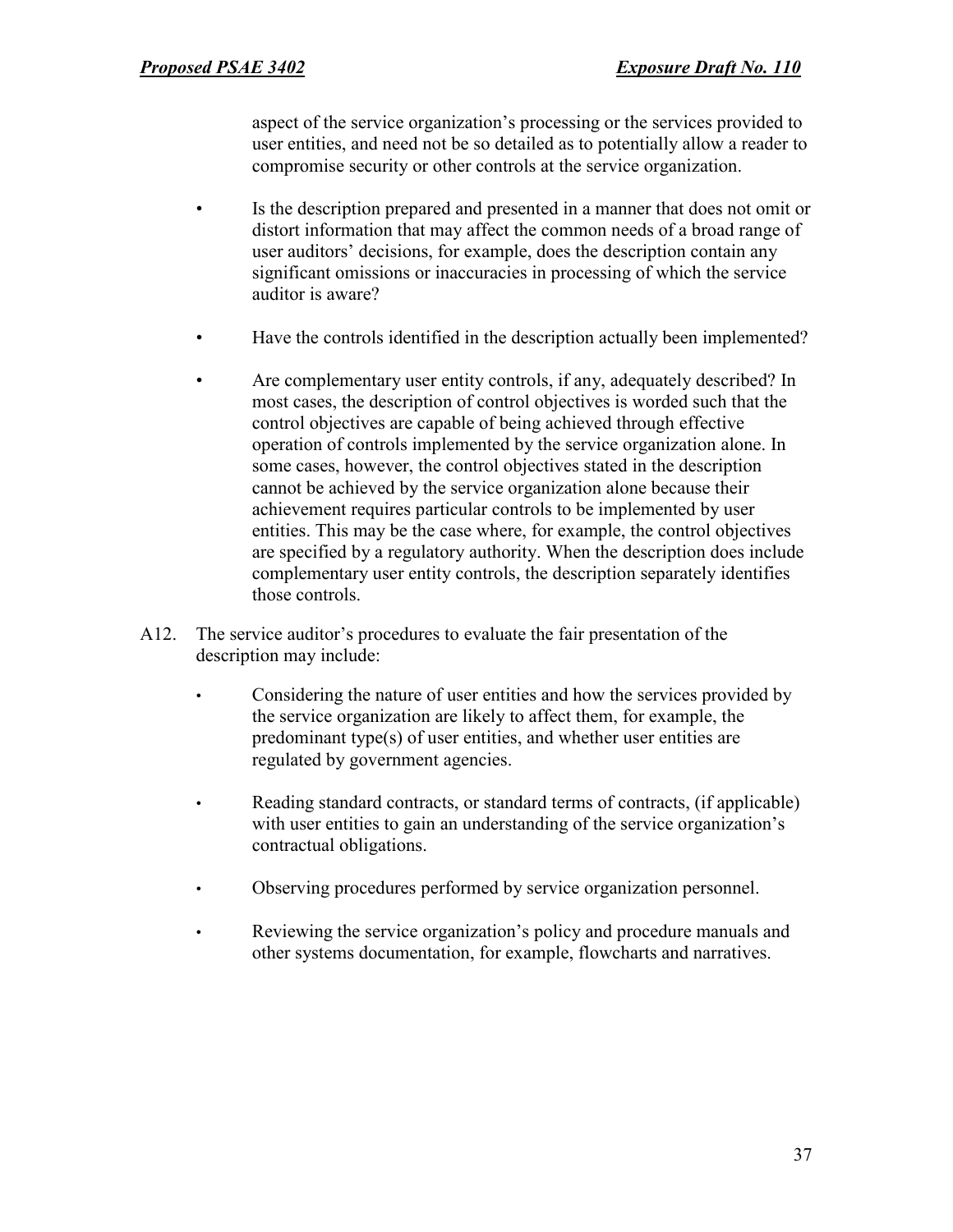- A13. Paragraph 33(a) requires the service auditor to evaluate whether the stated control objectives are reasonable in the circumstances. Considering the following questions may assist the service auditor in this evaluation:
	- Have the stated control objectives been designated by the service organization or by outside parties such as regulatory authorities, a user group, a professional body or others?
	- Where the stated control objectives have been specified by management, do they relate to the types of assertions commonly embodied in the broad range of user entities' financial statements to which controls at the service organization could reasonably be expected to relate? Although the service auditor ordinarily will not be able to determine how controls at a service organization specifically relate to the assertions embodied in individual user entities' financial statements, the service auditor's understanding of the nature of the service organization's system, including controls, and services being provided is used to identify the types of assertions to which those controls are likely to relate.
	- Where the stated control objectives have been specified by management, are they complete? A complete set of control objectives can provide a broad range of user auditors with a framework to assess the effect of controls at the service organization on the assertions commonly embodied in user entities' financial statements.
- A14. If the inclusive method has been used, it is important that the description adequately differentiates between controls at the service organization and controls at the subservice organization. If the carve-out method is used, it is important that the description identifies the functions that are performed by the subservice organization, but it need not describe the detailed processing or controls at the subservice organization.

# Obtaining Evidence Regarding the Design of Controls (Ref: Para. 35)

A15. From the viewpoint of a *user auditor*, a control is suitably designed if individually or in combination with other controls, it would, when complied with satisfactorily, provide reasonable assurance that material misstatements, whether due to fraud or error, are prevented, or detected and corrected. A service auditor, however, is not aware of the circumstances at individual user entities that would determine whether or not a misstatement resulting from a control deviation is material to those user entities. Therefore, from the viewpoint of a service auditor, a control is suitably designed if individually or in combination with other controls, it would, when complied with satisfactorily, provide reasonable assurance that stated control objectives are achieved.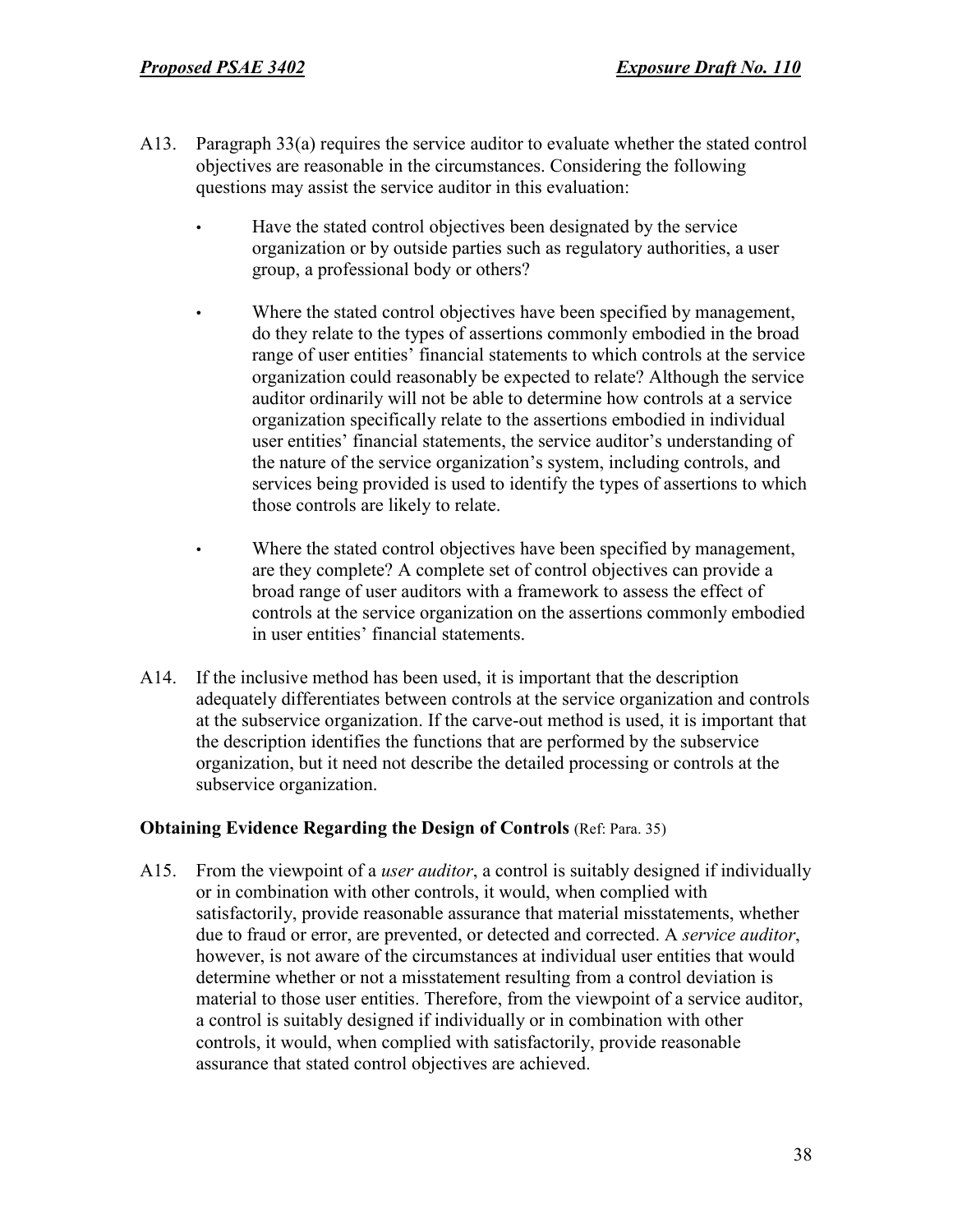- A16. A service auditor may consider using flowcharts, questionnaires, or decision tables to facilitate understanding the design of the controls.
- A17. Controls may consist of a number of integrated activities directed at the achievement of various control objectives. Consequently, where the service auditor evaluates certain activities as being ineffective in achieving a particular control objective, the existence of other activities, sometimes known as compensating controls, may nonetheless allow the service auditor to conclude that controls related to the stated control objective are suitably designed.

# Obtaining Evidence Regarding the Effectiveness of Controls

#### Assessing Operating Effectiveness (Ref: Para. 36)

- A18. From the viewpoint of a *user auditor*, a control is operating effectively if individually or in combination with other controls, it provides reasonable assurance that material misstatements, whether due to fraud or error, are prevented, or detected and corrected. A service auditor, however, is not aware of the circumstances at individual user entities that would determine whether or not a misstatement resulting from a control deviation is material. Therefore, from the viewpoint of a service auditor, a control is operating effectively if individually or in combination with other controls, it provides reasonable assurance that stated control objectives are achieved. Similarly, a service auditor is not in a position to determine whether any observed control deviation would result in a material misstatement from the viewpoint of an individual user entity.
- A19. Obtaining an understanding of controls sufficient to opine on the suitability of their design is not sufficient evidence regarding their operating effectiveness, unless there is some automation that provides for the consistent operation of the controls as they were designed and implemented. For example, obtaining information about the implementation of a manual control at a point in time does not provide evidence about operation of the control at other times. However, because of the inherent consistency of IT processing, performing procedures to determine the design of an automated control and whether it has been implemented may serve as evidence of that control's operating effectiveness, depending on the service auditor's assessment and testing of other controls, such as those over program changes.
- A20. To be useful to user auditors, a Type B report ordinarily covers a minimum period of six months. If the period is less than six months, the service auditor may consider it appropriate to describe the reasons for the shorter period in the service auditor's assurance report. Circumstances that may result in a report covering a period of less than six months include when (a) the service auditor is engaged close to the date by which the report on controls is to be issued; (b) the service organization (or a particular system or application) has been in operation for less than six months; or (c) significant changes have been made to the controls and it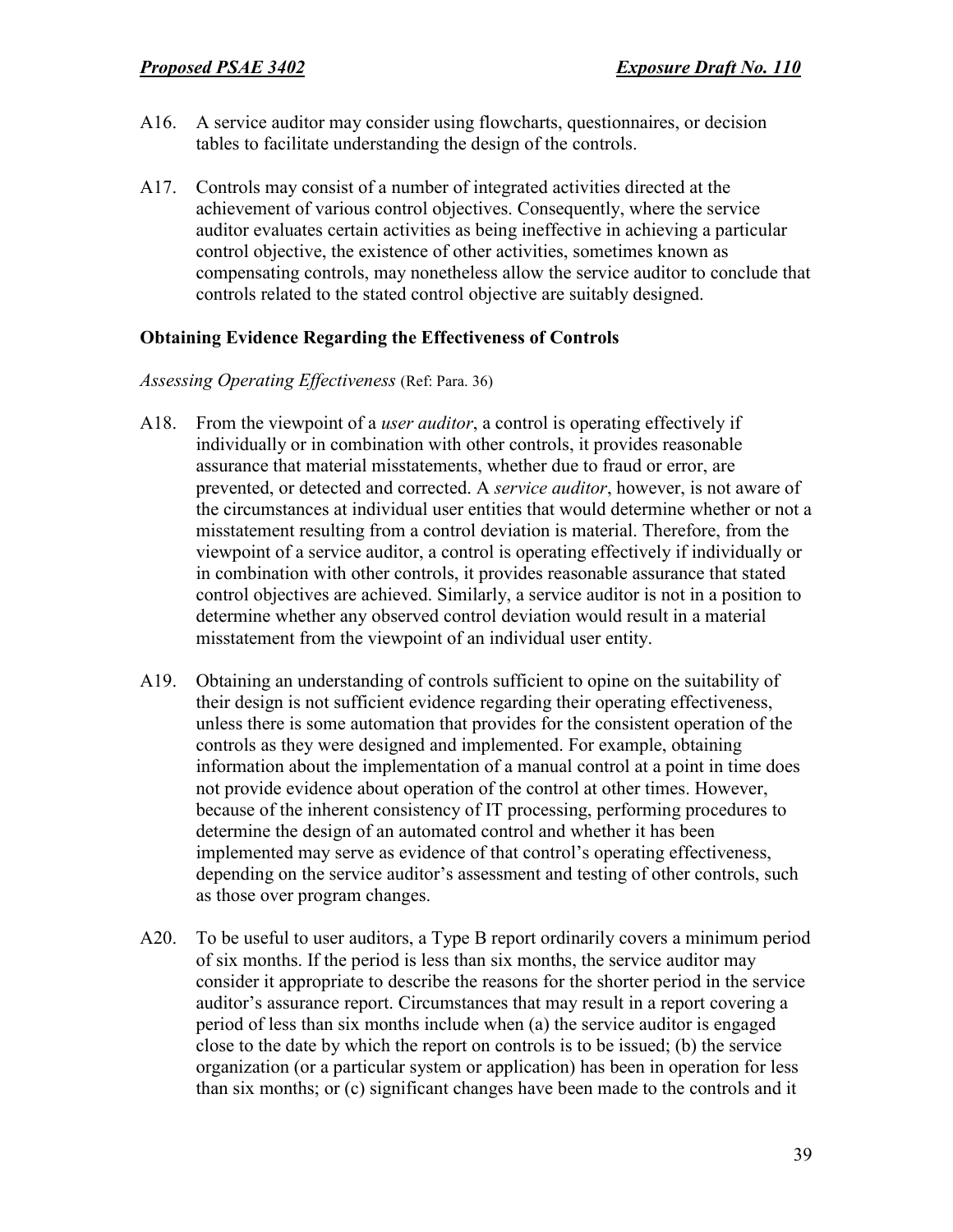is not practicable either to wait six months before issuing a report or to issue a report covering the system both before and after the changes.

- A21. Certain control procedures may not leave evidence of their operation that can be tested at a later date and accordingly, the service auditor may find it appropriate to test the operating effectiveness of such control procedures at various times throughout the reporting period.
- A22. Evidence from prior engagements about the satisfactory operation of controls in prior periods cannot provide a basis for a reduction in testing, even if it is supplemented with evidence obtained during the current period. This is because the service auditor provides an opinion on the effectiveness of controls throughout each period, therefore sufficient evidence about the operation of controls during the current period is required for the service auditor to express that opinion.

#### Means of Selecting Items for Testing (Ref: Para. 37(c) and 39)

- A23. The means of selecting items for testing available to the service auditor are:
	- (a) Selecting all items (100% examination). This may be appropriate for testing controls that are applied infrequently, for example, quarterly, or when evidence regarding application of the control makes  $100\%$ examination efficient;
	- (b) Selecting specific items. This may be appropriate where 100% examination would not be efficient and attribute sampling would not be effective, such as testing controls that enforce segregation of duties, or testing controls that are not applied sufficiently frequently to render a large population for attribute sampling, for example, controls that are applied monthly; and
	- (c) Attribute sampling. This may be appropriate for testing controls that are applied frequently in a uniform manner and which leave documentary evidence of their application.
- A24. While selective examination of specific items will often be an efficient means of obtaining evidence, it does not constitute attribute sampling. The results of procedures applied to items selected in this way cannot be projected to the entire population; accordingly, selective examination of specific items does not provide evidence concerning the remainder of the population. Attribute sampling, on the other hand, is designed to enable conclusions to be drawn about an entire population on the basis of testing a sample drawn from it.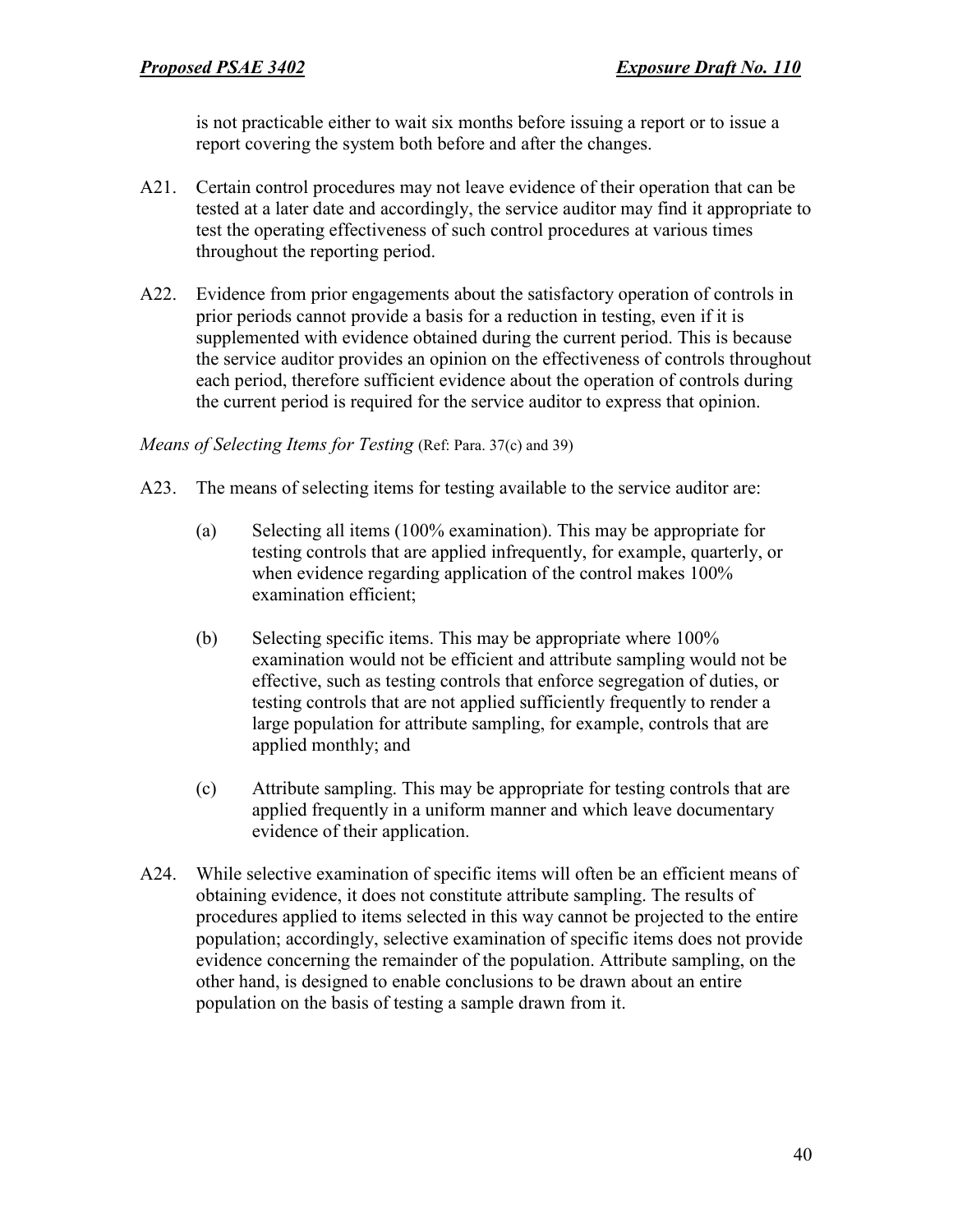#### Written Representations (Ref: Para. 42)

- A25. The written representations reconfirming the service organization's assertion about the effective operation of controls may be based on ongoing monitoring activities, separate evaluations, or a combination of the two. Ongoing monitoring activities are often built into the normal recurring activities of a service organization and include regular management and supervisory activities. Internal auditors or personnel performing similar functions may contribute to the monitoring of a service organization's activities. Monitoring activities may also include using information from communications from external parties, such as customer complaints and regulator comments, that may indicate problems or highlight areas in need of improvement.
- A26. The written representations required by paragraph 42 are separate from, and in addition to, the assertion contained in the service organization's report on controls, as described in paragraph 9(j)(ii) for a Type B report, and paragraph 9(i)(ii) for a Type A report.

# Preparing the Service Auditor's Assurance Report

Content of the Service Auditor's Assurance Report (Ref: Para.56)

A27. Illustrative examples of service auditors' assurance reports and related service organizations' management assertions are contained in Appendices 1 and 2.

#### Use of the Service Auditor's Assurance Report (Ref: Para. 56(f))

A28. **ISAE** *PSAE* 3000 requires that when the criteria used to evaluate or measure the subject matter are available only to specific intended users, or are relevant only to a specific purpose, the assurance report includes a statement restricting the use of the assurance report to those intended users or that purpose.<sup>9</sup> The criteria used for engagements to report on controls at a service organization are relevant only for the purposes of providing information about the service organization's system, including controls, to those who have an understanding of how the system is used for financial reporting by user entities, and accordingly the service auditor's assurance report states that it is intended only for use by existing users and their financial statement auditors.

 $\frac{9}{9}$  ISAE *PSAE* 3000, paragraph 49(f).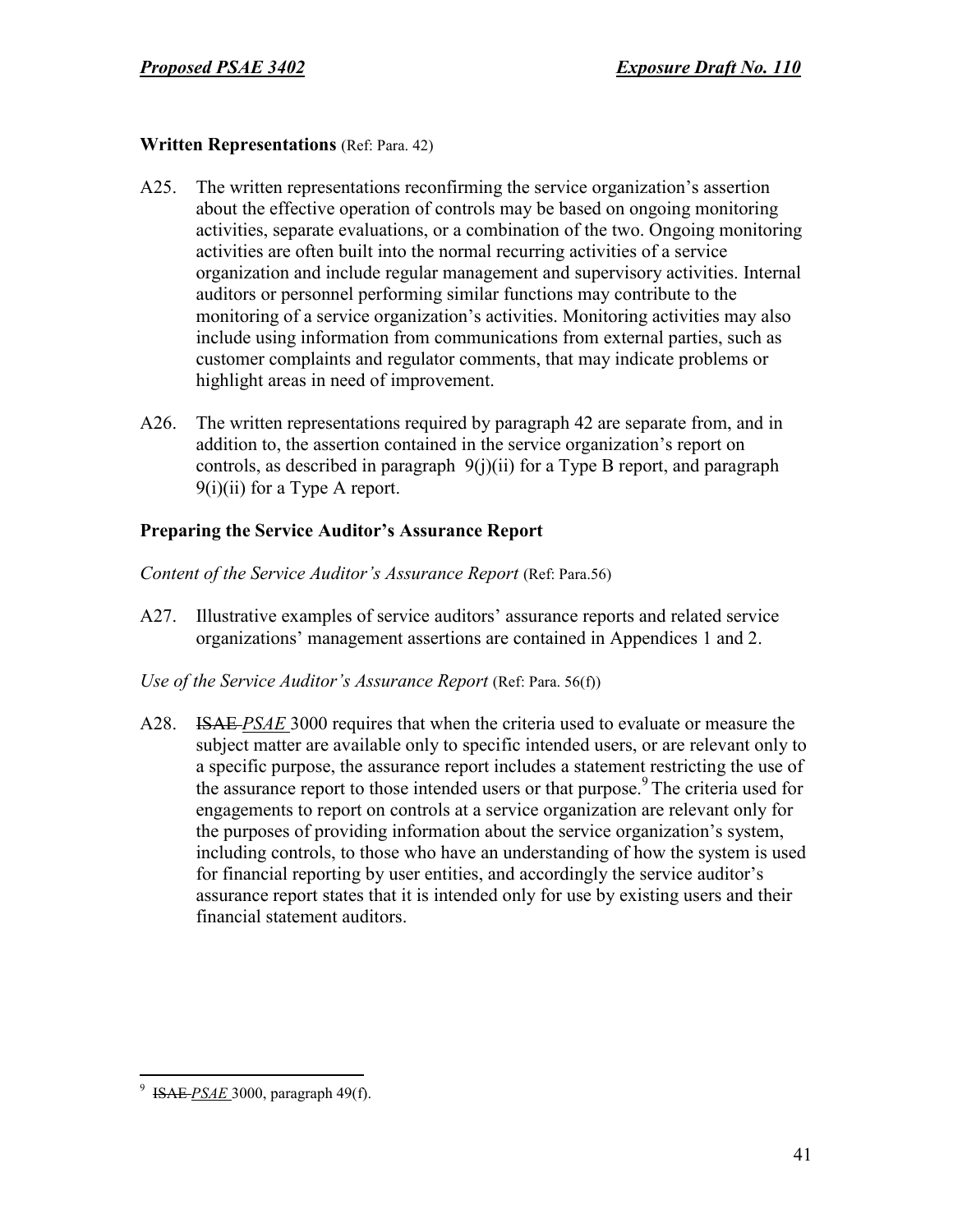Description of the Service Auditor's Tests of Controls (Ref: Para. 57)

- A29. In describing the nature of the service auditor's tests of controls for a Type B report, it assists readers if the service auditor's assurance report defines the types of tests performed. It also assists readers of the service auditor's assurance report if the service auditor includes:
	- The results of all tests where deviations have been identified, even if compensating controls have been identified or the control tested has subsequently been removed from the description of the system.
	- Information about causative factors for identified deviations, to the extent the service auditor has identified such factors.

# Modified Opinions (Ref: Para. 58)

A30. Illustrative examples of elements of modified service auditor's assurance reports are contained in Appendix 3.

# Other Communication Responsibilities (Ref: Para. 59)

- A31. Appropriate action when the service auditor becomes aware of non-compliance with laws and regulations, or uncorrected error that has not been communicated appropriately to affected user entities, and management of the service organization is unwilling to do so, may include:
	- Obtaining legal advice about the consequences of different courses of action.
	- Communicating with those charged with governance of the service organization.
	- Communicating with third parties (for example, a regulator) when required to do so.
	- Modifying the service auditor's opinion, or adding an other matters paragraph.
	- Withdrawing from the engagement.

# Acknowledgment

This PSA is based on proposed International Standard on Assurance Engagements 3402, Assurance Reports on Controls at a Third Party Service Organization, issued by the International Auditing and Assurance Standards Board.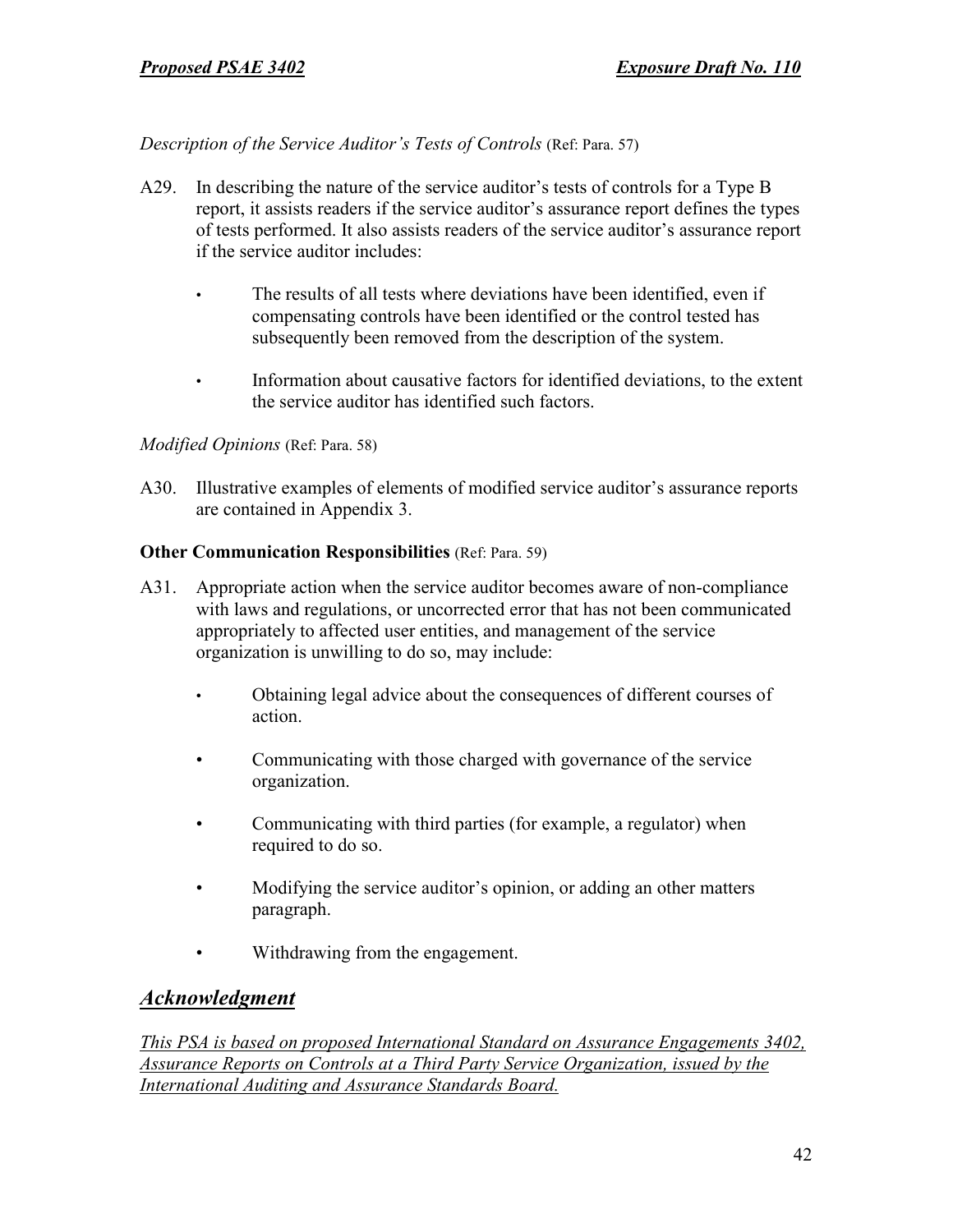Appendix 1 (Ref. Para. A27)

# Example Management Assertions

The following example management assertions are for guidance only and are not intended to be exhaustive or applicable to all situations.

# Example 1: Type B Assertion for Service Organization

Management's Assertion

We have prepared the accompanying description for existing customers of our *[the type* or name of] system and their auditors who have a sufficient understanding to consider it, along with other information including information about controls operated by customers themselves, when assessing the risks of material misstatements of customers' financial statements. We confirm that:

- (a) The accompanying description at pages  $[bb\text{-}cc]$  of the system fairly presents *[the*] type or name of system made available to existing customers for processing their transactions throughout the period *[date]* to *[date]*. The criteria we used in making this assertion were that the accompanying description:
	- (i) Presents how the system made available to existing customers has been designed and implemented to process relevant transactions, including:
		- The classes of transactions processed.
		- The procedures, within both information technology and manual systems, by which those transactions are initiated, recorded, processed, corrected as necessary, and transferred to the reports presented to existing customers.
		- The related accounting records, supporting information and specific accounts that are used to initiate, record, process and report transactions; this includes the correction of incorrect information and how information is transferred to the reports presented to existing customers.
		- How the system captures significant events and conditions, other than transactions.
		- The process used to prepare reports presented to existing customers.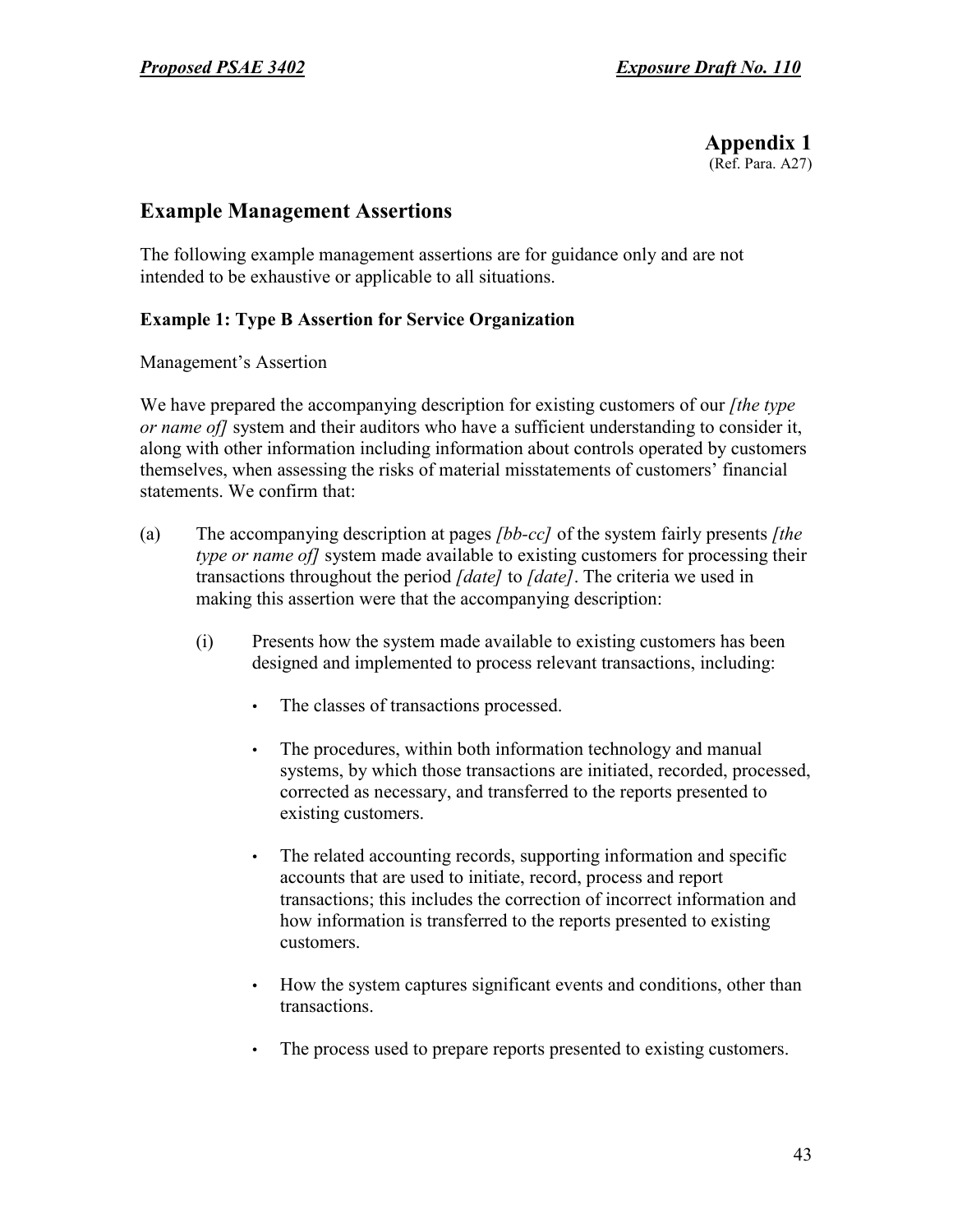- The stated control objectives and controls designed to achieve those objectives.
- Other aspects of our control environment, risk assessment process, information system (including the related business processes) and communication, control activities and monitoring controls that are relevant to processing and reporting existing customers' transactions.
- (ii) Does not omit or distort information relevant to the scope of the system being described, while acknowledging that the description is presented to meet the common needs of a broad range of existing customers and their auditors and may not, therefore, include every aspect of the system that each individual customer may consider important in its own particular environment.
- (b) The controls related to the control objectives stated in the accompanying description were suitably designed and operated effectively throughout the period [date] to [date]. The criteria we used in making this assertion were that:
	- (i) The risks that threaten achievement of the control objectives stated in the description have been identified;
	- (ii) The identified controls would, if operated as described, provide reasonable assurance that those risks do not prevent the stated control objectives from being achieved; and
	- (iii) The controls were consistently applied as designed, including that manual controls were applied by individuals who have the appropriate competence and authority.

[Management (or Those Charged With Governance)]

# Example 2: Type A Assertion for Service Organization

Management's Assertion

We have prepared the accompanying description for existing customers of our *[the type*] or name of system and their auditors who have a sufficient understanding to consider it, along with other information including information about controls operated by customers themselves, when obtaining an understanding of customers' information systems relevant to financial reporting. We confirm that:

(a) The accompanying description at pages  $[bb\text{-}cc]$  of the system fairly presents *[the*] type or name of system made available to existing customers for processing their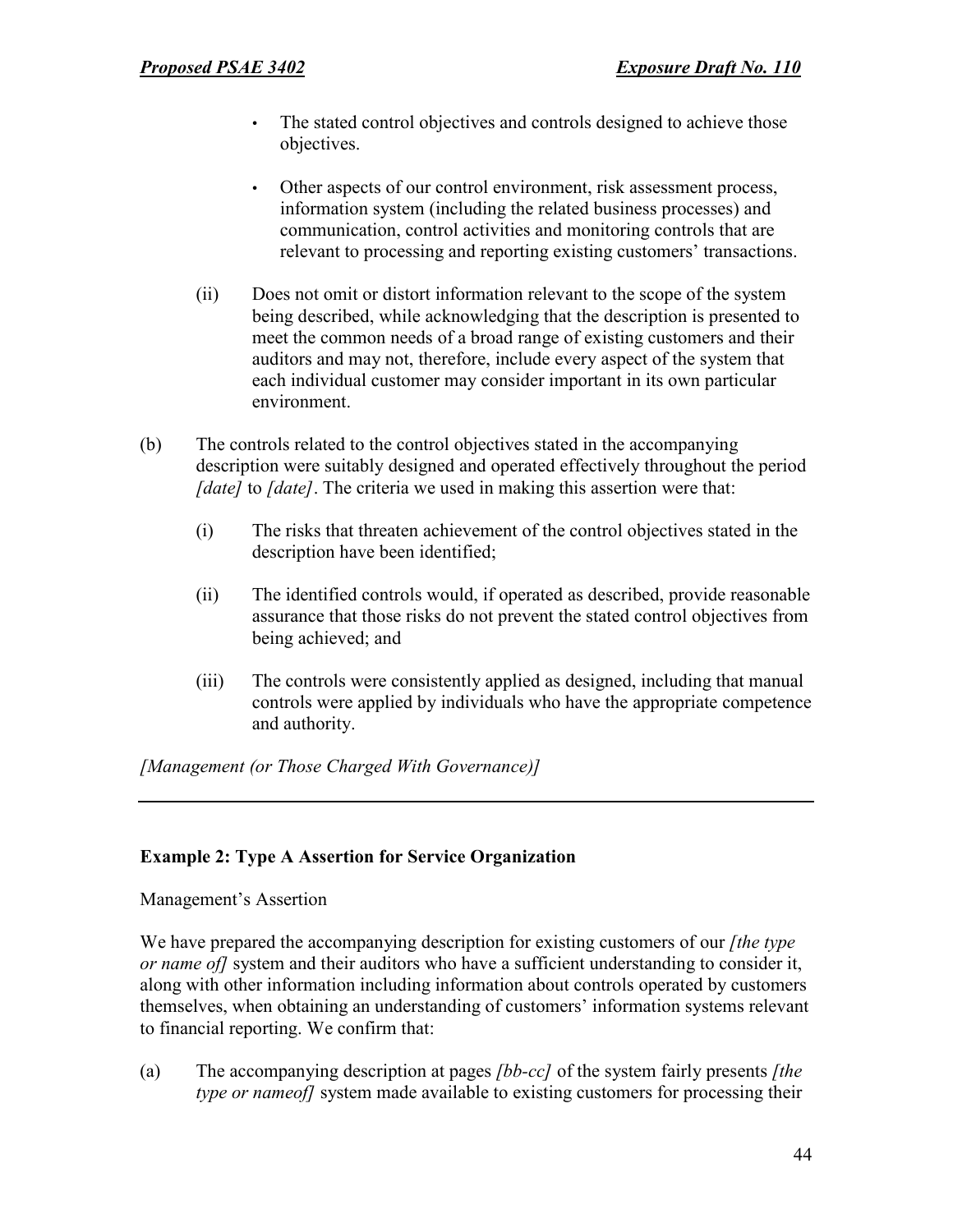transactions as at *[date]*. The criteria we used in making this assertion were that the accompanying description:

- (i) Presents how the system made available to existing customers has been designed and implemented to process relevant transactions, including:
	- The classes of transactions processed.
	- The procedures, within both information technology and manual systems, by which those transactions are initiated, recorded, processed, corrected as necessary, and transferred to the reports presented to existing customers.
	- The related accounting records, supporting information and specific accounts that are used to initiate, record, process and report transactions; this includes the correction of incorrect information and how information is transferred to the reports presented to existing customers.
	- How the system captures significant events and conditions, other than transactions.
	- The process used to prepare reports presented to existing customers.
	- The stated control objectives and controls designed to achieve those objectives.
	- Other aspects of our control environment, risk assessment process, information system (including the related business processes) and communication, control activities and monitoring controls that are relevant to processing and reporting existing customers' transactions.
- (ii) Does not omit or distort information relevant to the scope of the system being described, while acknowledging that the description is presented to meet the common needs of a broad range of existing customers and their auditors and may not, therefore, include every aspect of the system that each individual customer may consider important in its own particular environment.
- (b) The controls related to the control objectives stated in the accompanying description were suitably designed as at *[date]*. The criteria we used in making this assertion were that:
	- (i) The risks that threaten achievement of the control objectives stated in the description have been identified; and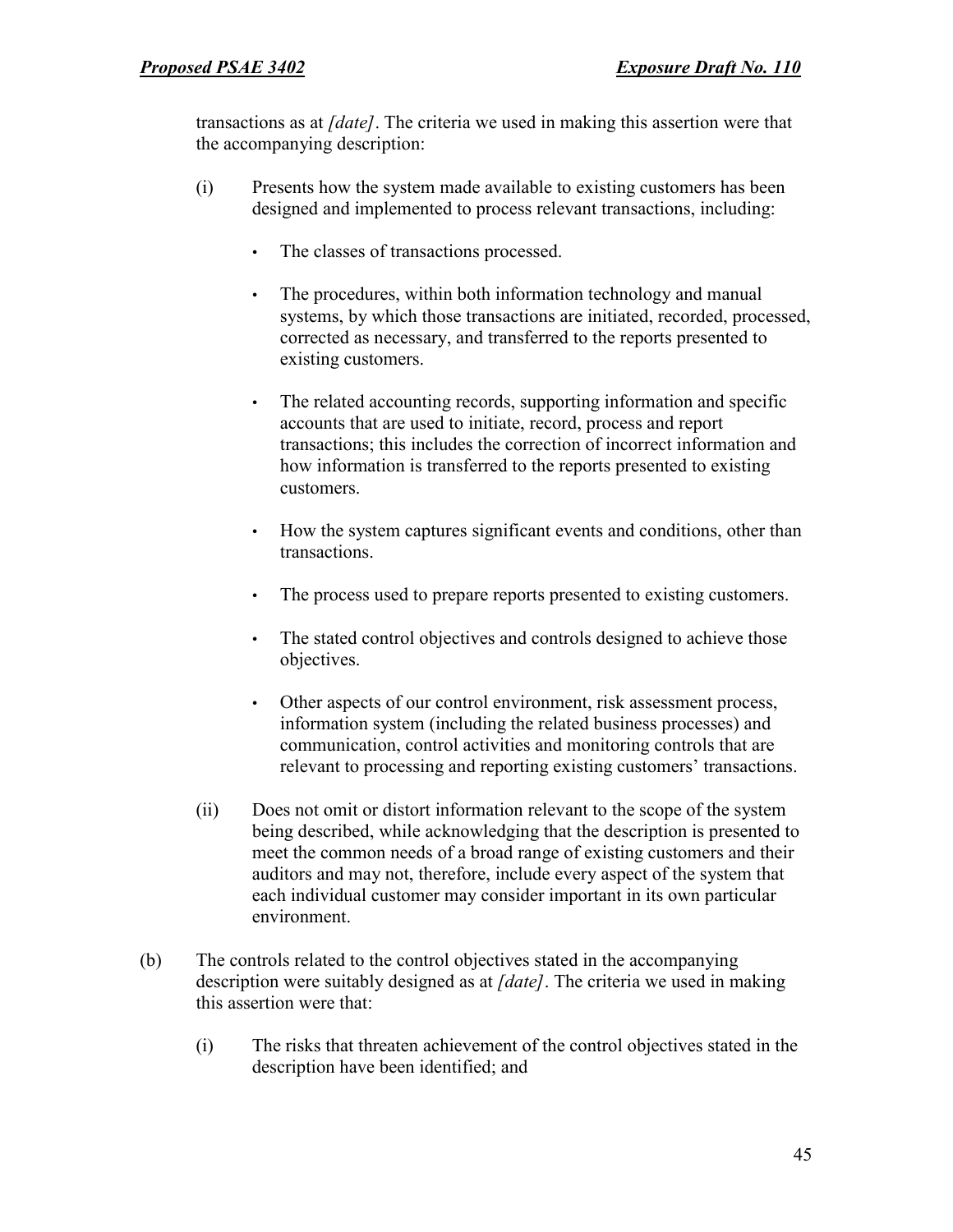(ii) The identified controls would, if operated as described, provide reasonable assurance that those risks do not prevent the stated control objectives from being achieved.

[Management (or Those Charged With Governance)]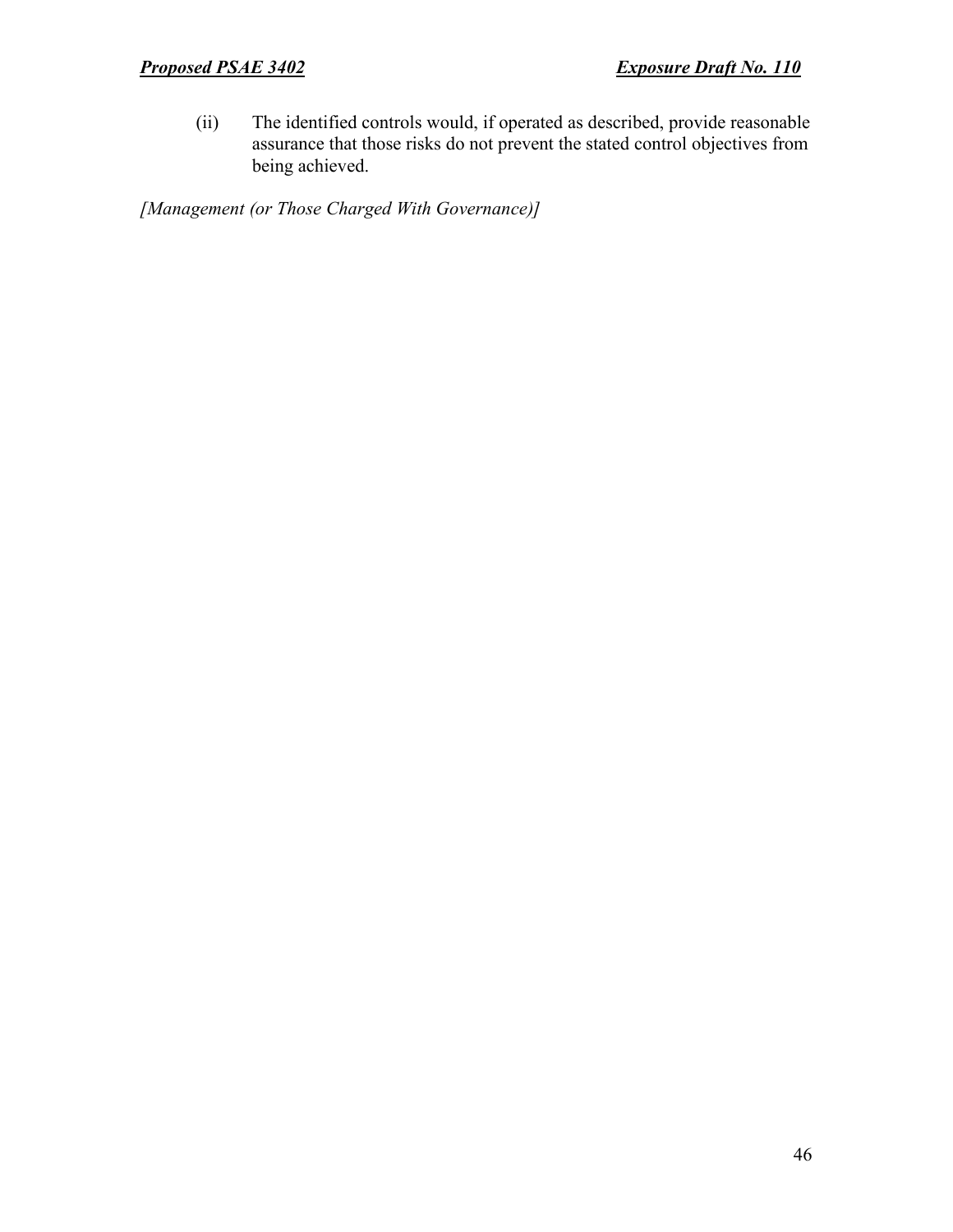Appendix 2 (Ref. Para. A27)

# Example Service Auditor's Assurance Reports

The following examples of reports are for guidance only and are not intended to be exhaustive or applicable to all situations.

# Example 1: Type B Service Auditor's Assurance Report

#### Independent Service Auditor's Assurance Report on the Description of Controls, their Design and Effective Operation

#### To: XYZ Service Organization

#### Scope

<u>.</u>

We have been engaged to report on XYZ Service Organization's description at pages [bb-cc] of [the type or name of] system made available to customers for processing their transactions throughout the period *[date]* to *[date]* (the description), and on the design and operation of controls related to the control objectives stated in the description.<sup>10</sup>

#### Management's Responsibilities

Management of XYZ Service Organization is responsible for preparing and presenting the description and accompanying assertion at page  $[aa]$ , including the completeness, accuracy and method of presentation of the description and assertion, providing the services covered by the description, stating the control objectives and identifying the risks that threaten their achievement, and designing, implementing and maintaining controls to achieve the stated control objectives.

#### Service Auditor's Responsibilities

Our responsibility is to express an opinion on the description, and on the design and operation of controls related to the control objectives stated in that description, based on our procedures. We conducted our engagement in accordance with International **Philippine Standard on Assurance Engagements 3402, "Assurance Reports on Controls at** a Third Party Service Organization" issued by the International Auditing and Assurance Standards BoardCouncil. That standard requires that we comply with ethical requirements, and plan and perform our procedures to obtain reasonable assurance whether, in all material respects, the description is fairly presented and the controls are suitably designed and operating effectively.

<sup>&</sup>lt;sup>10</sup> If some elements of the description are not included in the scope of the engagement, this is made clear in the assurance report.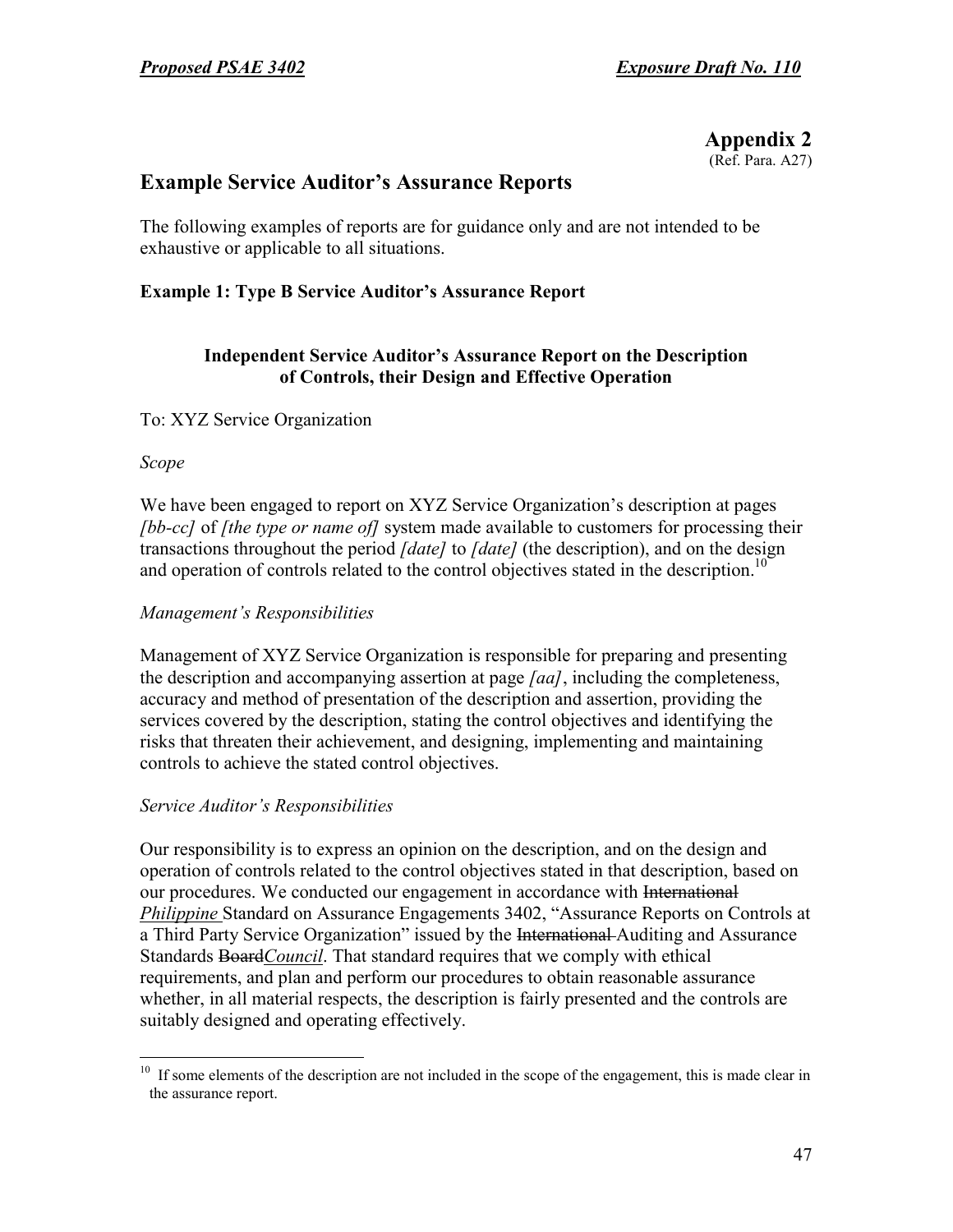An assurance engagement on the description, design and effective operation of controls at a service organization involves performing procedures to obtain evidence about the disclosures in the description of the system, and the design and effective operation of controls. The procedures selected depend on the service auditor's judgment, including the assessment of the risks that the description is not fairly presented, and that controls are not suitably designed or operating effectively, whether due to fraud or error. Our procedures included testing the operating effectiveness of those controls that we consider necessary to provide reasonable assurance that the control objectives stated in the description were achieved. An assurance engagement of this type also includes evaluating the overall presentation of the description, and the suitability of the objectives stated therein.

We believe that the evidence we have obtained is sufficient and appropriate to provide a basis for our opinion.

# Limitations of Internal Controls at a Service Organization

Because of their nature, controls at a service organization may not prevent or detect all errors or omissions in processing or reporting transactions. Also, the projection of any evaluation of effectiveness to future periods is subject to the risk that controls at a service organization may become inadequate or fail.

#### Opinion

Our opinion has been formed on the basis of the matters outlined in this report. The criteria we used in forming our opinion were those described in management's assertion at page  $[aa]$ . In our opinion, in all material respects:

- (a) The description fairly presents the *[the type or name of]* system that had been designed and implemented throughout the period [date] to [date];
- (b) The controls related to the control objectives stated in the description were suitably designed throughout the period [date] to [date]; and
- (c) The controls we tested, which were those necessary to provide reasonable assurance that the control objectives stated in the description were achieved, operated effectively throughout the period [date] to [date].

# Description of Tests of Controls

The specific controls that were tested and the nature, timing and results of those tests are listed on pages  $[yy-zz]$ .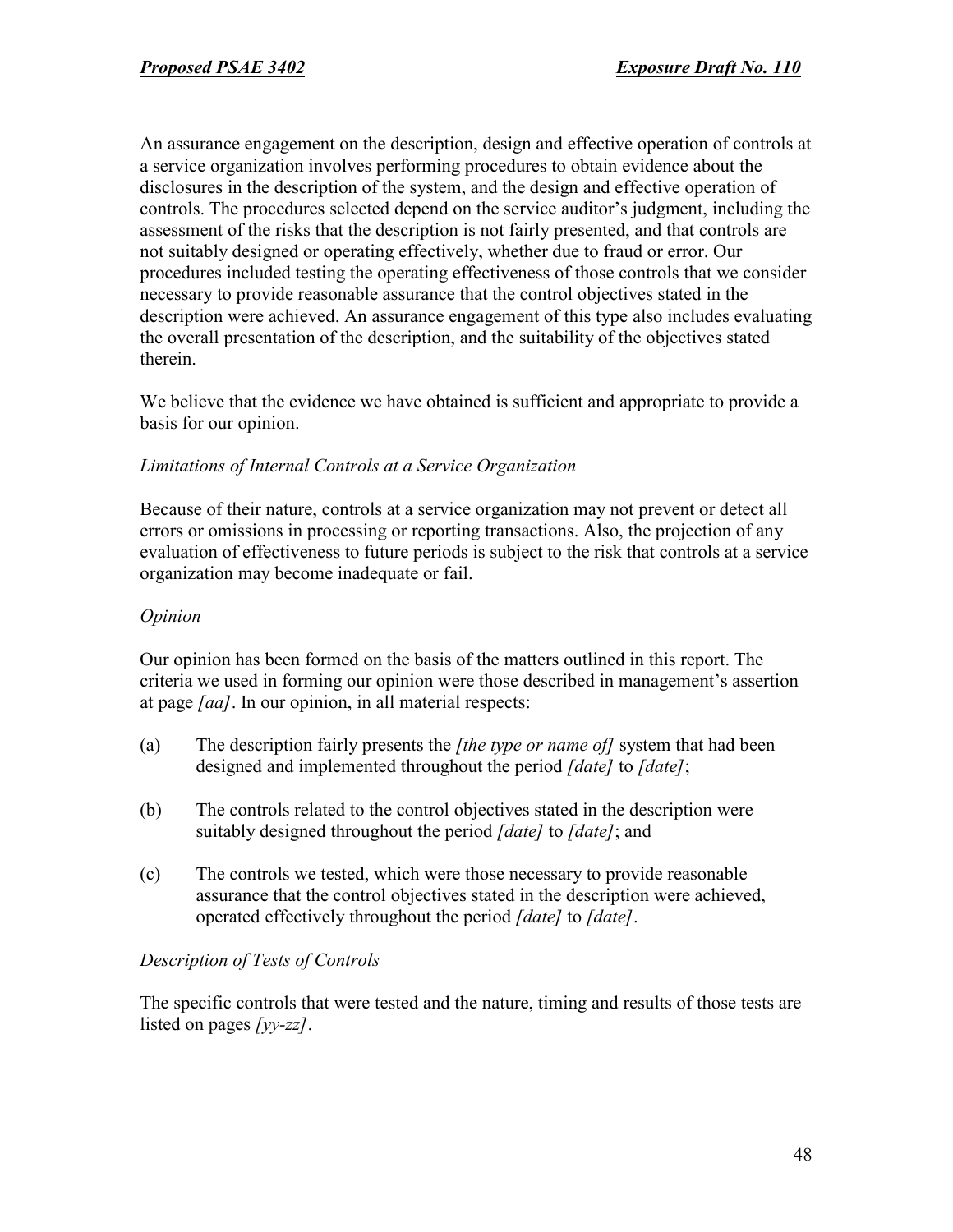# Intended Users and Purpose

This report and the description of tests of controls on pages  $/yy-zz$  are intended only for existing customers of XYZ Service Organization's *[type or name of]* system, and their auditors, who have a sufficient understanding to consider it, along with other information including information about controls operated by customers themselves, when assessing the risks of material misstatements of customers' financial statements.

[Service auditor's signature]

[Date of the service auditor's assurance report]

[Service auditor's address]

# Example 2: Type A Service Auditor's Assurance Report

#### Independent Service Auditor's Assurance Report on the Description of Controls and their Design

To: XYZ Service Organization

Scope

-

We have been engaged to report on XYZ Service Organization's description at pages (bb-cc) of [the type or name of] system made available to customers for processing their transactions as at *[date]* (the description), and on the design of controls related to the control objectives stated in the description.<sup>11</sup>

# Management's Responsibilities

Management of XYZ Service Organization is responsible for preparing and presenting the description and accompanying assertion at page  $[aa]$ , including the completeness, accuracy and method of presentation of the description and the assertion, providing the services covered by the description, stating the control objectives and identifying the risks that threaten their achievement, and designing, implementing and maintaining controls to achieve the stated control objectives.

 $11$  If some elements of the description are not included in the scope of the engagement, this is made clear in the assurance report.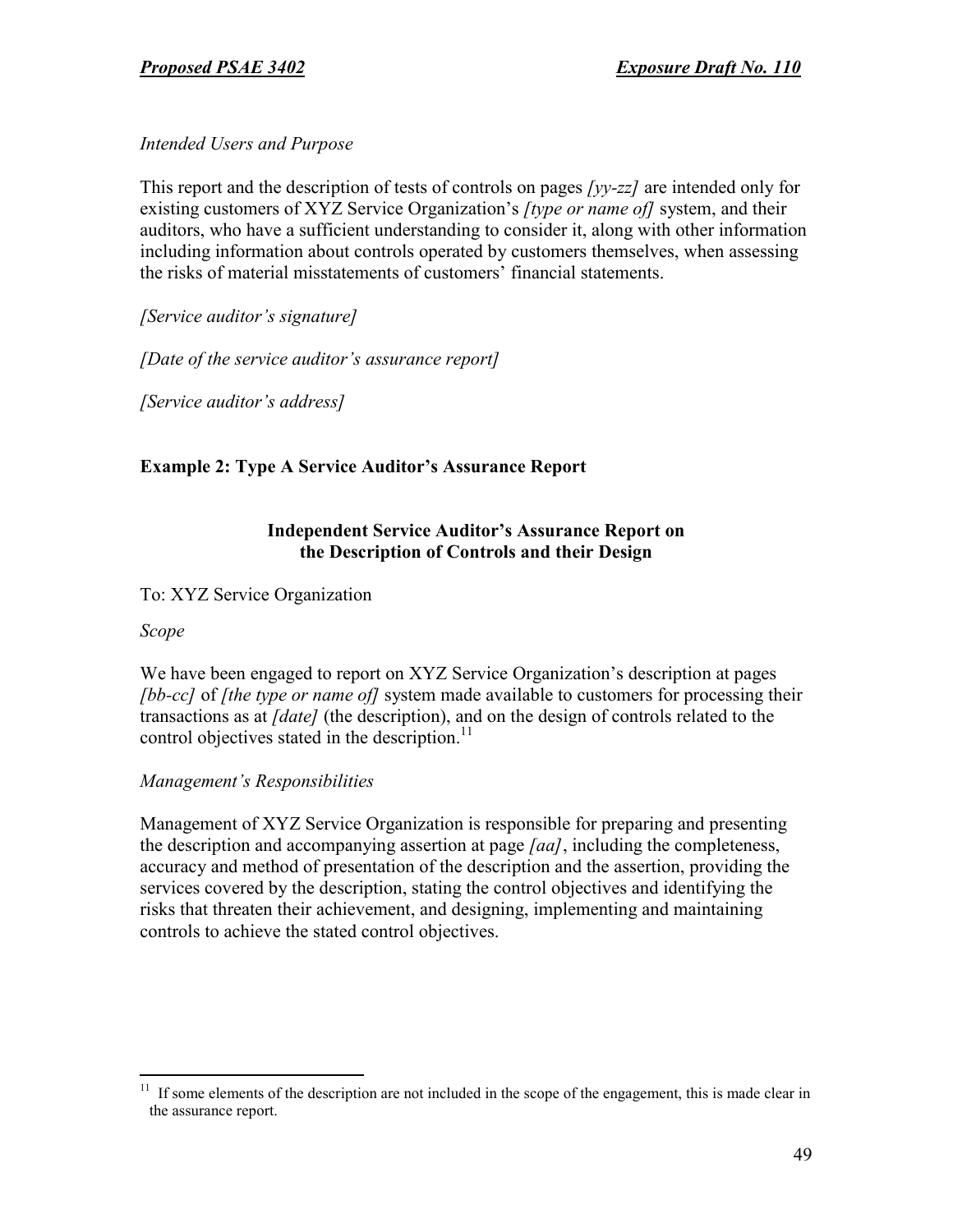# Service Auditor's Responsibilities

Our responsibility is to express an opinion on the description, and on the design of controls related to the control objectives stated in that description, based on our procedures. We conducted our engagement in accordance with International *Philippine* Standard on Assurance Engagements 3402, "Assurance Reports on Controls at a Third Party Service Organization" issued by the International Auditing and Assurance Standards BoardCouncil. That standard requires that we comply with ethical requirements, and plan and perform our procedures to obtain reasonable assurance whether, in all material respects, the description is fairly presented and the controls are suitably designed in all material respects.

An assurance engagement on the description and design of controls at a service organization involves performing procedures to obtain evidence about the disclosures in the description of the system, and the design of controls. The procedures selected depend on the service auditor's judgment, including the assessment that the description is not fairly presented, and that controls are not suitable designed, whether due to fraud or error. An assurance engagement of this type also includes evaluating the overall presentation of the description, and the suitability of the objectives stated therein.

We did not perform any procedures regarding the operating effectiveness of controls included in the description, and accordingly do not express an opinion thereon.

We believe that the evidence we have obtained is sufficient and appropriate to provide a basis for our opinion.

#### Limitations of Internal Controls at a Service Organization

Because of their nature, controls at a service organization may not prevent or detect all errors or omissions in processing or reporting transactions.

# Opinion

Our opinion has been formed on the basis of the matters outlined in this report. The criteria we used in forming our opinion were those described in management's assertion at page *[aa]*. In our opinion, in all material respects:

- (a) The description fairly presents the *[the type or name of]* system that had been designed and implemented as at [date], and
- (b) The controls related to the control objectives stated in the description were suitably designed as at [date].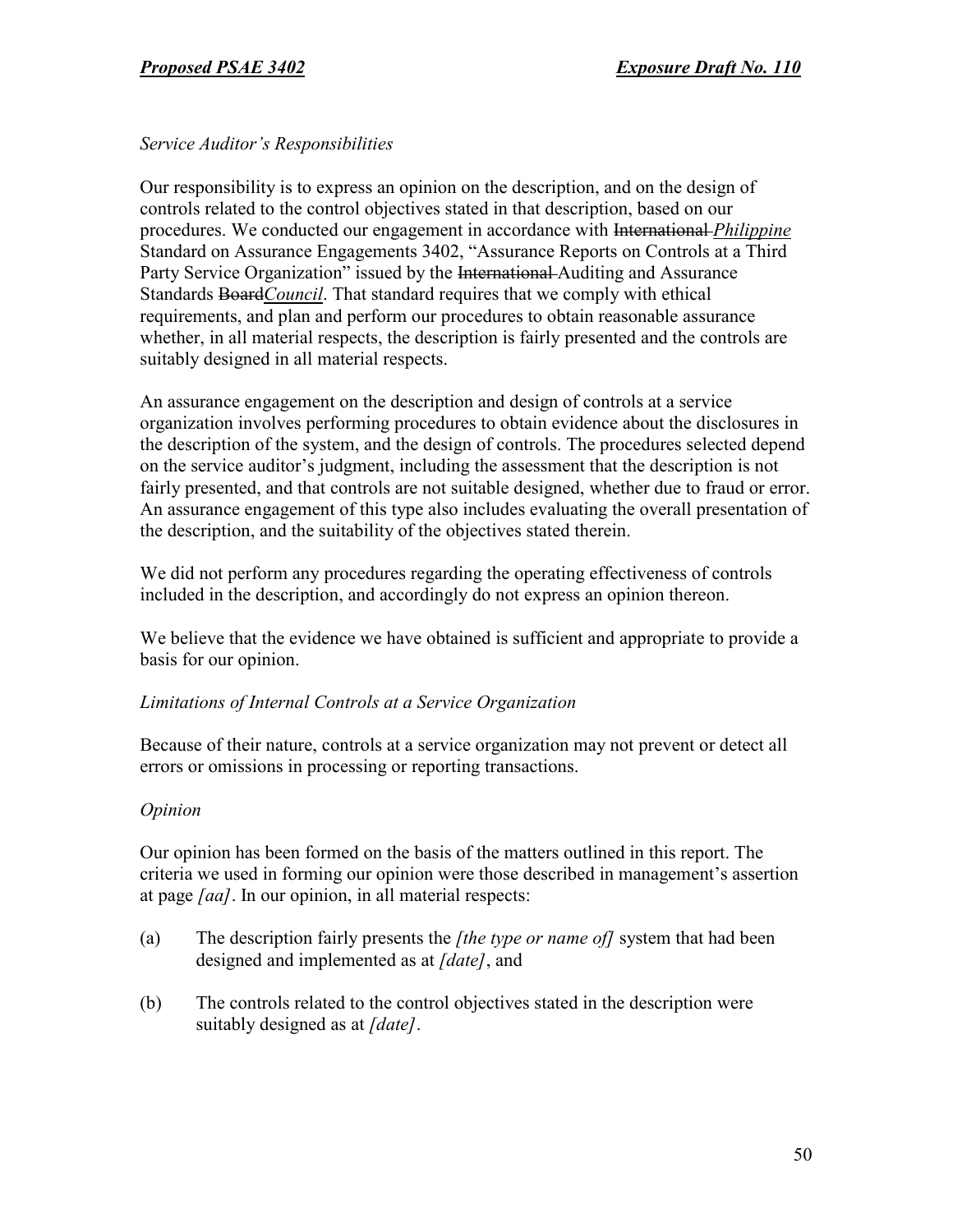Intended Users and Purpose

This report is intended only for existing customers of XYZ Service Organization's [type] or name of system, and their auditors, who have a sufficient understanding to consider it, along with other information including information about controls operated by customers themselves, when obtaining an understanding of customers' information systems relevant to financial reporting.

[Service auditor's signature]

[Date of the service auditor's assurance report]

[Service auditor's address]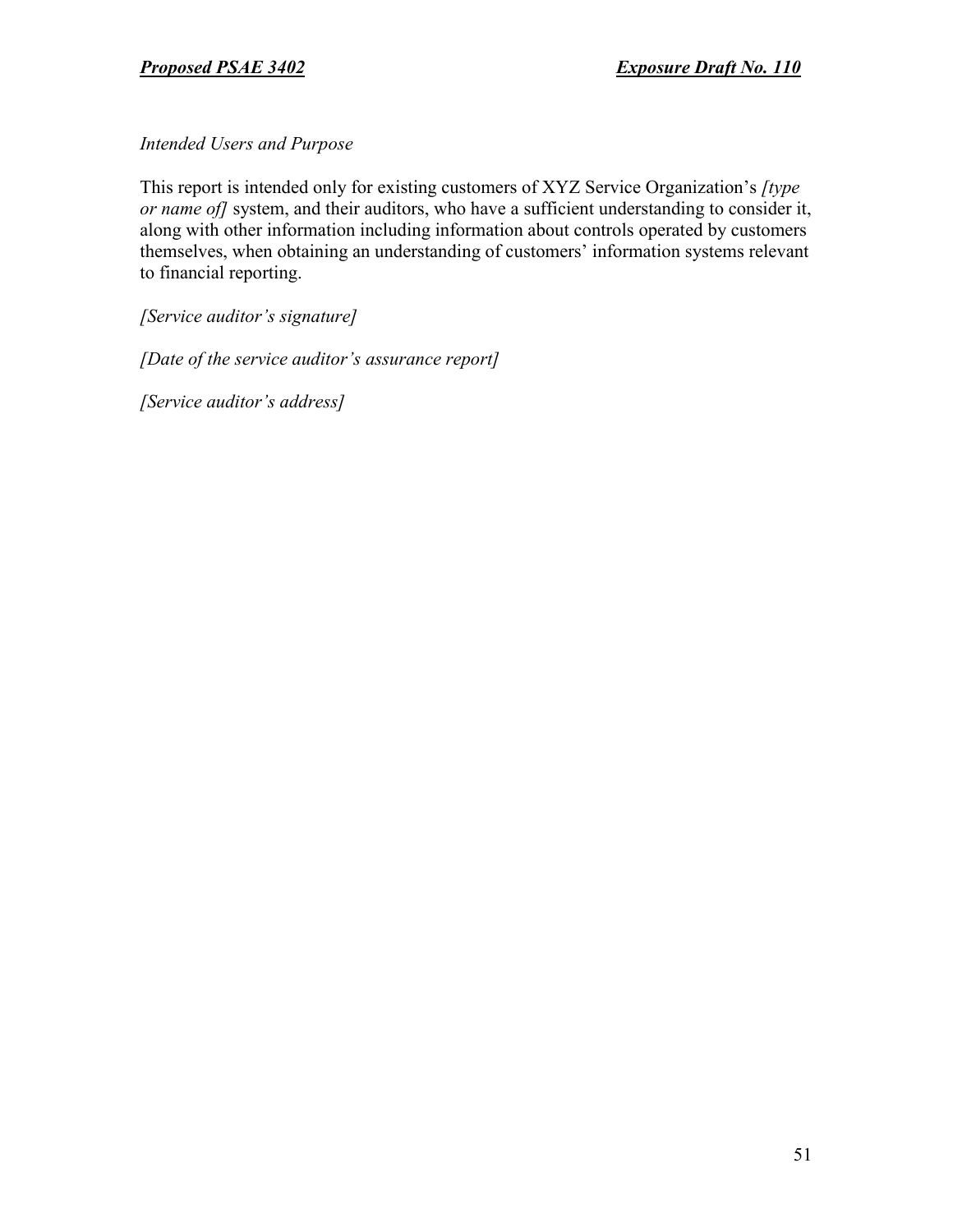Appendix 3 (Ref. Para. A30)

# Example Modified Service Auditor's Assurance Reports

The following examples of modified reports are for guidance only and are not intended to be exhaustive or applicable to all situations. They are based on the examples of reports in Appendix 2.

Example 1: Qualified opinion – management's description of the system is not presented fairly in all material respects

… Service Auditor's Responsibilities

…

We believe that the evidence we have obtained is sufficient and appropriate to provide a basis for our qualified opinion.

# Basis for Qualified Opinion

The accompanying description states at page [mn] that XYZ Service Organization uses operator identification numbers and passwords to prevent unauthorized access to the system. Based on our procedures, which included inquiries of staff personnel and observation of activities, we have determined that operator identification numbers and passwords are employed in Applications A and B but not in Applications C and D.

# Qualified Opinion

Our opinion has been formed on the basis of the matters outlined in this report. The criteria we used in forming our opinion were those described in management's assertion at page *[aa]*. In our opinion, except for the matter described in the Basis for Qualified Opinion paragraph:

 $(a)$  ...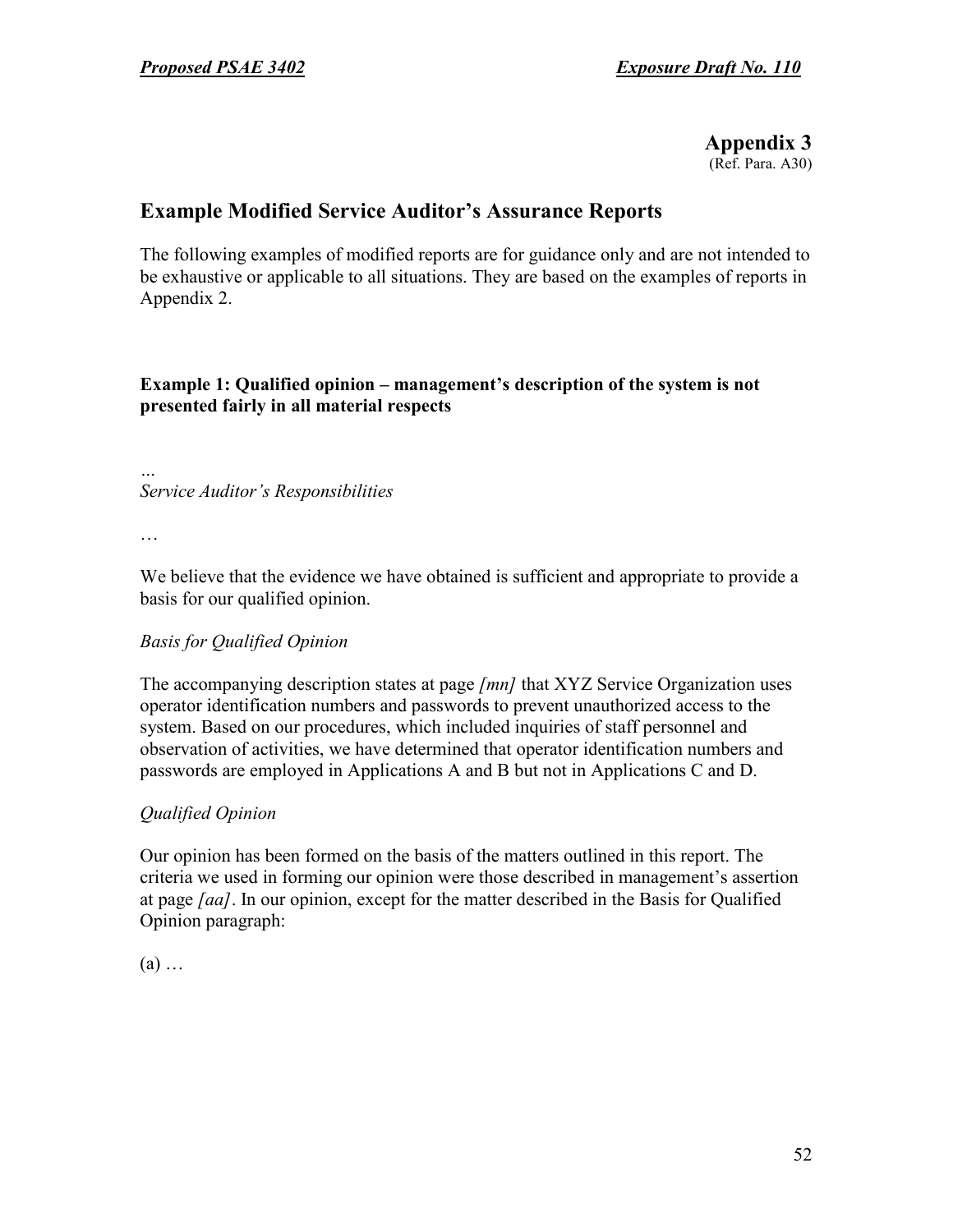Example 2: Qualified opinion – the controls are not suitably designed to provide reasonable assurance that the stated control objectives will be achieved if the controls operate effectively

…

# Service Auditor's Responsibilities

…

We believe that the evidence we have obtained is sufficient and appropriate to provide a basis for our qualified opinion.

# Basis for Qualified Opinion

As discussed at page  $[mn]$  of the accompanying description, from time to time XYZ Service Organization makes changes in application programs to correct deficiencies or to enhance capabilities. The procedures followed in determining whether to make changes, in designing the changes and in implementing them, do not include review and approval by authorized individuals who are independent from those involved in making the changes. There are also no specified requirements to test such changes or provide test results to an authorized reviewer prior to implementing the changes.

# Qualified Opinion

Our opinion has been formed on the basis of the matters outlined in this report. The criteria we used in forming our opinion were those described in management's assertion at page *[aa]*. In our opinion, except for the matter described in the Basis for Qualified Opinion paragraph:

(a) …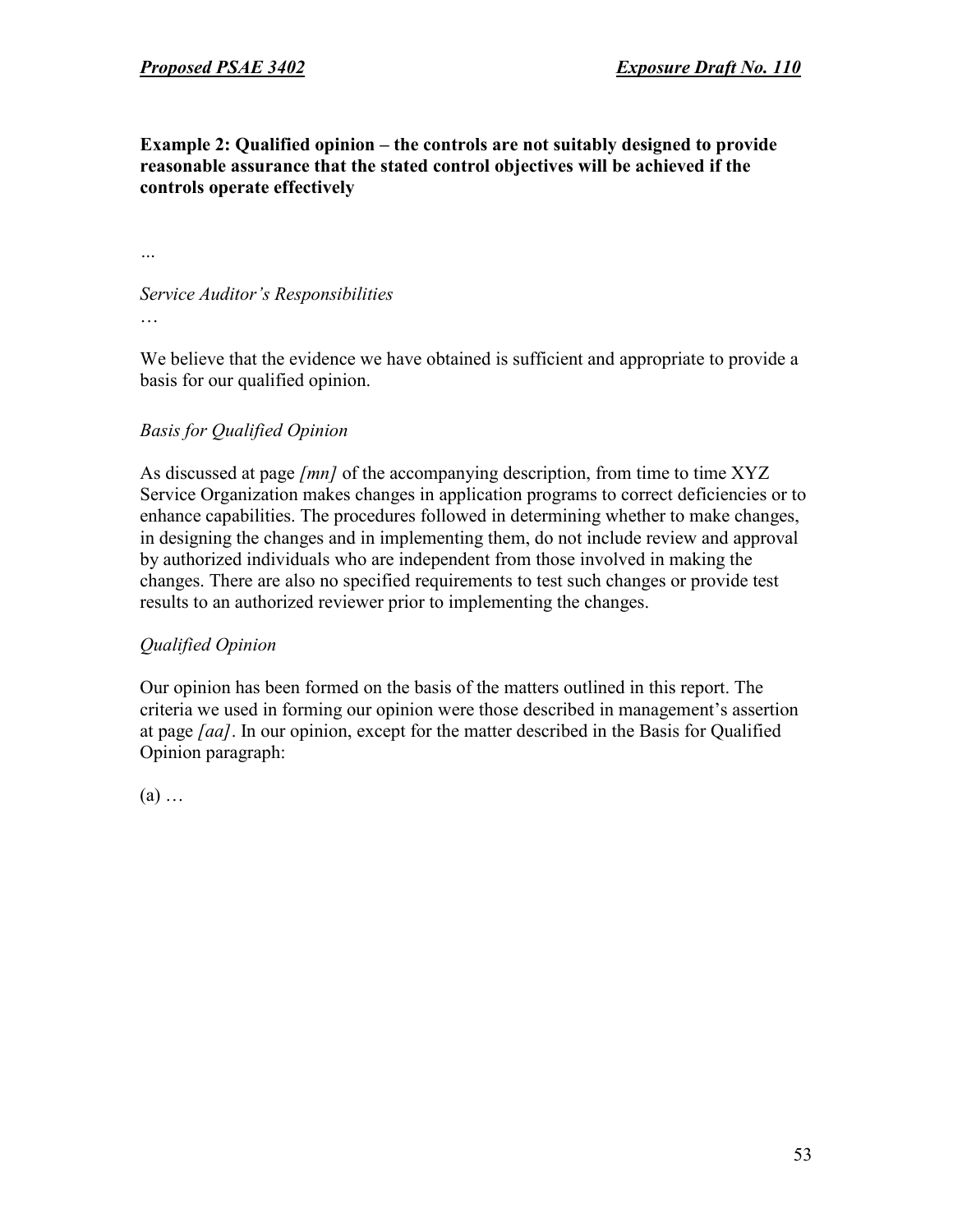# Example 3: Qualified opinion – the controls did not operate effectively throughout the specified period (Type B report only)

# Service Auditor's Responsibilities

…

…

We believe that the evidence we have obtained is sufficient and appropriate to provide a basis for our qualified opinion.

# Basis for Qualified Opinion

XYZ Service Organization states in its description that it has automated controls in place to reconcile loan payments received with the output generated. However, as noted at page [mn] of the description, this control was not operating effectively during the period from  $dd/mm/yyy$  to  $dd/mm/yyyy$  due to a programming error. This resulted in the nonachievement of the control objective "Controls provide reasonable assurance that loan payments received are properly recorded" during the period from  $dd/mm/yyyy$  to dd/mm/yyyy. Management implemented a change to the program performing the calculation as of [date], and our tests indicate that it was operating effectively during the period from dd/mm/yyyy to dd/mm/yyyy.

# Qualified Opinion

Our opinion has been formed on the basis of the matters outlined in this report. The criteria we used in forming our opinion were those described in management's assertion at page *[aa]*. In our opinion, except for the matter described in the Basis for Qualified Opinion paragraph:

…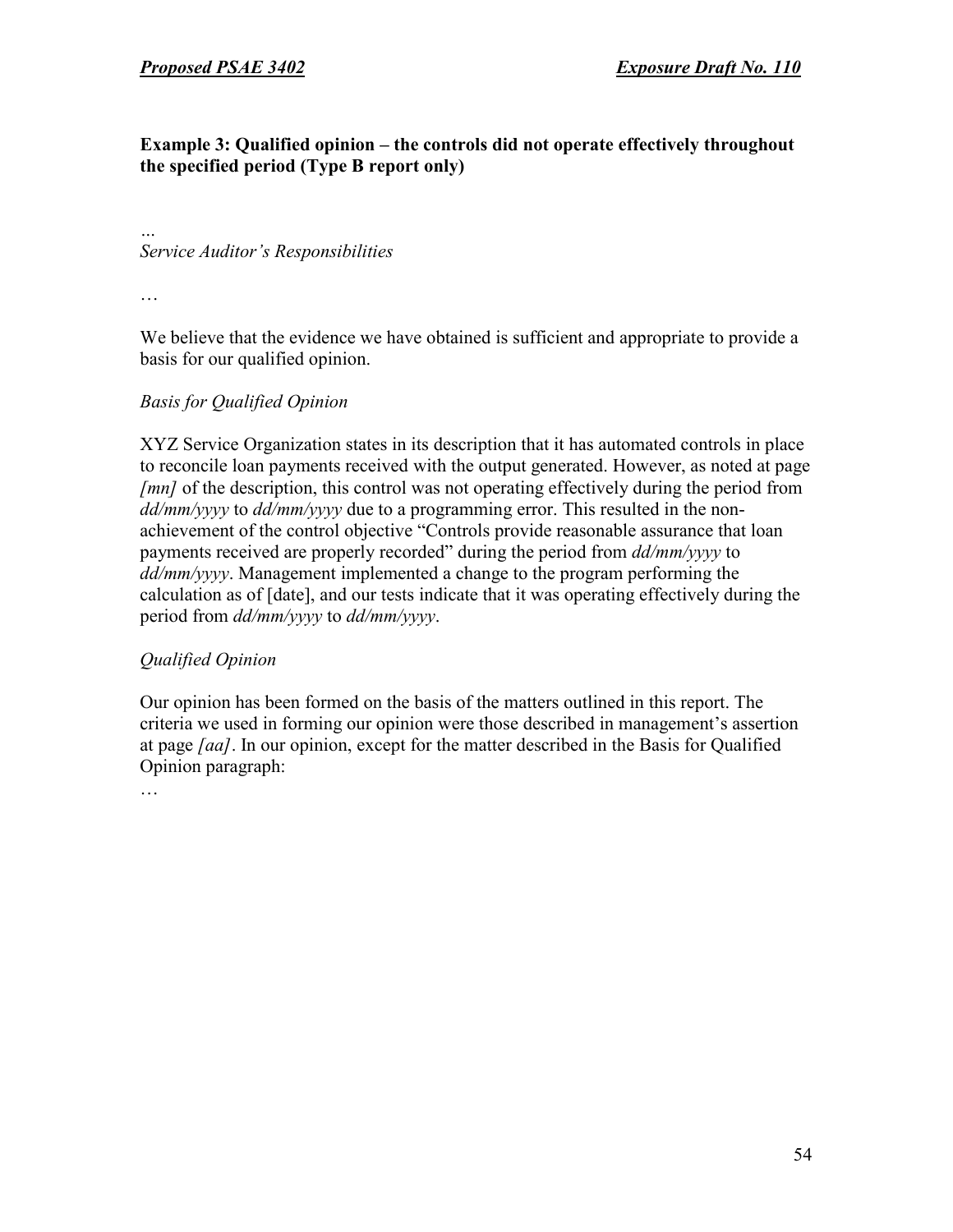# Example 4: Qualified opinion – the service auditor is unable to obtain sufficient appropriate evidence

…

#### Service Auditor's Responsibilities

…

We believe that the evidence we have obtained is sufficient and appropriate to provide a basis for our qualified opinion.

# Basis for Qualified Opinion

XYZ Service Organization states in its description that it has automated controls in place to reconcile loan payments received with the output generated. However, electronic records of the performance of this reconciliation for the period from  $dd/mm/ \gamma \gamma \gamma$  to dd/mm/yyyy were deleted as a result of a computer processing error, and we were therefore unable to test the operation of this control for that period. Consequently, we were unable to determine whether the control objective "Controls provide reasonable assurance that loan payments received are properly recorded" operated effectively during the period from dd/mm/yyyy to dd/mm/yyyy.

# Qualified Opinion

Our opinion has been formed on the basis of the matters outlined in this report. The criteria we used in forming our opinion were those described in management's assertion at page  $[aa]$ . In our opinion, except for the matter described in the Basis for Qualified Opinion paragraph:

 $(a)$  ...